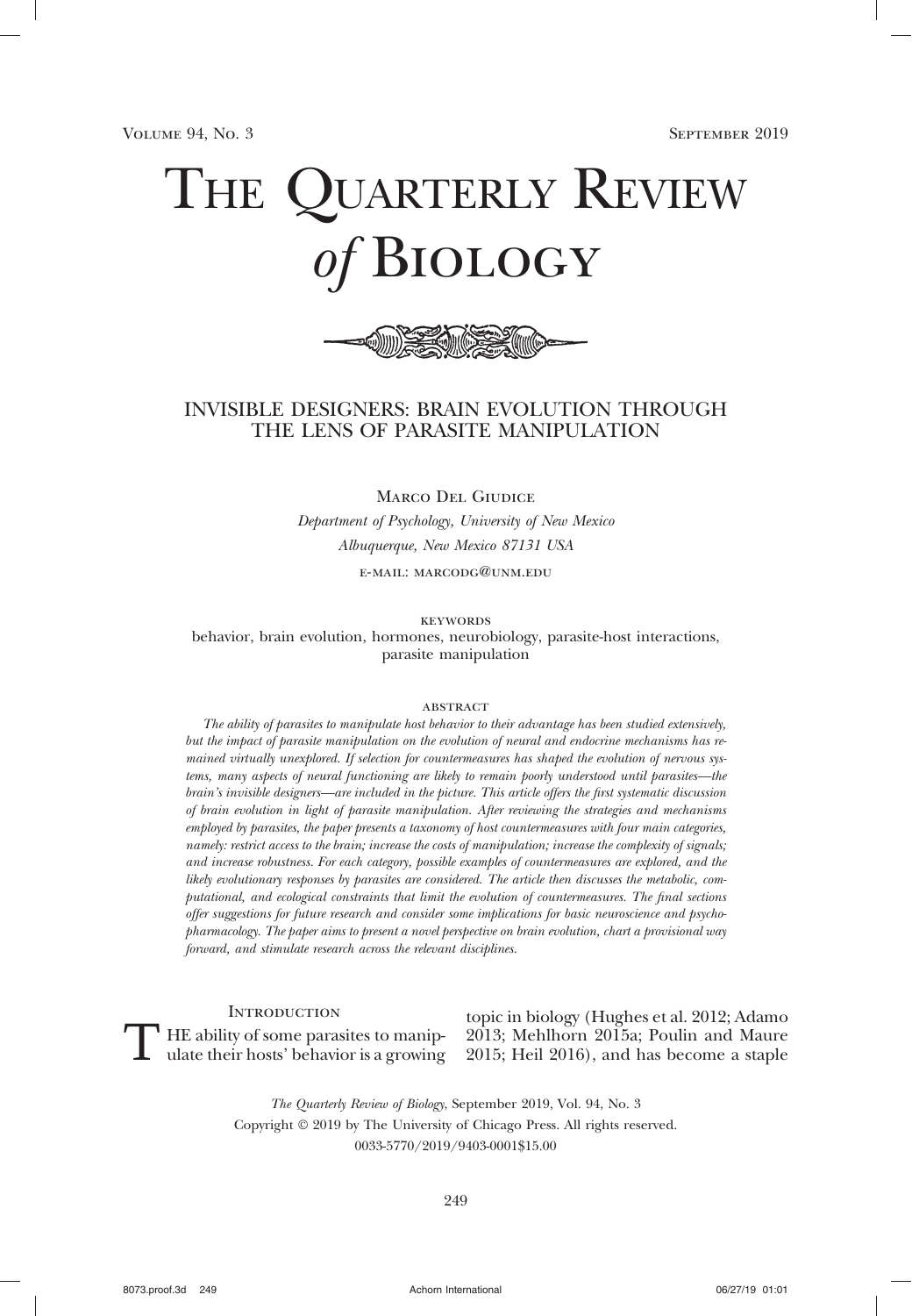of popular science (McAuliffe 2016; Simon 2018). From"zombieants"to"kamikaze crickets" and "mind-controlling wasps,"the parade of behavior-altering parasites and their victims offers riveting examples of how nervous systems can be hijacked to serve the interests of hostile organisms. Despite its sensational qualities, behavioral manipulation is not a rarity in nature: the list of manipulating organismsislongandincludes viruses, bacteria, protozoa, fungi, helminths (parasitic worms), and insects such as wasps and flies (Hughes et al. 2012; Mehlhorn 2015a; Poulin and Maure 2015). Just as important, behavioraltering strategies have a remarkably deep evolutionary history. Parasites have attempted to control their hosts' behavior for hundreds of millions of years (Adamo 2013). Host manipulation has evolved independently at least 20 times; fossilized ants show that presentday manipulation strategies by fungi and helminths were already well established around 30–50 million years ago, suggesting that they originated much earlier (see Poulin 2010; Hughes 2014).

Research on behavioral manipulation has focused almost exclusively on the evolution of parasites and their strategies. This includes the specific biochemical mechanisms employed by parasites (e.g., Adamo 2012, 2013; Perrot-Minnot and Cézilly 2013; Herbison 2017; Libersat et al. 2018), the evolutionary trajectories that lead to manipulation (e.g., Poulin 2010; Thomas et al. 2012; Loreto et al. 2018), and the corresponding tradeoffs (e.g., Poulin et al. 2005; Roitberg 2012). What has been almost entirely neglected is the effect of parasites on the evolution of their hosts' nervous and endocrine systems. Millions of years of attacks by manipulating organisms must have exerted a powerful selective pressure on brain evolution in animals. If so, present-day nervous systems should embody a variety of countermeasures to manipulation accumulated through a long coevolutionary history—possibly reaching all the way down to some of themost basic, ubiquitous features of neural functioning.

This crucial observation was made by Read and Braithwaite (2012) in an afterword to a book chapter, but—tomy knowledge—hasnot been followed up in the literature until now.

It is worth quoting some passages: "There are two ways hosts can protect themselves from behavior attack. One way is to kill or incapacitate the causal pathogen. The other way is to counter the manipulation itself, either by making behavior control systems less vulnerable to attack, or by recalibrating things to accommodate the manipulation. Immunologists study the first kind of defense; next to nothing is known about the other kind [...]. How much of our neural complexity is a necessary defense against manipulative invaders? How much of the enormous redundancy is to provide system level functionality if part of the system is attacked? How much of the complex process of wiring a brain during development is to prevent pathogen re-wiring?" (Read and Braithwaite 2012:195). The authors predicted that these questions would soon become central to behavioral biology and neuroscience. Instead, parasites have continued to claim the spotlight, and the fascinating issue of how the brain protects itself from manipulation has been left unaddressed.

#### **OVERVIEW**

In this paper, I begin to systematically explore the question of how parasite manipulation may have shaped the evolution of brain mechanisms. I start by reviewing the strategies employed by parasites that target the central nervous system and related endocrine pathways. I then present a taxonomy of possible countermeasures to manipulation, and consider the likely evolutionary responses by parasites (Table 1).A broad range of potential countermeasures are discussed, from the more plausible (e.g., increasing the complexity and metabolic costs of molecular signals) to themore speculative (e.g., employing individualized "signatures" to protect signaling pathways from eavesdropping and intrusion). For each hypothetical strategy, I consider what neural and endocrine mechanisms might implement it in the real world and look for possible examples in the literature. This section has a deliberate exploratory character: the goal is not to demonstrate that a given mechanism works—fully or in part as a countermeasure to manipulation, but to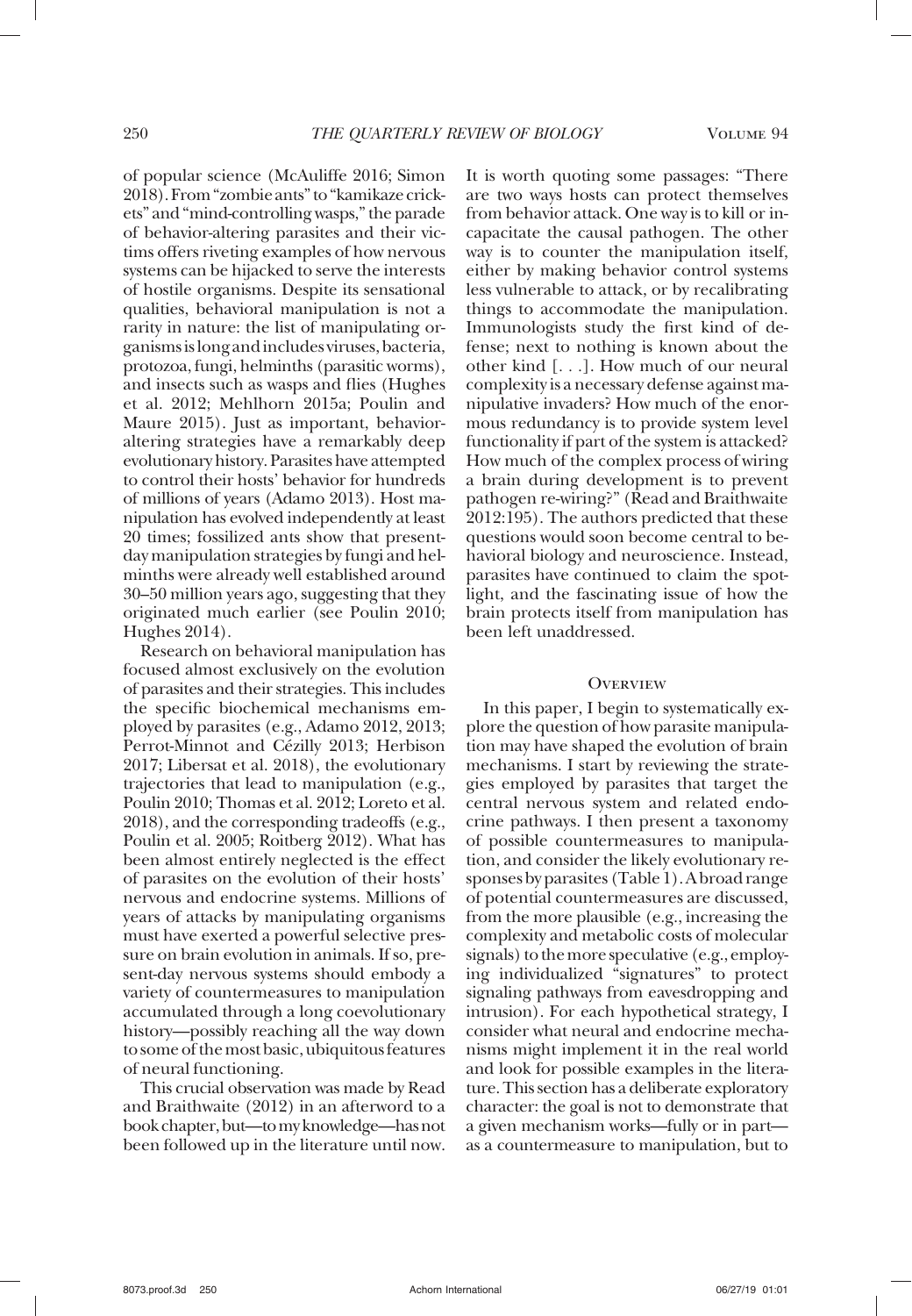| <b>Host countermeasures</b>  | <b>Possible examples</b>                                                      | Possible responses by parasites            |
|------------------------------|-------------------------------------------------------------------------------|--------------------------------------------|
| Restrict access to the brain | Blood-brain barrier as physical defense                                       | Cross/bypass the barrier                   |
|                              | Blood-brain barrier as chemical defense                                       | Target weak spots in the barrier           |
|                              | Loss of molecular entry points                                                | Target influx/efflux mechanisms            |
|                              | Decoy molecules                                                               | Find new molecular entry points            |
|                              |                                                                               | Avoid decoy molecules                      |
| Increase manipulation costs  | Metabolically costly signals                                                  | Cost-sharing                               |
|                              | Toxic signaling molecules (dopamine, nitric<br>oxide, antimicrobial peptides) | Indirect attacks, genomic manipulation     |
|                              |                                                                               | Detoxification, antimicrobial resistence   |
| Increase signal complexity   | Diversification of signals/receptors                                          | Indirect attacks, genomic manipulation     |
|                              | Co-transmission                                                               | Increase manipulation complexity           |
|                              | Convergent signaling                                                          |                                            |
|                              | Pulsatile signaling                                                           |                                            |
|                              | Individualized signatures                                                     |                                            |
| Increase robustness          | Passive: redundancy, modularity                                               | Target core regulatory processes ("knots") |
|                              | Reactive: negative feedback, specialized<br>detection/interference mechanisms | Target vulnerable feedback loops           |
|                              | Proactive: immune-activated countermea-<br>sures, preemptive compensation     | Target/escape detection mechanisms         |
|                              |                                                                               | Target/escape immune responses             |
|                              |                                                                               | Increase manipulation strength             |

TABLE 1

A taxonomy of countermeasures against behavioral manipulation

Each type of countermeasure is followed by possible examples of neurobiological mechanisms and evolutionary responses by parasites.

single out promising candidates for further investigation. Next, I discuss the constraints that limit the evolution of countermeasures in the hosts. I suggest that metabolic, computational, and ecological considerations contribute to explain why complex "manipulation syndromes" are mostly observed in small animals such as ants and snails, and why there are no established examples of adaptive behavior manipulation in our species.

In the following section I advance suggestions for research on this topic. No doubt, identifying host countermeasures in the intricate workings of the brain is a formidable task. Some antiparasite adaptations may have originally evolved with different functions; others may have been recruited and exapted in the service of different goals. Others still may have become useless over time—either because they were successfully thwarted by parasites, or because they proved so effective that parasites were forced to take a different evolutionary route. Such "frozen counter-

measures" can persist indefinitely if they have become embedded into basic neural processes. Mapping what Read and Braithwaite called the "ghost of manipulations past" (Read and Braithwaite 2012:195) is going to require a great deal of reverse engineering, modeling, and comparative analysis. Finally, I consider some implications for basic neuroscience and psychopharmacology. My goal in this paper is not to provide definitive answers but to open up a new area of research, chart a provisional way forward, and stimulate responses from researchers across the relevant disciplines.

# Hijacking the Brain: Parasite Manipulation Strategies

Controlling behavior requires the coordinated action of multiple systems, including neural and hormonal mechanisms but also sensory and motor organs. Each node in the control network is also a potential target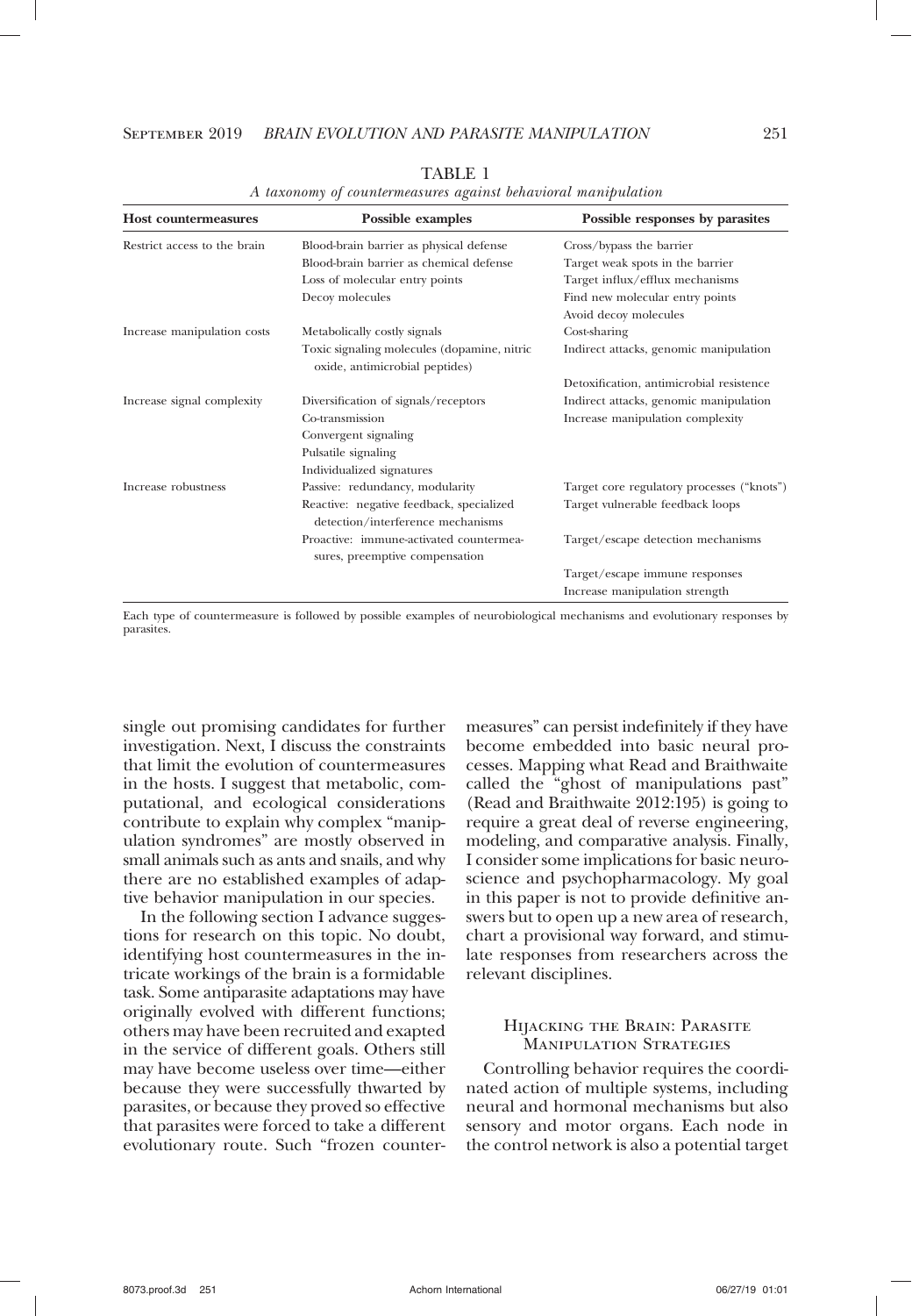for manipulation. Since the topic of this paper is brain evolution, I restrict my focus to the central nervous system (CNS) and the major endocrine pathways that relay signals between the brain and the rest of the body. I do not discuss the strategies of parasites that take direct control of the host's muscles (as it has been suggested in the case of the antinfecting fungus Ophiocordyceps unilateralis; Fredericksen et al. 2017); target sensory receptors; and indirectly affect behavior by depleting energetic reserves, castrating/sterilizing the host, or altering sex determination (see Adamo 2012; Lafferty and Shaw 2013). Also excluded is manipulation through sensory cues and signals, as practiced by brood parasites in birds (e.g., cuckoos; Langmore and Spottiswoode 2012) and social parasites in insects (e.g., beetles that parasitize ant colonies; Grüter et al. 2018). Before addressing specific mechanisms, however, it is useful to briefly consider the functions of manipulation from the perspective of parasites. When they hijack the host's nervous system, what kinds of behaviors are they attempting to produce, and why?

# functions of behavior manipulation Transmission

The first and most frequently studied function of manipulation is to increase the probability of transmitting the parasite. This can take a number of distinct forms depending on the parasite's life cycle and transmission route. In trophic transmission, an intermediate host is manipulated to make it more susceptible to predation by the definitive host (Lafferty 1999). To this end, a parasite may reduce the host's avoidance and antipredator behaviors, or even replace avoidance with attraction. A classic example is protozoan Toxoplasma gondii: infected rats lose their innate aversion to the odor of cats the definitive host—and may even become attracted to it (this phenomenon has been dubbed "feline attraction"; Berdoy et al. 2000; Ingram et al. 2013; Kaushik et al. 2014). Alternatively or in addition, parasites may induce behaviors that actively lure predators toward the host. Gammarid crustaceans in-

fected by spiny-headed worms become attracted by light (positive phototaxis), and when the water is disturbed they do not respond by escaping; instead, they swim to the surface and cling to a solid object, thus becoming easy prey for birds. When California killifish are infected by the fluke Euhaplorchis californiensis, they begin to display atypical swimming behaviors—such as jerky, conspicuous movements and sudden swims to the surface—that attract bird predators (Adamo 2002, 2013; Lafferty and Shaw 2013). The abdomen of tropical ants infected by the roundworm Myrmeconema neotropicum turns from black to bright red; the ants then climb into patches of red berries and raise their abdomen to mimic a fruit, thus attracting the frugivorous birds that serve as the parasite's final host (Yanoviak et al. 2008; for more examples see Poulin 2010; Lafferty and Shaw 2013; Mehlhorn 2015b).

In addition to trophic transmission, parasites can move between hosts through skin contact, bodily fluids (e.g., saliva, blood), or excretions (e.g., vomit, feces), and indirectly through animal vectors (e.g., mosquitoes). For vector-borne parasites, a way to facilitate transmission is to alter the behavior of the vector so it will visit more hosts in the same amount of time (e.g., a mosquito may suck blood from more individuals, spending a shorter time on each). This is what happens to mosquitoes infected with malaria Plasmodium, although it is still unclear whether the behavioral change is a targeted manipulation by the parasite or a compensatory response by the host (Cator et al. 2013; Heil 2016). Rabies viruses offer a remarkable example of facilitation in a directly transmitted parasite. In the acute phase, the symptoms of rabies combine increased production of infected saliva, aversion to water (which further concentrates the saliva), and unpredictable bouts of aggressive biting that transmit the virus to the victims (Hemachudha et al. 2013; Jackson 2013). In principle, sexually transmitted parasites can spread more effectively by manipulating aspects of the host's sexual behavior, including frequency of mating, mate choice selectivity, attractiveness to potential mates, and specific copulatory behaviors. Although there have been initial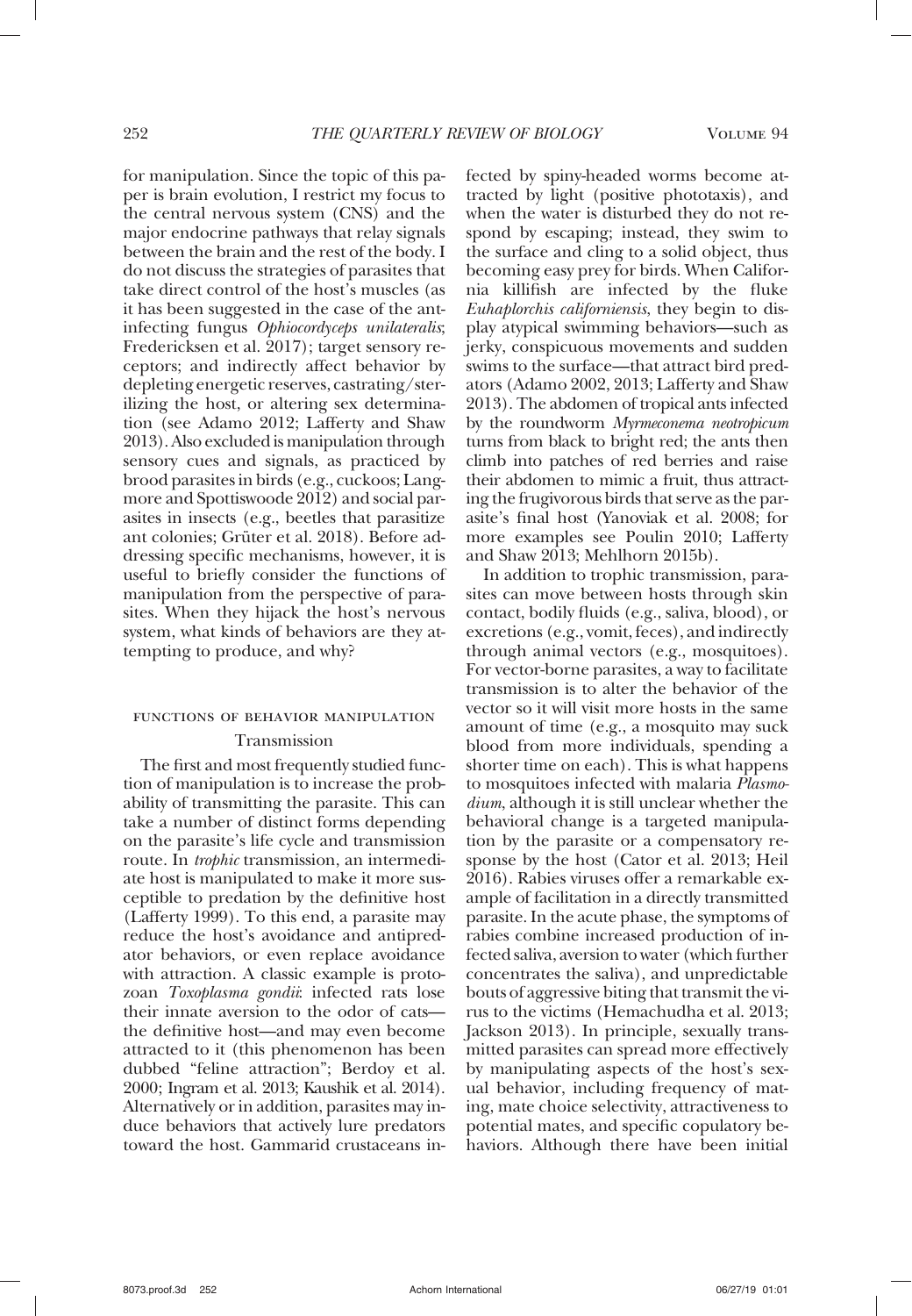reports of manipulation by sexually transmitted parasites, the evidence is still scant and the topic remains understudied (see Adamo 2014; Heil 2016).

#### Movement

Another common goal of manipulation is to make the host move to a different habitat, one that is favorable to the parasite or its offspring. Typically, the new habitat is used for sexual reproduction or the release of infective propagules (e.g., spores or cysts; see Poulin 2010; Moore 2013; Mehlhorn 2015b). Grasshoppers and crickets infected by horsehair worms begin to seek out water and eventually jump into it, releasing the adult parasite—which can then complete its reproductive cycle—and usually dying in the process (Poulin 2010; Mehlhorn 2015b). Bees infected by larvae of the parasitoid fly Apocephalus borealis fly far away from their hive, die, and release the larvae as these are ready to pupate (Core et al. 2012).

#### Protection

Less intuitively, parasites may also use the host as a "bodyguard" to protect their offspring during critical developmental stages. This is most commonly seen in parasitoid insects. For example, braconidwasplarvae grow inside caterpillars, feeding on the host's tissues. After the larvae exit to pupate, the dying caterpillar remains coiled on the cocoons that contain the pupae and begins to perform violent head-thrashing movements. The movements keep away potential predators and increase the survival of the pupae. Other wasps parasitize spiders, and manipulate them into weaving special "cocoon webs" to protect the developing pupae (Gonzaga et al. 2017; these and other examples of bodyguard manipulation are reviewed in Maure et al. 2013).

#### conditionally helpful parasites

The strategies that promote the fitness of parasites generally reduce that of the hosts not infrequently to the point of killing them. Still, manipulation may have a silver lining if the parasite's strategy turns out to benefit the host under particular conditions. For example, trophic parasites should be selected to enhance the intermediate host's antipredator behaviors (and hence survival) until they are ready to be transmitted to the definitive host (Parker et al. 2009). There is evidence that, in the early phase of the infection, spinyheaded worms protect their gammarid hosts by making them less susceptible to predation (Dianne et al. 2011). Other conditionally helpful parasites may increase their host's mating success or help prevent infections by other and potentially more harmful parasites (see Fellous and Salvaudon 2009; Weinersmith and Earley 2016). The net effect on the host's fitness is still likely to be negative in most cases, but may turn positive if ecological conditions put a premium on the specific phenotype induced by the parasite. For example, heightened antipredator behaviors may provide a net benefit if predation risk is especially severe; enhanced immunity from other parasites may be a crucial advantage under high pathogen threat (see Weinersmith and Earley 2016).

#### mechanisms of behavior manipulation

The most obvious target of behavior manipulation is an animal's brain. Parasites can penetrate inside the brain and attack it from within or secrete neuroactive compounds that will reach the brain through circulation. In both cases, they need to get past the blood-brain interface and its defenses. Alternatively, a parasite may take an indirect route and target endocrine organs such as the thyroid, gonads, or various components of the immune system. The hormones produced by these organs modulate brain function and can powerfully affect behavior. The same applies to the cytokines secreted by immune cells such as macrophages and lymphocytes. Again, the parasite may lodge itself inside an organ or manipulate it from the outside. Endocrine systems are not just a potential target for hijacking: parasites can eavesdrop on the host's hormonal signals to gain precious information about the state of the organism and respond adaptively. For example, enteric pathogens such as Escheri-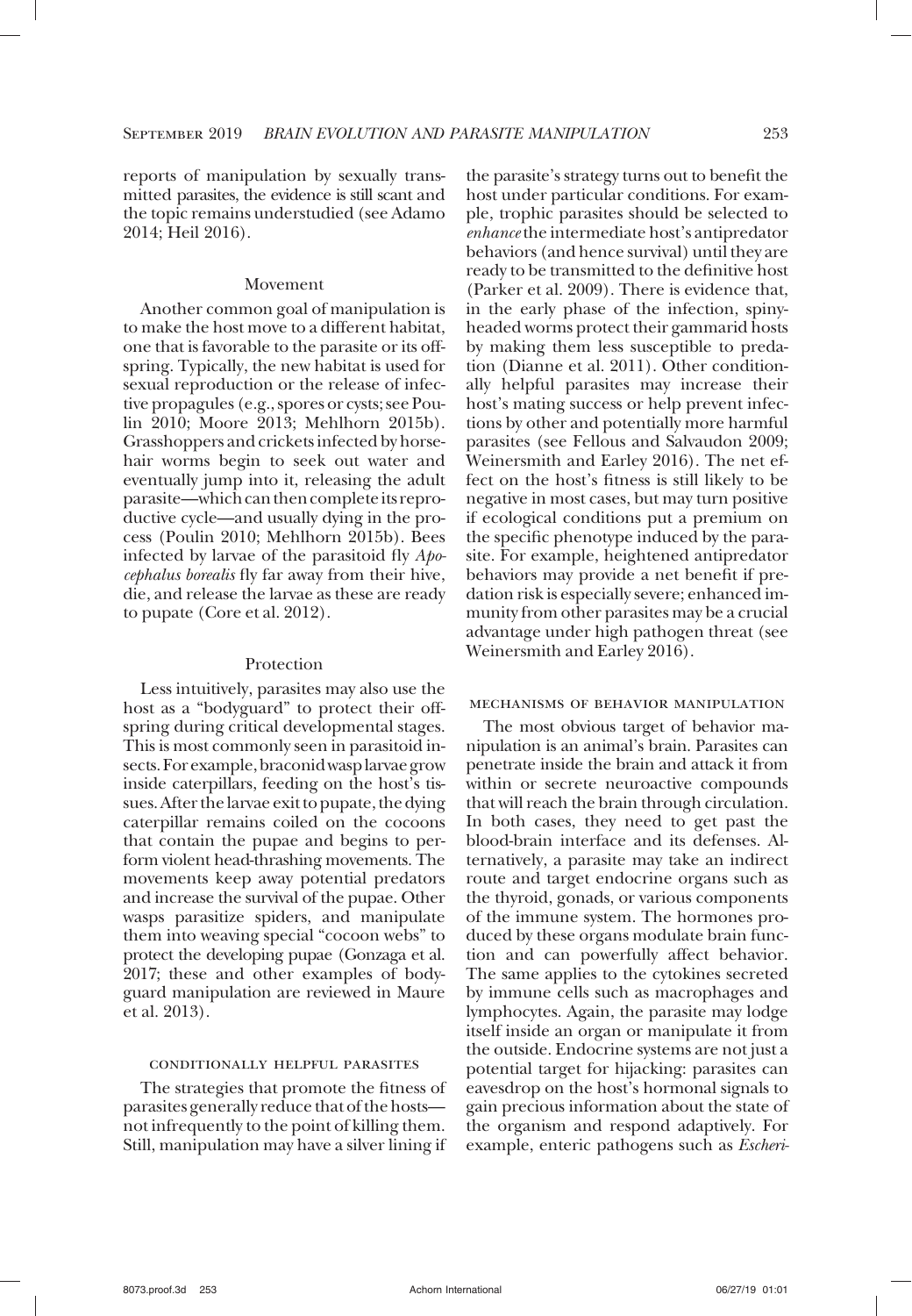chia coli and Salmonella enterica can sense increases in stress-related catecholamines (such as epinephrine and norepinephrine), and respond by accelerating growth and expressing virulence factors (Roshchina 2010; Stevens 2010; Neuman et al. 2015). Likewise, many sexually transmitted microbes regulate their growth in response to sex hormone levels (Jahoor et al. 2010). In addition to hormones, peripheral nerves that relay information to the CNS are vulnerable pathways that canbe exploited toindirectlymodulate brain function. Even more circuitously, some parasites may affect the host's behavior by manipulating its microbiota—including mutualists and commensal microorganisms (e.g., gut microbes) that may enjoy privileged channels of influence and communication with the host (Dheilly et al. 2015; more on this below).

When a parasite gains access to the brain or another endocrine organ, the simplest way to affect the host's behavior is to physically destroy part of the organ's tissue (Lafferty and Shaw 2013). Although this strategy can produce gross behavioral alterations, it carries a high risk of prematurely killing the host and is not well suited to yield subtle or coordinated changes. Unsurprisingly, then, parasites have evolveda striking variety of biochemical means of manipulation. For ease of presentation, these mechanisms can be grouped into three overlapping categories: immunological, neuropharmacological, and genomic/proteomic (Adamo 2013; Herbison 2017).

The immunological route is indirect but potentially very effective. The immune system enjoys extensive crosstalk with the brain through cytokines and autonomic nerves, and powerfully modulates behavior in response to infections—by affecting the animal's overall activity levels, sleeping patterns, feeding and foodpreferences,aswell asa broad range of social behaviors (including mating; see Adamo 2014). By triggering or suppressing specific immune responses, parasites can exploit the associated behavioral changes to their advantage. Since the immune system is designed to detect and react to parasites and to modulate a range of neural and behavioral processes in the host, one could say that immune pathways are preadapted for manipulation (Adamo 2013). At the same time, immune reactions normally function to benefit thehost; thismakesit hard to conclusively demonstrate that a given behavioral symptom is in the interest of the parasite (Herbison 2017). Most of the putative examples come from invertebrates. When it infects its snail host, the fluke Trichobilharzia ocellata induces secretion of a cytokine that suppresses egg laying; the energy diverted from reproduction can then be used to support the parasite's growth (de Jong-Brink et al. 2001). A few hours before emerging from caterpillars, the larvae of parasitoid wasps secrete compounds that raise octopamine levels and suppress their host's feeding and locomotion; although the mechanism is not fully understood, there are reasons to think that immunological manipulation is involved (Adamo 2005, 2013; but see Herbison 2017 for a skeptical perspective). In gammarids infected by various species of helminths, the changes in serotonergic transmission induced by the parasites (see below) seem to be partly mediated by neuroinflammation, through the release of cytokines and nitric oxide (Helluy 2013). Abundant cytokines and nitric oxide are also released when toxoplasma cysts infect the brain of the host; but as in most other vertebrate examples, it is unclear whether the immune reactions triggered by the parasite are part of an adaptive manipulation strategy (see Herbison 2017).

When parasites secrete substances that directly affect the nervous system, they are said to engage in neuropharmacological manipulation (Adamo 2012, 2013). The typical targets are neurotransmitters and neuromodulators—most notably serotonin, dopamine, octopamine (an invertebrate analogue of norepinephrine), opioids, vasopressin, and nitric oxide (Perrot-Minnot and Cézilly 2013). Note that the standard distinction between neurotransmitters and neuromodulators is only heuristic: "classic" neurotransmitters such as dopamine and serotonin can also diffuse out of the synapse and exert modulatory effects (see Gutiérrez 2009; Leng 2018). Neuroactive hormones (e.g., sex and stress hormones) can also be used to influence the host's behavior. By directly modulating brain function, parasites can potentially achieve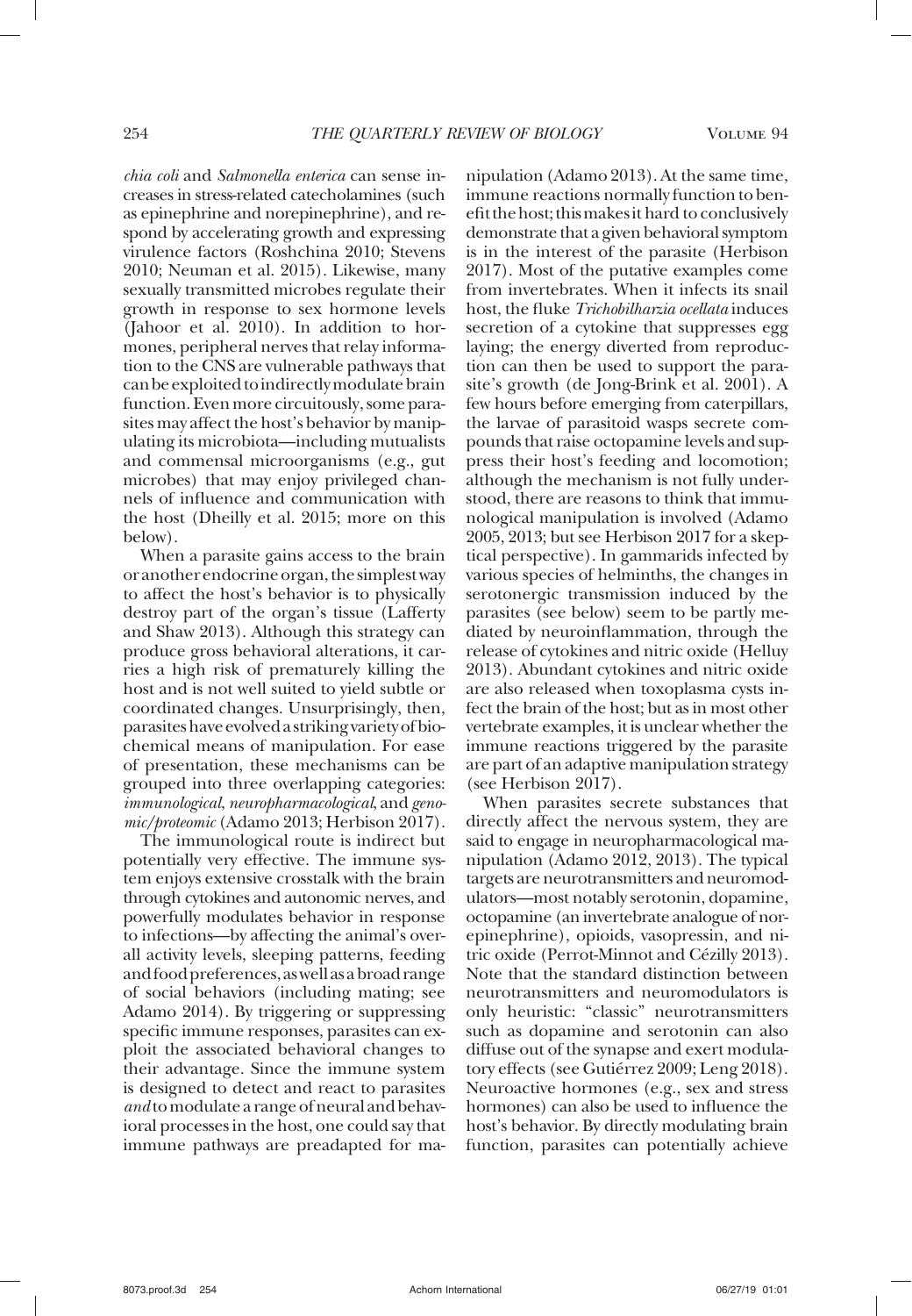highly specific changes and bring about novel behavioral patterns (incontrast,immunological manipulations can only exploit the host's evolved responses to infection). Neurotransmitters and hormones are highly conserved across species; their phylogenetic stability facilitates the evolution of specialized mechanisms of biochemical offense. Unsurprisingly, neuropharmacological manipulation is very common and has been documented in dozens of species (see Perrot-Minnot and Cézilly 2013).

Sometimes, alteration of a single key neurotransmitter triggers an entire "syndrome" of coordinated behaviors that can be exploited by the parasite. By increasing the synthesis of serotonin, helminths that parasitize gammarids produce a suite of behavioral changes that include reduced activity levels, positive phototaxis, and impaired escape behaviors (Perrot-Minnot et al. 2014). In other cases, the parasite secretes a mixture of molecules that target multiple biochemical systems at once. The best-known example is that of parasitoid jewel wasps, which use cockroaches as food supply for the developing larvae. These wasps inject a venomous "cocktail" directly into the brains of the cockroaches (ganglia). After the injection, the cockroach engages in vigorous selfcleaning for about 30 minutes, while the wasp leaves in search of a suitable nest. When the wasp returns, grooming has given way to a lethargic state; the cockroach lets the wasp bite off its antennae, obediently follows it to the nest, and remains immobile as the larvae are deposed in its body. To achieve this manipulation feat, jewel wasps rely on a mixture of molecules that includes dopamine, octopamine receptor antagonists, and opioid agonists (Libersat and Gal 2014). Dopamine is also one of the main biochemical targets of toxoplasma. As is common in microbial parasites, toxoplasma cysts do not directly secrete dopamine into the host's brain; instead, they release a key enzyme in the synthesis of dopamine (tyrosine hydroxylase) to increase its production by infected neurons (Gaskell et al. 2009; Adamo 2012, 2013). In male rodents, toxoplasma also invades the testes, where it stimulates the production of testosterone. Elevated testosterone increases vasopressin

expression in the medial amygdala, a neurochemical alteration that seems to play a key role in the onset of "feline attraction" (Adamo 2013; Vyas 2015a,b; Heil 2016). This is another example of how behavioral manipulation may require the coordinated exploitation of multiple neurobiological systems.

To survive and reproduce within their hosts, many parasites rely on mechanisms that modify gene expression and protein synthesis in the host's cells. For example, viruses may induce the hosts to synthesize viral proteins by supplying strands of messenger RNA or directly insert copies of their genes into the host's DNA (retroviruses). Both protozoan and helminth parasites release vesicles containing small noncoding RNAs, which can regulate gene expression by host cells in myriad ways (e.g., Buck et al. 2014; Cheeseman and Weitzman 2015; Linhares-Lacerda and Morrot 2016; Bayer-Santos et al. 2017). All of these genomic/proteomic means of manipulation can be used to influence behavior. Caterpillars infected by the virus Lymantria dispar nucleopolyhedrovirus climb to elevated positions before dying and rupturing, thus spreading large amounts of infectious particles on the ground. To produce this behavior, the virus induces the host to synthesize a virally encoded enzyme; in turn, the enzyme inactivates a key hormone that regulates circadian cycles of climbing and descending (Hoover et al. 2011). Crickets and grasshoppers infected by hairworms show similar profiles of altered protein expression in the CNS, suggesting some kind of coordinated genomic/ proteomic manipulation (Biron et al. 2005, 2006; Herbison 2017).

Clearly, the distinction between genomic/ proteomic mechanisms and the other categories reviewed in this section is a fuzzy one: in many cases, parasites target gene expression to manipulate the host's immune system or modulate the activity of neurotransmitters, neuromodulators, and neuroactive hormones. Conversely, changes in immune and neurochemical profiles may lead to alterations in gene expression. For example, there is evidence that elevated testosterone in rats infected by toxoplasma triggers epigenetic modifications in the vasopressin gene, leading to increased expression of this neuromod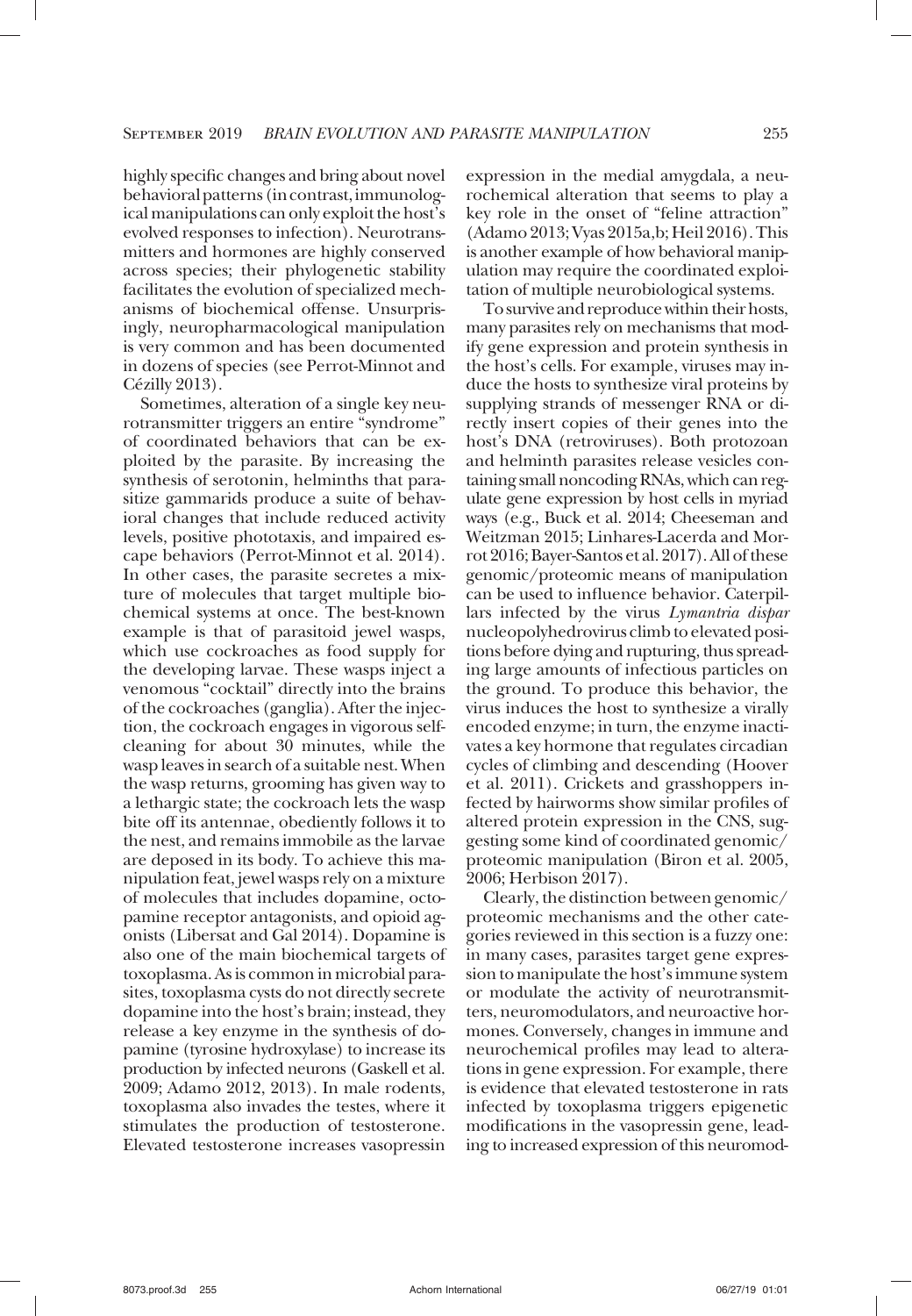ulator in the medial amygdala (Vyas 2015a,b; Herbison 2017).

Viruses possess sophisticated abilities of genomic manipulation, and some macroparasites (e.g., wasps) have evolved to exploit viruses as intermediate vectors to alter their host's behavior. The relationship is symbiotic: the virus provides the biochemical tools for manipulation, while at the same time it employs the macroparasite as a delivery device (Dheilly et al. 2015; Herbison 2017). The best-studied example is that of parasitoid wasps that use lady beetles as bodyguards to incubate their eggs. When the developed larva exits the abdomen to spin a cocoon and pupate, the lady beetle enters a phase of paralysis with tremors—a phase that lasts until the adult wasp emerges from the cocoon. The cause of the paralysis is not a compound secreted by the larva, but a symbiotic virus (Dinocampus coccinellae paralysis virus) injected by the wasp along with the eggs. The virus infects the lady beetle's CNS and triggers paralysis at the appropriate time; intriguingly, the mechanism used to produce the paralysis seems to exploit the host's own immune response, making this an instance of immunological manipulation by proxy (Dheilly et al. 2015).

#### manipulation by mutualists and commensals

To end this section, it is worth considering the possibility that the host's behavior may be manipulated not just by parasites but also by mutualists and commensals, notably the gut microbiota. Clearly, gut microbes have the biochemical potential for manipulation and a privileged relationship with the host. Some of them can produce neurotransmitters such as γ-aminobutyric acid (GABA), acetylcholine, epinephrine, norepinephrine, dopamine, and serotonin; and may be able to modulate the permeability of the bloodbrain barrier (BBB) by secreting specific proteins, thus increasing the penetration of neuroactive substances into the CNS (Cryan and Dinan 2012; Sherwin et al. 2016). Like enteric pathogens, they can sense and respond to fluctuations in the host's catecholamines (Rumbaugh 2007). Changes in the

gut microbiota are also associated with levels of hunger- andmetabolism-related hormones such as leptin, ghrelin, and neuropeptide Y. Besides releasing hormonal signals and toxins, microorganisms that colonize the gut of vertebrates may stimulate the vagus nerve (for example, with adrenergic chemicals) to deliver signals directly to the brain (Cryan and Dinan 2012; Alcock et al. 2014; Sherwin et al. 2016).

Based on these data and studies showing associations between the microbiota and various aspects of behavior, some authors have suggested that gut microbes manipulate the host for their own benefit. There is some experimental evidence that the composition of the gut microbiota modulates food choice in the fruit fly Drosophila melanogaster, in ways that favor the dominant species of bacteria (e.g., by inducing aversion to protein or attraction to carbohydrates; Wong et al. 2017; Yuval 2017). Alcock et al. (2014) considered the possibility that similar scenarios may play out in humans, and speculated that gut microbes may affect food preferences, patterns of hunger and satiety, and even obesity risk. To illustrate, one of their predictions is that increased microbial diversity should limit the ability ofindividual species tomanipulate the host, leading to fewer cravings and more satiety.

Despite these promising leads, the evidence that the microbiota has consistent effects on behavior is still relatively weak. Establishing the causal direction of correlations is challenging, and there are justified concernswith the replicability of findings in this area (Forsythe et al. 2016; Hooks et al. 2018). What is more, evolutionary scenarios involving gut microbes are not a straightforward extension of those involving exploitative parasites, and face additional theoretical problems (Johnson and Foster 2018). The gut microbiota comprises a large number of species and strains that compete with one another for space and resources. If one of them were to evolve the ability to manipulate the host's behavior, it would have to pay the full cost of manipulation but share the benefits with its nonmanipulative counterparts, thus granting them a competitive advantage. Unless special conditions apply, selection should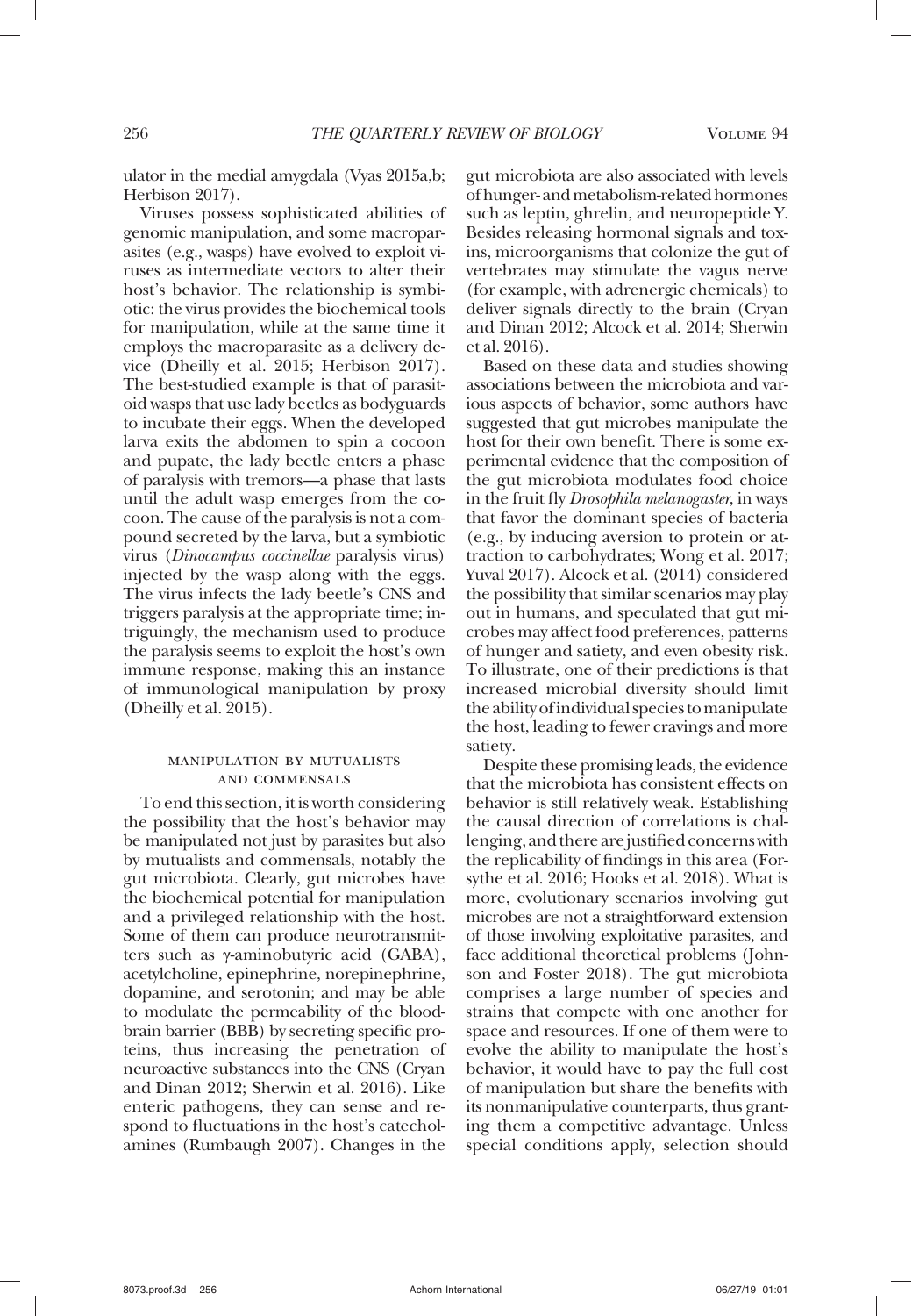limit the evolution of this kind of strategy; and, if this is the case, the behavioral effects of the microbiota might be best explained as byproducts of local competition for growth (for details see Johnson and Foster 2018). In summary, manipulation by mutualists and commensals is an intriguing possibility, but the underlying logic is still poorly understood and the phenomenon has yet to be convincingly demonstrated across species.

# Securing the Brain: Possible Host **COUNTERMEASURES**

# restrict access to the brain

The Blood-Brain Barrier as a Physical Defense

A first line of defense against behavioraltering parasites is to keep them out of the CNS. Naturally, the benefits of restricting access to the brain also apply to pathogens that do not adaptively manipulate behavior, but may damage the brain and produce detrimental neurological symptoms. In vertebrates and some invertebrates (including crustaceans and insects), the BBB provides an important layer of physical security (Daneman and Prat 2015; see Abbott 1992). Parasites have a number of options: they can manufacture behavior-altering substances and release them in the blood; invade other endocrine organs and manipulate hormone secretion; take the immunological route by activating specific immune responses; or cross the barrier to reach the brain.

Many parasites—from viruses and bacteria to helminths—have evolved the ability to penetrate or bypass the BBB (see Feustel et al. 2012; Masocha and Kristensson 2012). An interesting case study is the protozoan Trypanosoma brucei, the agent of sleeping sickness (Lundkvist et al. 2004; Mogk et al. 2017). There is still considerable uncertainty on how this parasite manages to enter the CNS (Kennedy and Rodgers 2019). Trypanosoma stimulates the release of various cytokines by lymphocytes and neurons; the same cytokines (including IFN-γ) facilitate the passage of immune cells from the blood to the brain, a mechanism that may be exploited by the parasite to cross the barrier (Grab and Kennedy 2008; Rodgers 2010; Kennedy and Rodgers 2019; Masocha and Kristensson 2019). Other data suggest that this parasite may bypass the BBB entirely, and penetrate through the blood-cerebrospinal fluid barrier in the choroid plexus—a site of intense cellular trafficking where leukocytes enter the CNS and/or in the circumventricular organs (Mogk et al. 2017; Kennedy and Rodgers 2019). This illustrates the principle that parasites should evolve to target the inevitable "weak spots" in the barrier, which include passages for cranial nerves (e.g., the olfactory nerve; Masocha and Kristensson 2012) and several regions of relatively high permeability (e.g., around the pineal gland and the median eminence of the hypothalamus; Daneman and Prat 2015).

# The Blood-Brain Barrier as a Chemical Defense

Another key function of the BBB is to regulate theflux ofneurotransmitters/neuromodulators, hormones, and other molecules from the blood to the brain and vice versa. The brief summary that follows is based on studies of mammals such as rats, dogs, and humans, even though several BBB mechanisms are surprisingly conserved in both vertebrates and invertebrates (see DeSalvo et al. 2014; Hindle and Bainton 2014; Hindle et al. 2017; Saili et al. 2017). For some molecules such as serotonin and steroid hormones, the flux is bidirectional; other molecules only flow from the blood to the brain (influx) as, for example, insulin and thyroid hormone. The molecules that are only transported *out* of the brain (efflux) include GABA, glutamate, norepinephrine, dopamine, and the dopamine metabolite homovanillic acid (HVA). There are also active transporters that expel a variety of toxins and other foreign substances (xenobiotics), as well as metabolizing enzymes that inactivate them (Ohtsuki 2004; Banks 2012; Zhao et al. 2015; Saili et al. 2017). By clearing neuroactive molecules such as dopamine and GABA, the BBB probably contributes to regulate neurotransmission(Ohtsuki 2004).At the same time, the constant efflux of neurotransmitters and xenobiotics protects the brain from neurophar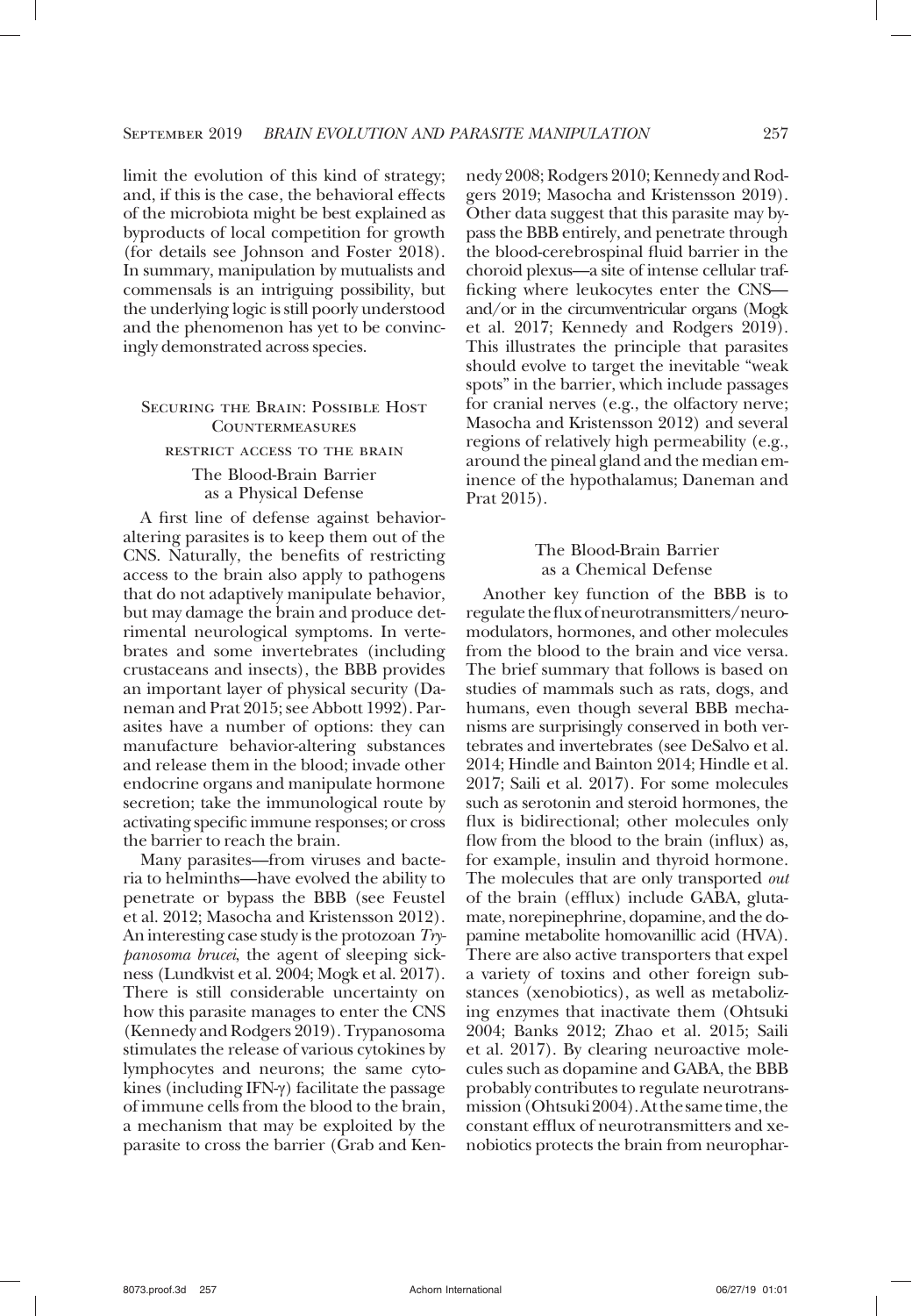macologicalmanipulation by compounds released in the blood, either by parasites lodged outside the CNS or by gut microbes and other mutualists/commensals. Recent experimental work shows that it is possible to chemically alter behavior without crossing the barrier, by modulating the activity of efflux transporters (Hindle et al. 2017). Although there is considerable literature on how parasites manage to cross the barrier to get inside the brain (e.g., Masocha and Kristensson 2012; Mogk et al. 2017), the question of how manipulation from the outside may have contributed to shape the biochemical functions of the barrier has received little if any attention.

#### Loss of Molecular Entry Points

To recognize and invade the host cells, many parasites make use of surface molecules. In particular, the layer of glycans (polysaccharides) that envelopes cell membranes is a common target for attack (see Gagneux et al. 2017). Parasites can mimic the composition of host glycans to escape immune detection, synthesize toxins that bind to specific glycans expressed by the host, or exploit glycans as attachment and entry points into the host cells. Conflict with parasites may explain why glycans tend to evolve rapidly, and often through loss of function—since loss of a particular glycan may eliminate a point of pathogen entry or pathogen action (Springer and Gagneux 2013; Schnaar et al. 2014). An especially intriguing case is that of Nacetylneuraminic acid (Neu5Ac) and Nglycolylneuraminic acid (Neu5Gc), two sialic acids that cap membrane glycans in vertebrates. Neu5Ac is converted into Neu5Gc by a specific enzyme, and the two are expressed in variable proportions across different species and tissues. The ability to synthesize Neu5Gc has been lost independently by humans, several other mammals, birds, and platypuses (Springer and Gagneux 2013; Gagneux et al. 2017); but even vertebrates that express high levels of Neu5Gc in bodily tissues show extremely low amounts of this molecule in the brain. There is recent evidence that suppression of Neu5Gc protects the brain from bacterial toxins that use it as a binding site (Naito-Matsui et al. 2017). To my knowledge, the potential implications of parasitedriven glycan evolution for brain physiology and function have yet to be explored.

#### Decoy Molecules

To prevent parasites from infecting their cells, hosts can evolve decoy surface molecules—molecules thatmimic those exploited by parasites, but fail to perform the same function or even trigger a defensive response when bound. This is one of the many forms of "molecular deception" that may take place between parasites and hosts (Massey and Mishra 2018). A well-studied example of decoy molecules in humans is carcinoembryonic antigen-related cell adhesion 3 (CEACAM3), which mimics the cell adhesion molecule and immune inhibitory receptor CEACAM1 (Zimmermann 2019). Several bacterial and fungal pathogens bind CEACAM1 in order to attach to host cells, penetrate them, and/ or modulate innate immune responses. Granulocytes express CEACAM3, which has a similar structure but induces phagocytosis of the parasites that bind it. In the resulting coevolutionary race, CEACAM1 is selected to avoid binding to parasites, parasites are selected to selectively bind CEACAM1 while avoiding CEACAM3, and CEACAM3 is selected to counteract the resulting binding loss (Zimmermann 2019). Unsurprisingly, CEACAM3 is one of the fastest-evolving genes in the human genome; moreover, CEACAM3 homologues from various primate species bind preferentially to host-specific parasites (Adrian et al. 2019). The case of CEACAM3 illustrates the logic of this countermeasure, and raises the question of whether the surface molecules expressed by cells in the CNS include decoys specialized against brain-targeting parasites. A possible example is the neural cell adhesion molecule NCAM-120, which may function as a decoy receptor for the rabies virus (see Hotta et al. 2007).

# increase the costs of manipulation

### Metabolically Costly Signals

In principle, the most direct way to control the host's behavior is to hijack signaling pathways by directly releasing neuroactive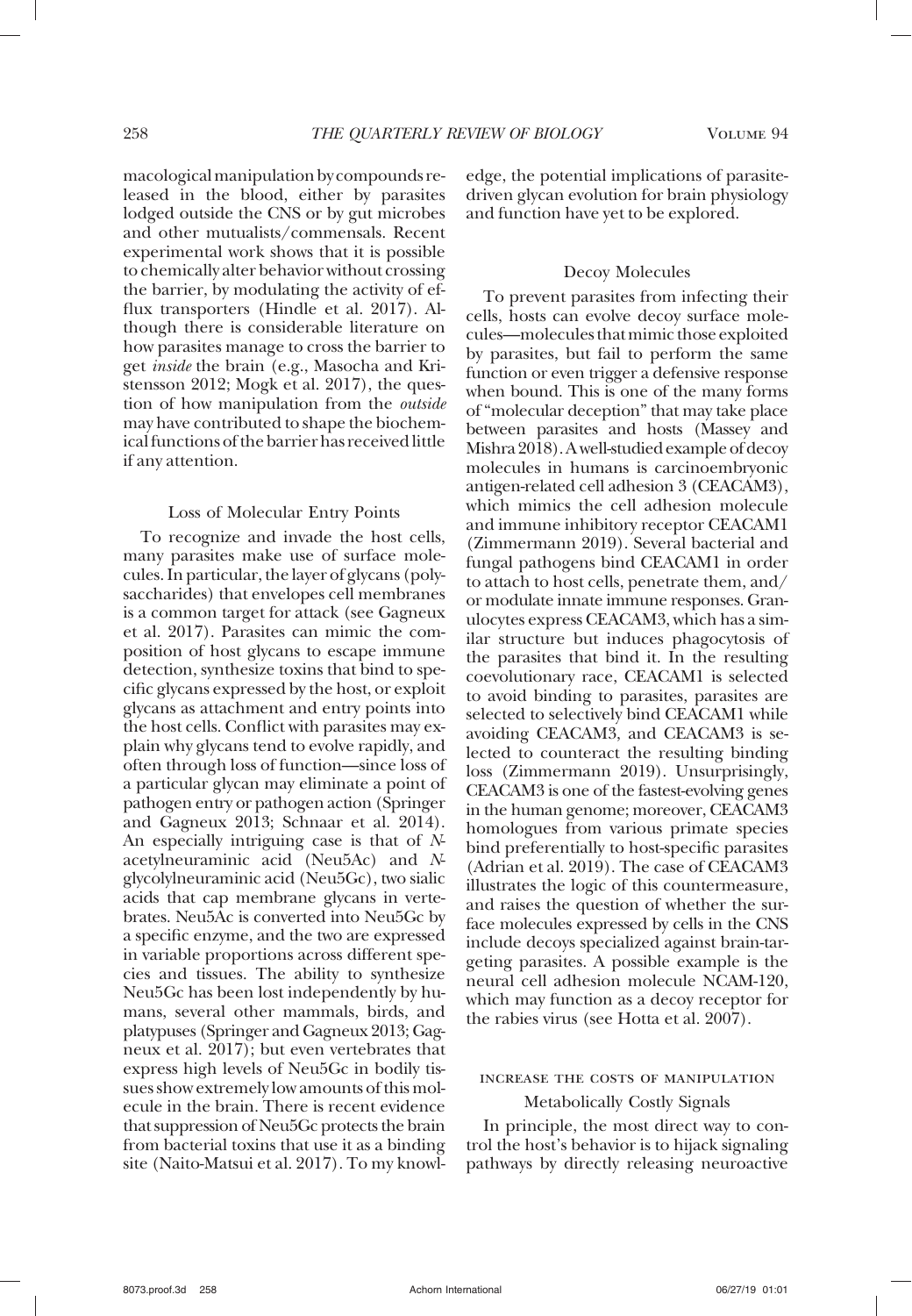substances such as neurotransmitters, neuromodulators, and hormones. In some cases, entire suites of coordinated behaviors can be evoked by raising the levels of key neurotransmitters such as serotonin and dopamine, either in the brain as a whole or in strategically picked regions. To counteract this type of attack, the host can raise the metabolic cost for the parasite, by increasing the amount of substance required to produce the same behavioral effect. In principle, this can be achieved by: lowering the concentration of receptors; expressing receptors with lower binding affinity to the signaling molecule; altering the signaling pathway downstream of receptors to make it less sensitive (that is, requiring the activation of more receptors for the same effect); and metabolizing or clearing the signaling molecule at a faster rate. Note that—besides their other potential side effects—these countermeasures are also expensive for the host, as they increase the cost of internal signaling. However, the host usually enjoys the advantage of a larger size and higher metabolic capacity, and the additional costs may be minimal or even negligible from the host's perspective. If the marginal fitness costs of synthesizing larger quantities of neuroactive substances are much steeper for the parasite, the host can effectively defend itself against direct hijacking.

In response to escalating costs, parasites have two main options. First, they can infect the host in larger numbers to share the additional metabolic costs (Weinersmith et al. 2014; Gopko et al. 2017). Second, they can evolve indirect manipulation mechanisms that act upstream or downstream of the expensive signal. And, indeed, this is what happens in the majority of known cases. Instead of directly synthesizing neuroactive molecules, parasites tend to upregulate the synthesis of endogenous substances by the host; an example is toxoplasma, which increases the host's production of dopamine and testosterone. Another strategy is to interfere with metabolism and clearance mechanisms; for instance, wasp larvae raise octopamine levels in parasitized caterpillars by secreting substances that retard the breakdown of this hormone (see Adamo 2012, 2013). Parasites may also alter the expression of the host's receptors, or target downstream nodes in the

signaling pathway—including second messengers that transduce and amplify the signals relayed by receptors (Adamo 2013; Heil 2016; Herbison 2017). Indirect forms of neuropharmacological manipulation are the norm, but there are exceptions: one is the venom of jewel wasps, which contains significant amounts of dopamine and/or dopamine-like substances (Libersat and Gal 2014; Herbison 2017). The exception is telling because the size disparity between wasps and cockroaches is minimal; this makes it metabolically feasible for the wasp to synthesize large quantities of neuroactive compounds. It is also relevant that the wasp injects the venom directly into the cockroach's brain, literally breaking through the BBB and its chemical defenses.

Several authors have pointed out that, in all likelihood, indirect manipulation strategies have evolved to avoid the cost of synthesizing signaling molecules (e.g., Adamo 2012, 2013; Heil 2016). What has not been discussed is the possibility that the physiological parameters that determine the cost of signaling (e.g., receptor density/sensitivity, clearance/breakdown rates, transduction mechanisms) have themselves evolved so as to preventmoredirect forms ofmanipulation. Since present-day instances of manipulation are mostly of the indirect kind, selection to increase the costs of signaling would have peaked a long time ago, possibly in the early stages of brain evolution. Assuming that costincreasing countermeasures evolved as hypothesized here, are they still relevant to understanding brain function in living organisms? Paradoxically, if those countermeasures were so effective that they forced most parasites to adopt indirect strategies, they would have rendered themselves obsolete, eventually becoming a net cost without any countervailing benefits. If so, they may have been selected out owing to the relentless pressure for efficiency (Sterling and Laughlin 2015). This fate is most likely for easily reversible parameters such as receptor density. On the other hand, some costly mechanisms that originally evolved as countermeasures may have become so entrenched that they are hard or impossible to eliminate by incremental changes. At present, these scenarios remain speculative but suggest a novel, in-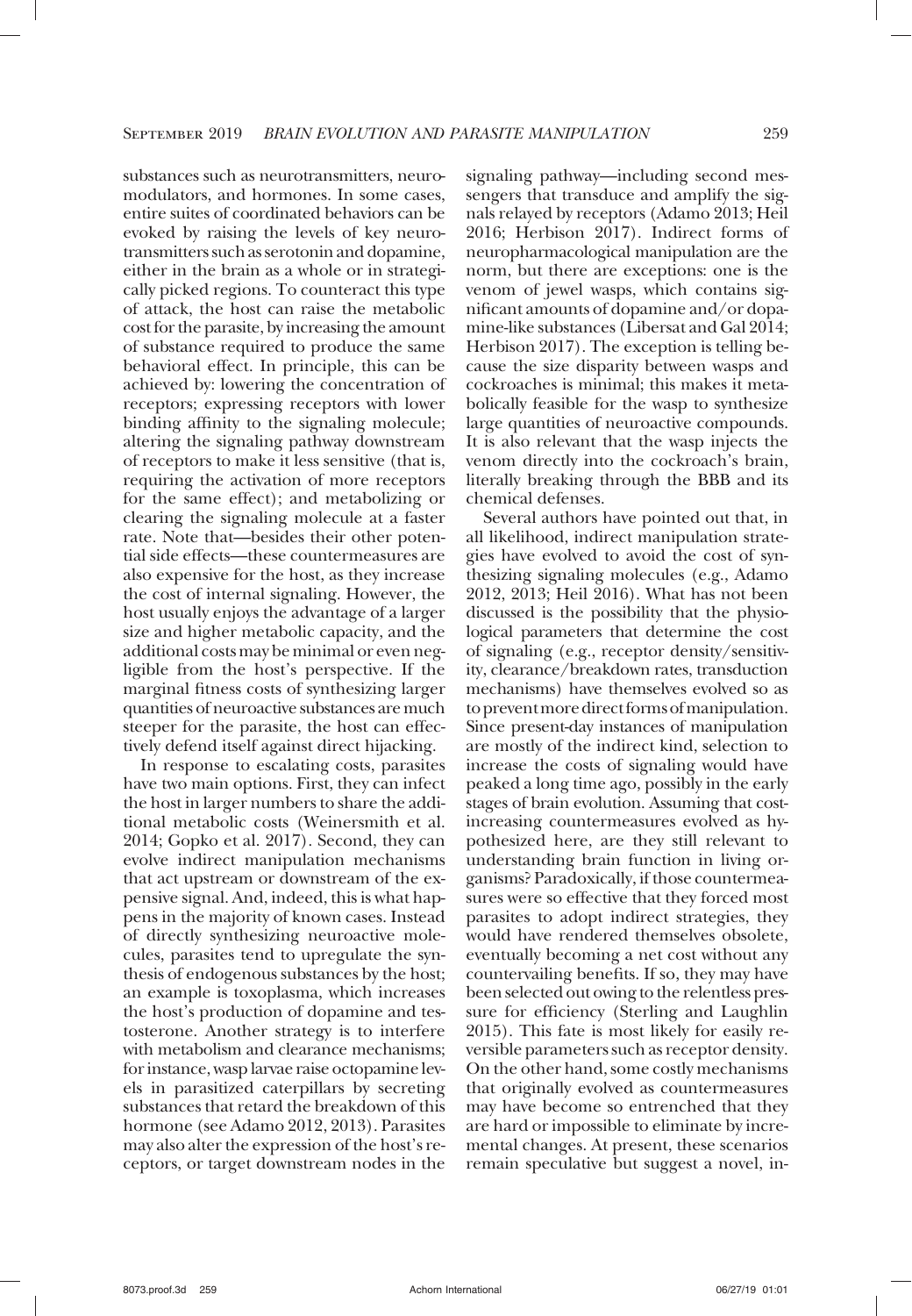triguing perspective on the economy of neural and hormonal signaling.

#### Toxic Signaling Molecules

Increasing the energetic demands of signaling is not the only way to impose costs on parasites. An even more direct strategy would be to employ toxic molecules as chemical signals. In principle, this countermeasure achieves two goals at once: it turns the brain into an inhospitable environment for manipulative parasites, and forces them to synthesize dangerous substances that may hinder their survival and reproduction. If the fitness costs are sufficiently large, toxic signals can work as deterrents against direct hijacking.

Among classic neurotransmitters, dopamine is the most likely candidate as a toxic signal. Dopamine molecules are unstable and tend to oxidate spontaneously, yielding highly reactive quinones that can damage proteins, DNA, and other macromolecules. Moreover, dopamine metabolism produces reactive oxygen species (ROS) and induces oxidative stress in dopaminergic neurons (Stokes et al. 1999). In total, synthesizing and storing dopamine is hazardous, but even breaking it down involves a potential risk of damage. Indeed, some species of green algae exploit the toxicity of dopamine to repel marine herbivores and avoid being eaten by them (Van Alstyne et al. 2006). Serotonin is often used by yeast and bacteria as a communication and synchronization signal, but only a few species of microbes (including some gut symbionts) have the ability to synthesize or metabolize dopamine (Roshchina 2010).

Nitric oxide is a versatile molecule with multiple physiological roles, including immunity (particularly inflammation) and vasodilation. It is employed as a neuromodulator in the CNS, where it contributes to regulate neural plasticity, sleep, feeding, thermoregulation, and reproduction (Calabrese et al. 2007; Garthwaite 2008). A chemically unstable free radical, nitric oxide has the potential to cause molecular damage and interfere with cellular respiration. Unsurprisingly, it has antimicrobial properties; and in the presence of ROS, it forms a number of highly toxic compounds, including reactive nitrogen species (RNS; Guix et al. 2005; Moncada and Bolaños 2006; Calabrese et al. 2007). RNS have a range of powerful antimicrobial effects, both alone and in synergy with ROS (Fang 2004; Jones et al. 2010). To complicate the story, many bacteria synthesize nitric oxide endogenously as a defense against antibiotics. The protective qualities of nitric oxide—a molecule that "seems to be playing for both teams" (Patel and Crane 2010: 235)—stem from its ability to directly detoxify certain antibiotic compounds, suppress the ROS-producing reactions that mediate antibiotic toxicity, and/or activate the expression of antioxidant enzymes (Gusarov et al. 2009; Patel and Crane 2010).

Of course, the use of dopamine and nitric oxide as signaling molecules is very ancient, and the same applies to its possible history as a host countermeasure. Still, it is noteworthy that so many of the behaviors that parasites attempt to manipulate are mediated or regulated by these molecules (see Adamo 2013; Perrot-Minnot and Cézilly 2013; Mehlhorn 2015b). The synthesis of dopamine in the brain is highly localized, which may contribute to make this neurotransmitter a promising manipulation target. At the same time, the restricted distribution of dopaminergic neurons may itself be linked to the toxicity of dopamine. There is evidence that several enzymes involved in the synthesis and metabolism of dopamine, nitric oxide, and other neurotransmitters in animals originate from bacteria, and were acquired through horizontal gene transfer (Iyer et al. 2004). Animals have a long history of co-opting microbes (and/or their genes) to combat other microbial species (see Thompson 2013:Chapters 5–6). It would be interesting to know if the original functions of dopamine in bacteria included chemical defense and/or offense against other microbes.

The scope for toxic signals becomes even broader if one considers the rich variety of modulatory peptides. Many neuropeptides with modulatory and endocrine functions have a chemical structure very similar to that of antimicrobial peptides involved in immune defense (Brogden et al. 2005). More directly, there is experimental evidence that several neuropeptides that are also involved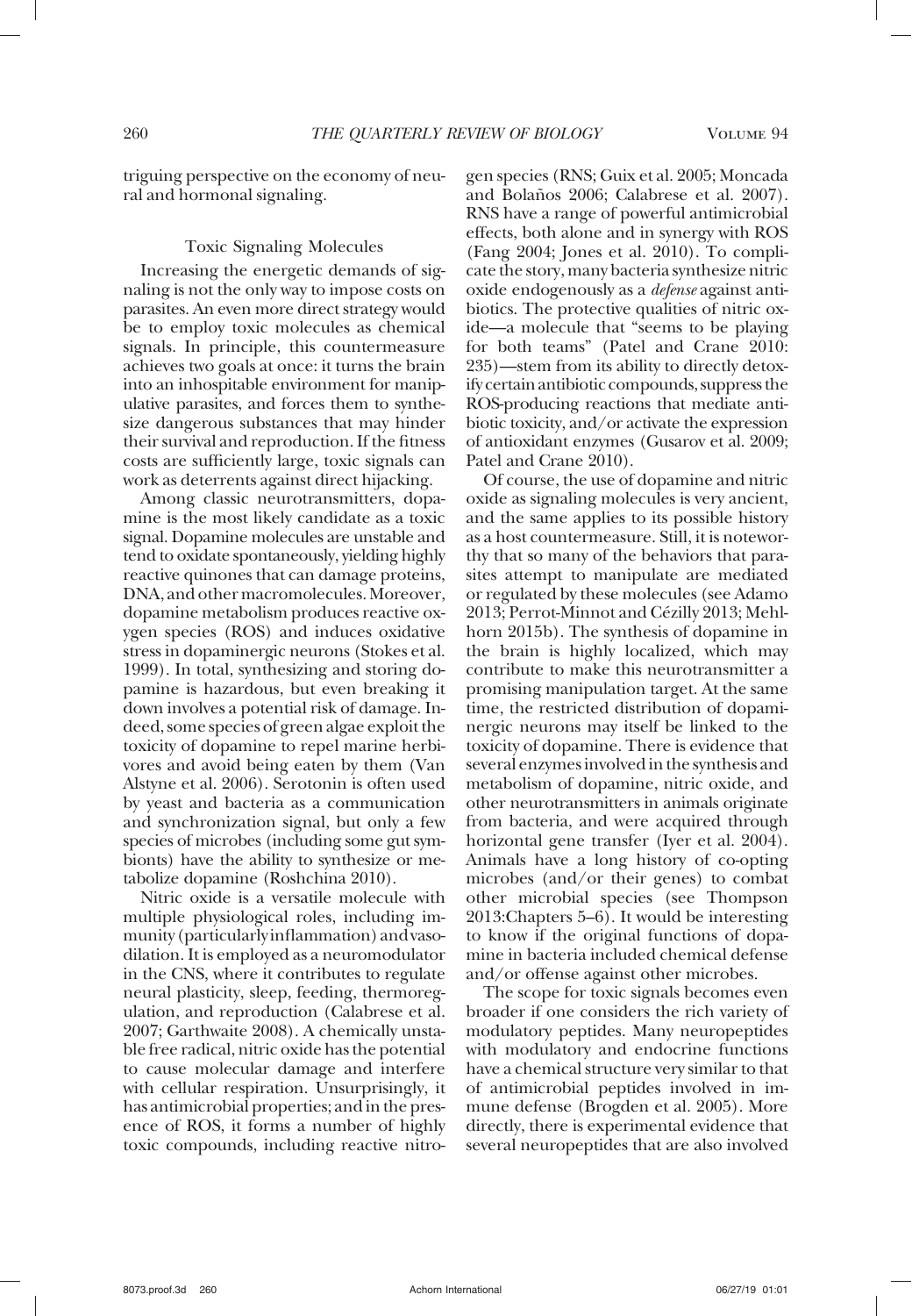in immunity—including substance P, neuropeptide Y, and neurokinin A—have antimicrobial properties against bacteria, yeast, and protozoa (El Karim et al. 2008; Augustyniak et al. 2012). The standard interpretation of these findings is that, on top of their signaling functions, neuropeptides contribute to protect the brain from pathogens (e.g., El Karim et al. 2008). The complementary hypothesis I am suggesting is that these peptides may have been adopted as signaling molecules in the CNS precisely because of their antimicrobial effects, as a countermeasure against neuropharmacological hijacking by parasites. This possibility is broadly consistent with phylogenetic analyses suggesting that, across mammalian evolution, molecules with immune-specific functions have been gradually recruited for expression in the nervous system (Castillo-Morales et al. 2014).

#### increase the complexity of signals

From a computational perspective, neuroactive substances function as internal signals that transmit information between neurons, between different networks within the brain, and between the brain and other organs and tissues. Parasites can hijack a signaling pathway by producing new signals or corrupting existing ones; in either case, they need to "break" the code employed by the host. The same applies to parasites that eavesdrop on the host's chemical signals. Since complex communication codes are harder to mimic and subvert, the host can increase the complexity of signals as a countermeasure against manipulation—a strategy that has been termed defensive complexity by Chastain et al. (2012). Using evolutionary modeling these authors showed that, as internal signals become more elaborate, the time required to break the code and evolve effective manipulation strategies tends to increase steeply in certain cases, exponentially so. This means that the host can potentially gain the upper hand in the conflict, forcing the parasite to resort to other means of manipulation. Although Chastain et al. (2012) developed their model to explain the evolution of signaling within the immune system, the exact same logic applies to neural transmission and hormonal pathways.

With the evolution of complex codes, basic neuropharmacological manipulations that increase or decrease the concentration of a single neuroactive molecule should become ineffective. Injecting serotonin in gammarid crustaceans is sufficient to reproduce the full syndrome caused by helminth infection (Perrot-Minnot et al. 2014); but increasing the availability of dopamine in the brain of rodents fails to evoke the "feline attraction" induced by toxoplasma—if anything, it seems to prompt avoidance behaviors rather than approach (Eskow Jaunarajs et al. 2011; see Adamo 2012, 2013). Even though toxoplasma's mechanism of action is still incompletely understood, it is obviously more complex than simply boosting dopaminergic transmission in the host. For example, this parasite may rely on the joint action of dopamine and other molecules (such as testosterone and vasopressin) and/or the patterned release of dopamine-increasing enzymes.

Naturally, complexity does not come for free. To begin, the host faces the metabolic expense of producing the signal and maintaining the additional biochemical machinery, such as receptors and enzymes. As noted earlier, metabolic costs are likely to be disproportionately more severe for parasites, which tend to be much smaller than their hosts and have vastly lower energetic resources (see Lafferty and Kuris 2002). Even more importantly, increasing the complexity of a system to prevent a certain type of perturbation tends to create new points of fragility. For example, each additional component (e.g., a receptor or neuromodulator) creates new opportunities for failure and malfunction, and opens up new windows of vulnerability (e.g., deleterious mutations, interference with other pathways). Potentially complex interactions among multiple components can amplify local failures into catastrophic events; and although the system may be rendered more secure against direct hijacking, it may also become more vulnerable to other forms of attack (e.g., genomic manipulation). Such robustness-fragility tradeoffs are pervasive in biological systems, and tend to drive up the complexity of organisms over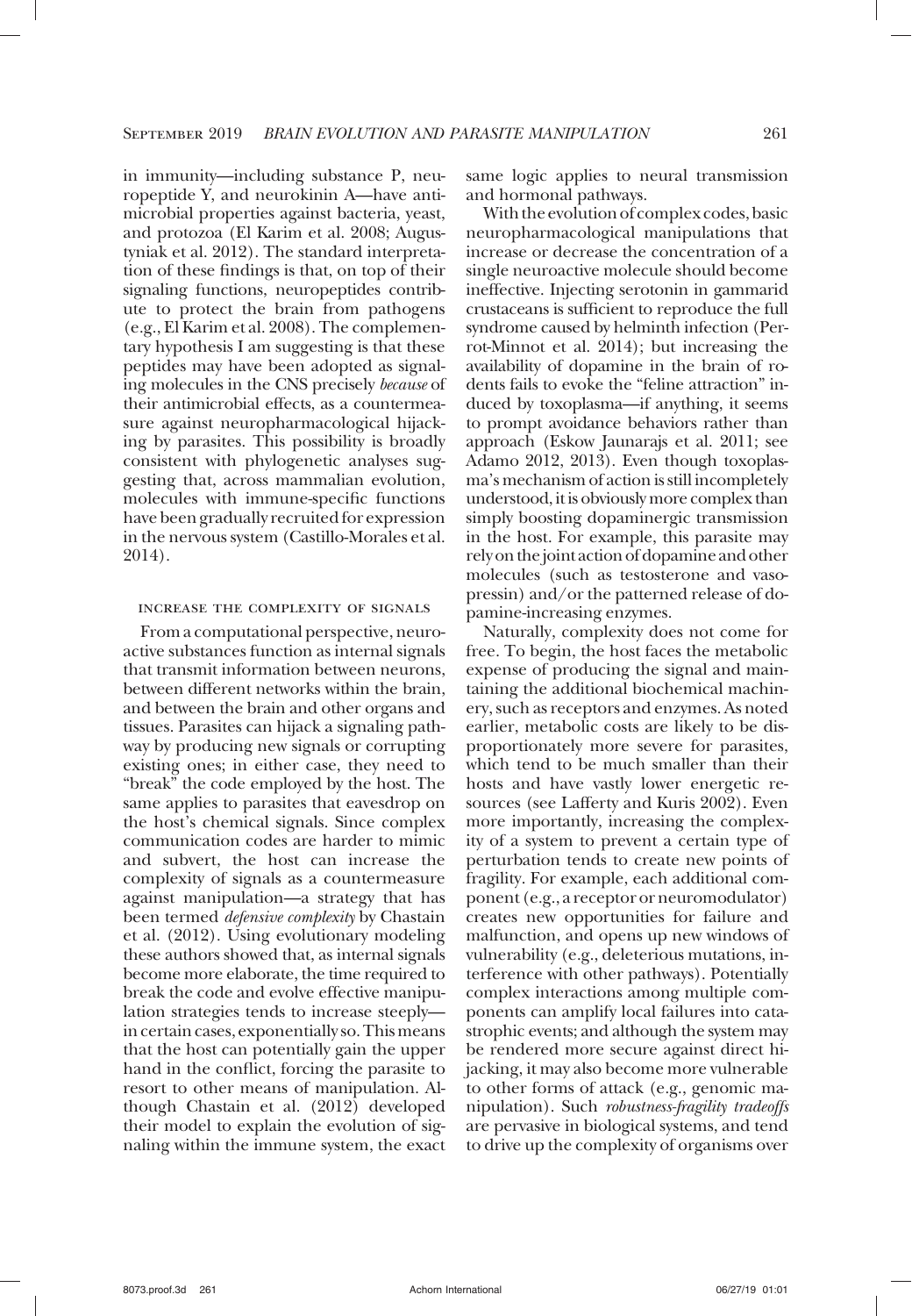evolutionary time (Kitano 2004, 2007; Alderson and Doyle 2010; see Del Giudice and Crespi 2018).

# Diversification, Co-transmission, and Convergent Signaling

One way to increase the complexity of chemical signaling is to expand the set of molecules used for transmission and the receptors that bind to those molecules. The variety of neuromodulators in animals is staggering; most notably, there are more than 100 distinct neuropeptides and several hundred neuropeptide receptors (Hökfelt 2009; Jékely et al. 2018). Even simple physiological mechanisms may be modulated by dozens of molecules, with partially overlapping functions and the potential for complex interactions. A classic example is the pyloric component of the crustacean stomatogastric system, which is regulated by over 30 neuromodulators despite its apparently straightforward pumping/filtering function (Selverston 2007; see also Nusbaum et al. 2017). This abundance of signalsmay provide robustness through redundancy, or allow for precise fine-tuning of the control system; the possibility that it partly reflects defensive complexity against parasites has yet to be explored. Footprints of defensive complexity might also be found in the evolution of receptors for neurotransmitters and neuropeptides, which have an intricate phylogenetic history of duplication, diversification, convergence, and loss of function (see Yamamoto and Vernier 2011; Katz and Lillvis 2014).

The availability of multiple neuromodulators makes it possible to increase complexity by signaling with combinations of molecules. This principle is well illustrated by *co-transmis*sion (or co-release), whereby a single neuron releases more than one neuroactive molecule. Far from being a rarity, co-transmission has turned out to be widespread in nervous systems (Gutiérrez 2009; Nusbaum et al. 2017). Most commonly, monoaminergic neurons (which releasedopamine, serotonin, epinephrine, or norepinephrine) also release excitatory/inhibitory neurotransmitters (glutamate, GABA) or modulatory neuropeptides such

as cannabinoids and substance P (Gutiérrez 2009; Hökfelt 2009; Trudeau et al. 2009; Tritsch et al. 2016). Since different molecules have different timescales of action, cotransmission can be employed to regulate neural activity (and behavior) in remarkably sophisticated ways. For example, the fast excitatory action of glutamate may support shortterm learning, whereas the slow inhibitory action of serotonin may sustain motivation over the long term (Fischer et al. 2015). In the roundworm Caenorhabditis elegans, glutamate promotes food search, while the coreleased peptide NLP-1 initiates a negative feedback response that eventually terminates the foraging behavior (Nusbaum et al. 2017).

The possible functions of co-transmission include more accurate modulation of the postsynaptic response; more precise timing of action; increased flexibility through statedependent patterns with opposite or complementary effects; and the opportunity for a neuron to target different signals to different neurons within a complex circuit (see Tritsch et al. 2016; Nusbaum et al. 2017). However, it is also the case that combined signals are harder to mimic, making the system less vulnerable to hijacking. There are well-studied cases in which the combined action of two or more molecules is required to fully express a particular behavior: for example, egg laying in *C. elegans* is jointly controlled by serotonin and the neuropeptide NLP-3 (Brewer et al. 2018). To take control of egg laying, a hypothetical parasite would have to secrete the correct combination of molecules, possibly in a specific concentration and temporal pattern. In the sea slug Aplysia, the cholinergic neurons that control feedingco-release twodifferentpeptideswith synergistic effects (Jékely et al. 2018). More generally, convergent signaling is a common feature of neuropeptides. Particularly in areas of the brain that control major hormonal systems, the same neuron receives input from multiple peptides that modulate the effect of one another: as a result, the signal is not encoded by individual peptides but by their specific combination (Jékely et al. 2018). Although this strategy permits high levels of flexibility and context-dependence, it may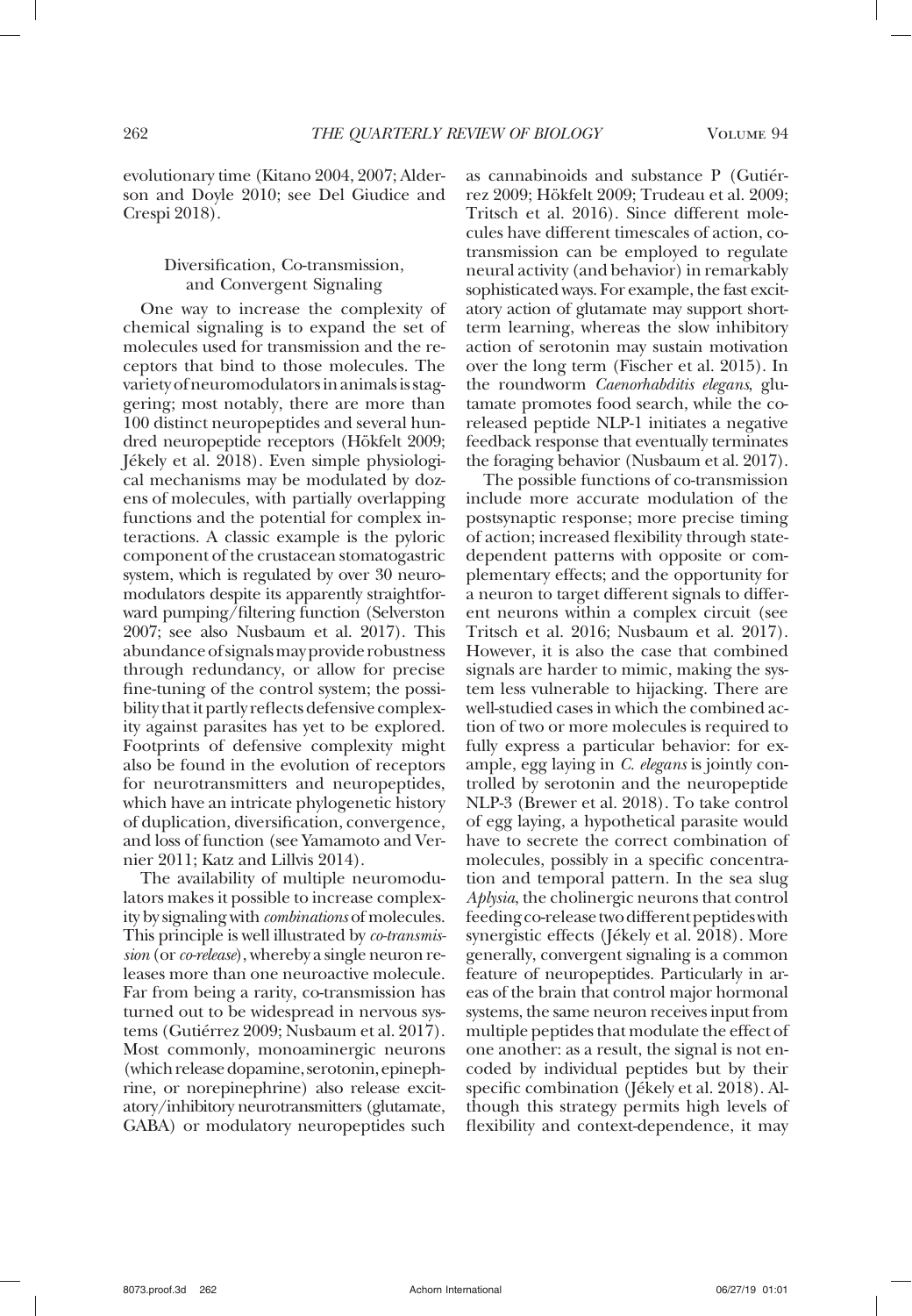also contribute to protect key signaling pathways from manipulative parasites.

## Pulsatile Signaling

A striking feature of many hormones and neuromodulators is that they are not secreted continuously, but in timed pulses. Different molecules have different secretion periods, ranging from minutes (e.g., insulin, oxytocin) to hours (e.g., melatonin, anterior pituitary hormones, gonadal and adrenal steroids; Veldhuis etal. 2008).The feedbackloops that give rise to pulsatile secretion can be rather complex, and may be regulated by multiple excitatory and inhibitory mechanisms that integrate inputs from the same cell, other cells, and other organs through hormone receptors (see Veldhuis et al. 2008; Lightman and Conway-Campbell 2010; Leng 2018). Crucially, it is often the case that brief pulses produce stronger physiological and behavioral effects than exposure to constantly elevated levels of the same signaling molecule. For example, estrogen administration to female rats requires about 48 hours to produce the maximal behavioral response, but two brief estrogen pulses a few hours apart are just as effective as 24 hours of hormonal priming (see Pfaff et al. 2004). In many instances, constant elevation does not just fail to elicit a strong response but leads to inhibition or desensitization. For example, steady-state levels of gonadotropin releasing hormone (GnRH) suppress the hypothalamic-pituitary-gonadal axis instead of stimulating it (Pfaff et al. 2004).

The decoding of pulsatile patterns takes place in receiving cells, from the activation of receptors to the regulation of gene expression. These processes may be "tuned" to a specific frequency so that both slower and faster pulses fail to produce the maximal response (Lightman and Conway-Campbell 2010); or may exhibit different responses to different frequencies (for example, slower GnRH pulses favor secretion of follicle-stimulating hormone in the pituitary, whereas faster pulses favor luteinizing hormone; see Leng 2018). Interestingly, frequency and amplitude patterns for the same molecule may vary systematically, both across related species and across an individual's life stages (see Crockford 2003 for a detailed review of variation in thyroid hormones).

What is the functional rationale of pulsatile signaling? Researchers have pointed out that the discrete format of pulses may make them more resistant to noise, as compared with graded concentration changes. Moreover, pulsed signals can encode more information by exploiting both frequency (timing of pulses) and amplitude modulation (amount released per pulse). Some models also suggest that pulsatile secretion can also be more energy efficient than continuous release (Walker et al. 2010; Faghih et al. 2015). In summary, pulsatile signaling has no shortage of potential advantages. An additional possibility that has been overlooked so far is that pulsed signals—whatever their original function—may have become widespread in internal communications because they are an effective countermeasure against hijacking by parasites. To begin, releasing a pulse of a neuroactive substance demands a concentrated metabolic effort over a brief period of time (regardless of the long-term energetic efficiency of the system). Evenmore importantly, microbes would have to synchronize their activity in time—which would require additional computational and metabolic resources—and do so with the correct frequency: pulses that are too slow or too fast would fail to elicit a strong response, or may even bring about the opposite effect. Although pulsatile codes are not impossible to break, from the standpoint of manipulative parasites they are significantly more challenging than their analog counterparts.

#### Individualized Signatures

Defensive complexity works by slowing down the evolution of effective manipulative signals in the parasite population. Likewise, the evolution of manipulation would be hampered if each individual host used a somewhat different version of the same basic molecular code—for example, variations in the combination of neuromodulators and/ or receptors, or in the optimal frequency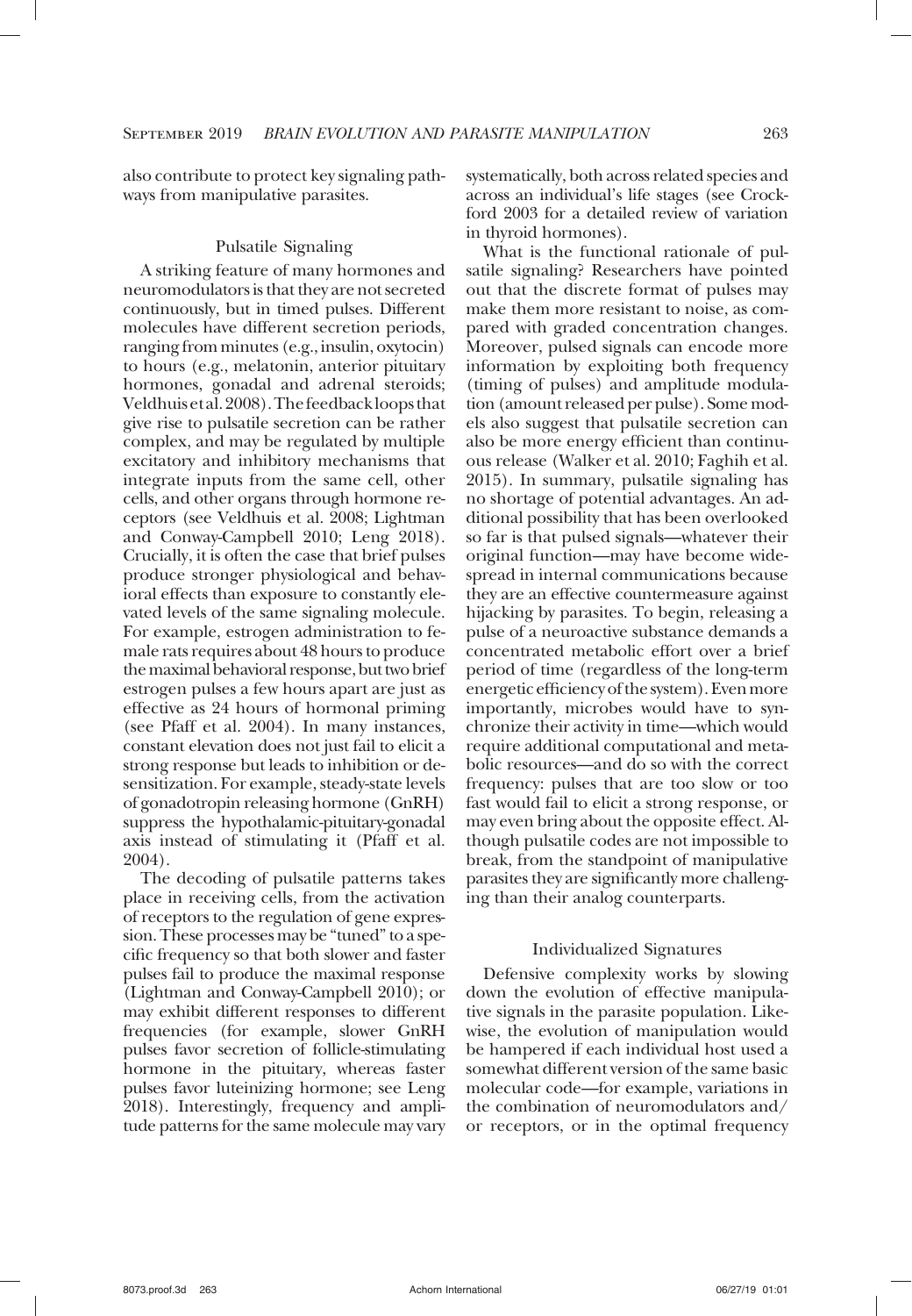of pulsatile signals. Selection for countermeasures can be expected to favor a certain amount of stochastic variation in the parameters of neural and hormonal signaling, leading to the development of individualized "signatures." In principle, microbes can evolve within a host and converge on its individual code thanks to their short generation time (Spottiswoode and Busch 2019); however, the distinctive features of behavioral manipulation dramatically reduce the effectiveness of this process. In many common scenarios (including trophic transmission and bodyguard manipulations), the manipulation strategy undergoes one selective event per individual host (e.g., successful versus unsuccessful predation), irrespective of the parasite's replication rate prior to the event. Other types of transmission (e.g., sexual transmission) allow for multiple selection events within the same individual host (e.g., one per copulation); but as the parasite becomes more adapted to the unique physiology of the current host, it inevitably becomes less adapted to that of the next (a partial exception would apply to parasites that are preferentially transmitted between relatives).

This hypothesis is clearly speculative but not implausible; it is consistent with the idea that biological systems employ randomness as a cryptographic device in order to protect information flows from detection and exploitation (Krakauer 2017). The use of stochastic signatures for self/nonself recognition has been documented in various biological systems under selection by parasites, including the major histocompatibility complex (MHC) in the vertebrate immune system, polymorphic egg markings in birds targeted by brood parasites, and olfactory signatures against social parasites in insect colonies (Summers et al. 2003; Spottiswoode and Busch 2019).

The complexity of signaling pathways provides abundant opportunities for stochastic deviations, including genetic and epigenetic mutations as well as developmental noise. In fact, even individual neurons that secrete the samemolecule (e.g., oxytocin) within the brain of a single individual are not completely alike—each shows a slightly different pattern of activity, expresses slightly different combinations of receptors, and so on (Anderson et al. 2016; Leng 2018). It is easy to see how selection for countermeasures may lead to release or even amplify existing sources of stochastic variation, instead of buffering or correcting them through canalization processes (see Debat and David 2001; Dworkin 2005; Hiesinger and Hassan 2018). At the same time, genetic and developmental noise are often deleterious, and the potential benefits of decanalization must be weighed against the inevitable costs (including loss of robustness in molecular pathways; see Salathé and Soyer 2008). One should note thatadaptive stochastic variation expressed as a countermeasure to parasites should look very similar to nonadaptive variation due to imperfect buffering and canalization; thus, devising empirical tests of this hypothesis is going to be particularly challenging.

#### increase robustness

Despitemultiplelayers of preventive countermeasures, a parasite may still be able to gain access to the brain, break the signaling code (or bypass signaling through genomic or immunological means), and carry out a manipulative attack. The host's problem is now one of damage control: the goal is to maintain the functionality of behavior in the face of the parasite's attack (Salathé and Soyer 2008; Foster 2011). In this section I discuss some potential strategies that the host can use to increase the brain's ability to withstand perturbations—that is, its *robustness* (see Kitano 2004; Krakauer 2006; Alderson and Doyle 2010; Flack et al. 2012). For convenience, I distinguish between passive strategies that make the brain's architecture intrinsically resistant to manipulation and damage; reactive strategies that actively respond to manipulation attempts; and *proactive* strategies that are deployed before manipulation occurs. Some of the mechanisms I review are nonspecific: although they can function as countermeasures to manipulation, they also protect the brain against other sources of damage, malfunction, and noise—for example, nonmanipulative pathogens, strokes, seizures, and chemical imbalances caused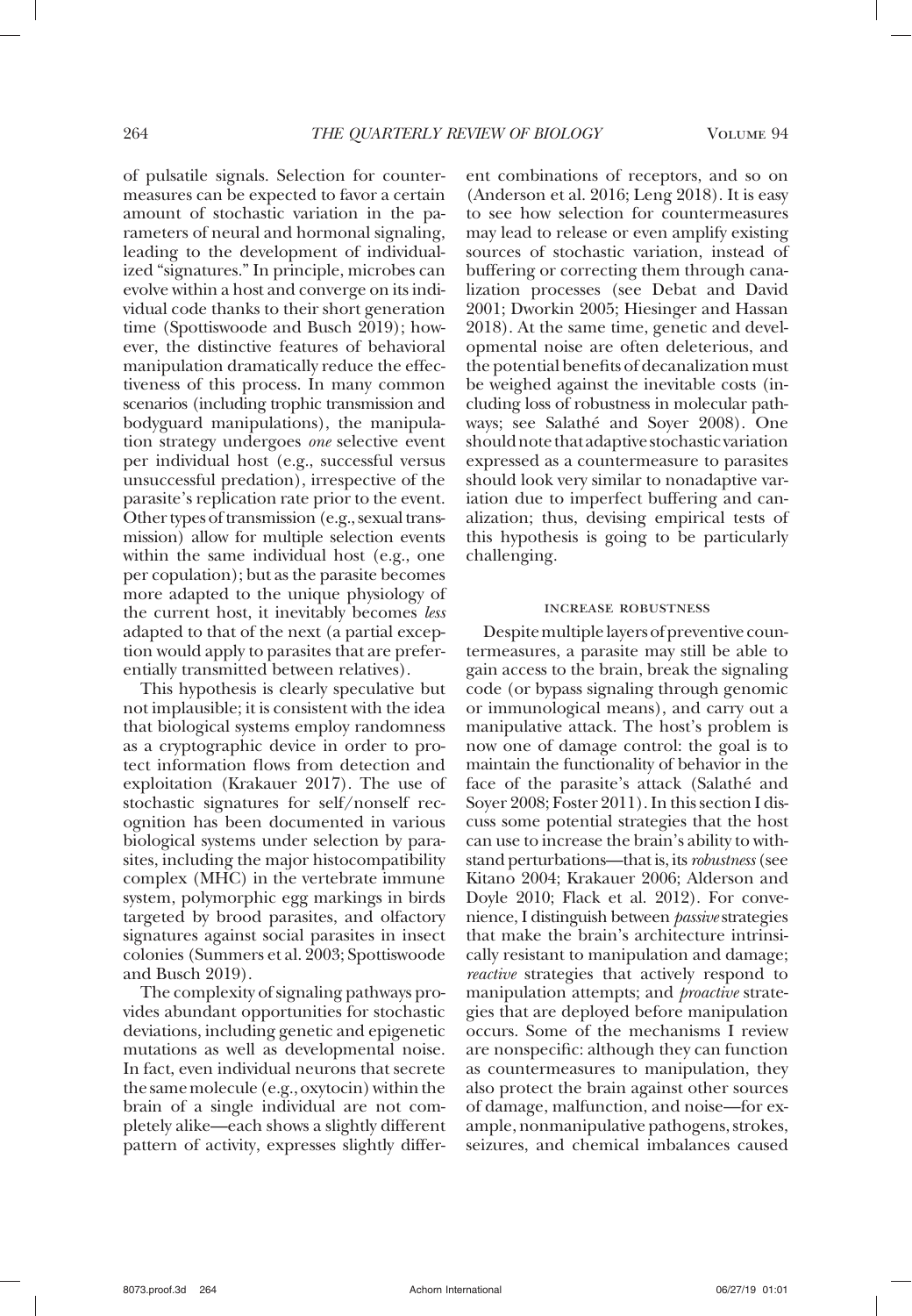by any number of internal or external factors (including deleterious mutations). Pinpointing the role of parasites in the evolution of those mechanisms is not going to be an easy task. More intriguingly, a manipulation perspective suggests that the brain may contain as yet undiscovered robustness mechanisms that are specifically targeted to parasite intrusions.

#### Passive Robustness

The architecture of a system is an important factor in its ability to withstand perturbations. Redundancy and modularity are two common properties of biological systems that contribute to increase their robustness (see Kitano 2004; Krakauer 2006; Alderson and Doyle 2010; Flack et al. 2012). When multiple components perform identical or overlapping tasks, the system becomes more resistant to damage and failure. For example, heat avoidance (negative thermotaxis) in C. elegans is controlled by three distinct types of thermosensory neurons, which respond in different combinations to different environmental conditions. This functional overlap allows C. elegans to successfully avoid heat damage even following the loss of one neuron type (Beverly et al. 2011). In the vertebrate hypothalamic-pituitary-gonadal axis, the release of follicle-stimulating hormone is initiated by GnRH but regulated by several peptides that have both stimulatory and inhibitory effects (Leng 2018). As noted earlier, robustness through partial redundancy is a plausible benefit of complex neuropeptide signaling, in which multiple neuromodulators converge on the same neuron (Jékely et al. 2018). Mathematical models show that when signaling networks evolve under threat of interference by parasites they tend to become more redundant; at the same time, parasites select for robust connection patterns that can withstand the loss of any individual molecule (Salathé and Soyer 2008).

Modularity can also promote robustness by decoupling the functions of different components (functional modularity) and/or separating them in space (anatomical modularity). In modular systems, the effect of perturbations can be contained and isolated, so that the system as a whole maintains a degree of functionality even if one of the components fails. On the other hand, if a specialized module fails the organism may completely lose the ability to perform the corresponding function—another example of robustnessfragility tradeoffs (see above; Kitano 2007). The fact that most parasites show little or no anatomical specificity when they attack the brain (Adamo 2012, 2013) might be viewed as a response to the modularity and redundancy of behavioral processes.

Although redundancy and modularity increase a system's robustness, they also make it harder to coordinate the activity of multiple components with rapidity and efficiency. For example, if different aspects of behavior (e.g., foraging, mating, and predator avoidance) were controlled by modularized biochemical pathways with limited crosstalk, parasites would need to separately hijack each of the pathways in order to manipulate the host's behavior. However, behavioral coordination would also become significantly more difficult for the host. A common design solution to balance robustness and controllability is the "bow-tie" architecture, in which multiple, partially modularized pathways converge on a small hub of shared processes that link their inputs and outputs (Csete and Doyle 2004; Kitano 2004). Individual pathways can evolve and function in relative independence from one another, but the shared core—the "knot" of the bow tie—permits rapid and efficient control of the system as a whole. The concept of bow-tie architectures has been applied to the organization of cell signaling, metabolism, and immunity (Csete and Doyle 2004; Kitano 2004; Kitano and Oda 2006). Bow-tie architectures are not immune from robustness-fragility tradeoffs: while the knot confers robustness on the system, it also becomes a vulnerable target. Thus, parasites can be expected to concentrate their manipulation attempts on core biochemical processes that regulatemultiple pathways at once (Kitano and Oda 2006). And, indeed, parasites tend to target neurotransmitters such as dopamine and serotonin, ubiquitous second messengers like cyclic adenosine monophosphate (cAMP), or key transcription factors such as NF-KB and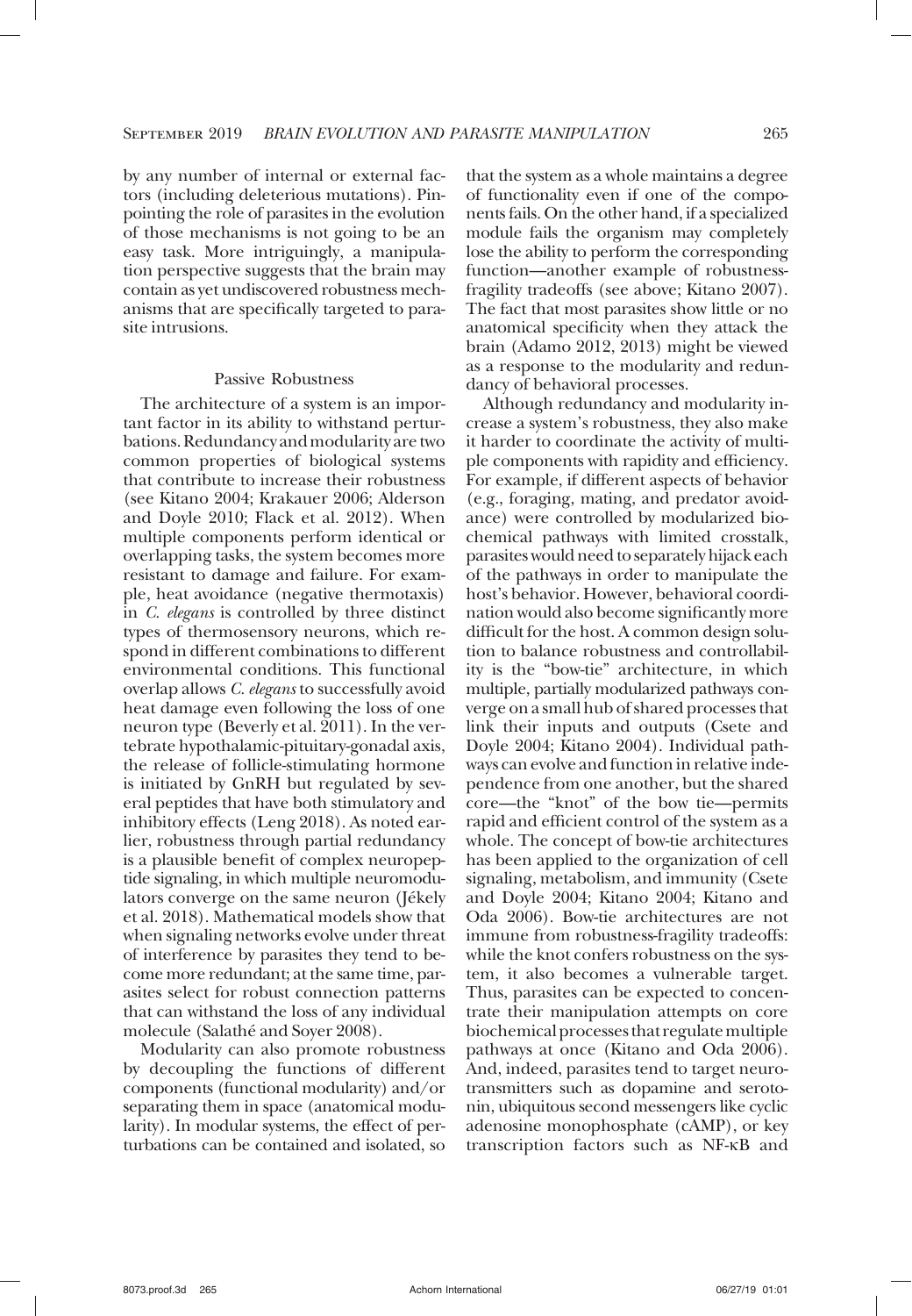c-Myc (Adamo 2013; Perrot-Minnot et al. 2014; Cheeseman and Weitzman 2015; Herbison 2017).

#### Reactive Robustness

Negative feedback is arguably the most basic form of reactive robustness (Kitano 2004; Krakauer 2006; Alderson and Doyle 2010; Khammash 2016). Feedback-regulated systems are homeostatic: perturbations that move the system away from the set point are detected and corrected with adjustments in the opposite direction, potentially very rapidly if the feedback loop has high "gain" (that is, if deviations from the set point elicit a strong compensatory response; see Bechhoefer 2005; Frank 2018). Negative feedback is a general strategy for robustness, and a pervasive feature of neural and endocrine systems at all levels of analysis (e.g., Pfaff et al. 2004; Davis 2006; Del Giudice et al. 2018; Leng 2018). Even the BBB may contribute to the feedback regulation of brain neurochemistry by modulating the efflux of neurotransmitters such as dopamine, serotonin, and GABA (see above). From the host's perspective, signaling pathways can be made more resistant to neuropharmacological manipulation through stiffer feedback regulation. The price to pay is loss of flexibility: as the system becomes more effective in blocking external interferences, it also becomes slower and less adaptable (Bechhoefer 2005). In addition, higher feedback gain makes the system more robust against slow perturbations but increasingly unstable against rapid fluctuations—a point of fragility that can be exploited by parasites to affect the host's behavior (Csete and Doyle 2002; Kitano 2007). More generally, feedback-regulated systems are particularly vulnerable to noise coming from sensors (Bechhoefer 2005); thus, parasites may attempt to disrupt homeostasis by targeting the receptors and cellular pathways that receive and relay feedback signals.

Negative feedback is a basic building block of robust systems; it is also a general purpose strategy with little functional specificity. More sophisticated forms of reactive robustness can be implemented by specialized mechanisms designed to detect manipulation attempts and respond in flexible, strategic ways (see Weinersmith and Earley 2016; Massey and Mishra 2018). The first question to ask is: How can the brain detect a manipulation attempt? When parasites hijack a signaling pathway and significantly alter its activity, they should typically induce a compensatory response in the feedback mechanisms that stabilize the pathway (unless they also manage to disrupt the feedback channels; see above). If this is the case, unusual activation patterns of neural and endocrine feedback mechanisms (e.g., atypically large or sudden responses) may be interpreted as potential cues of ongoing manipulation. Other detection mechanisms may be subtler and more attuned to indirect forms of manipulation for example, intracellular probes may monitor key second messengers and transcription factors for anomalous changes in their activity, or sense the presence of specific molecules produced by the parasite.

Once a potential manipulation attempt has been detected, various adaptive responses are possible. A straightforward option is to directly counteract the biochemical mechanisms employed by parasites. For example, the expression of noncoding RNAs in host cells responds to cues of infection and inflammation, and contributes to regulate multiple immune-related genes. Intriguingly, noncoding RNA expression partly depends on the specific pathogen infecting the host (Duval et al. 2017; zur Bruegge et al. 2017). Unsurprisingly, host RNAs are themselves targeted by parasites because of their immunoregulatory activity (Duval et al. 2017; zur Bruegge et al. 2017). Some of these RNAmolecules may interfere with the messenger and noncoding RNAs injected by the parasite, initiate epigenetic changes that counteract their activity, or even regulate the expression of the parasite's own genes. The fact that some noncoding RNAs in the host are strongly induced by parasite-derived molecules is usually interpreted as evidence of parasite manipulation (for a recent example involving toxoplasma see Menard et al. 2018). However, it is also possible that certain host RNAs function as components of molecular mechanisms that detect and adaptively respond to manipulative attacks. In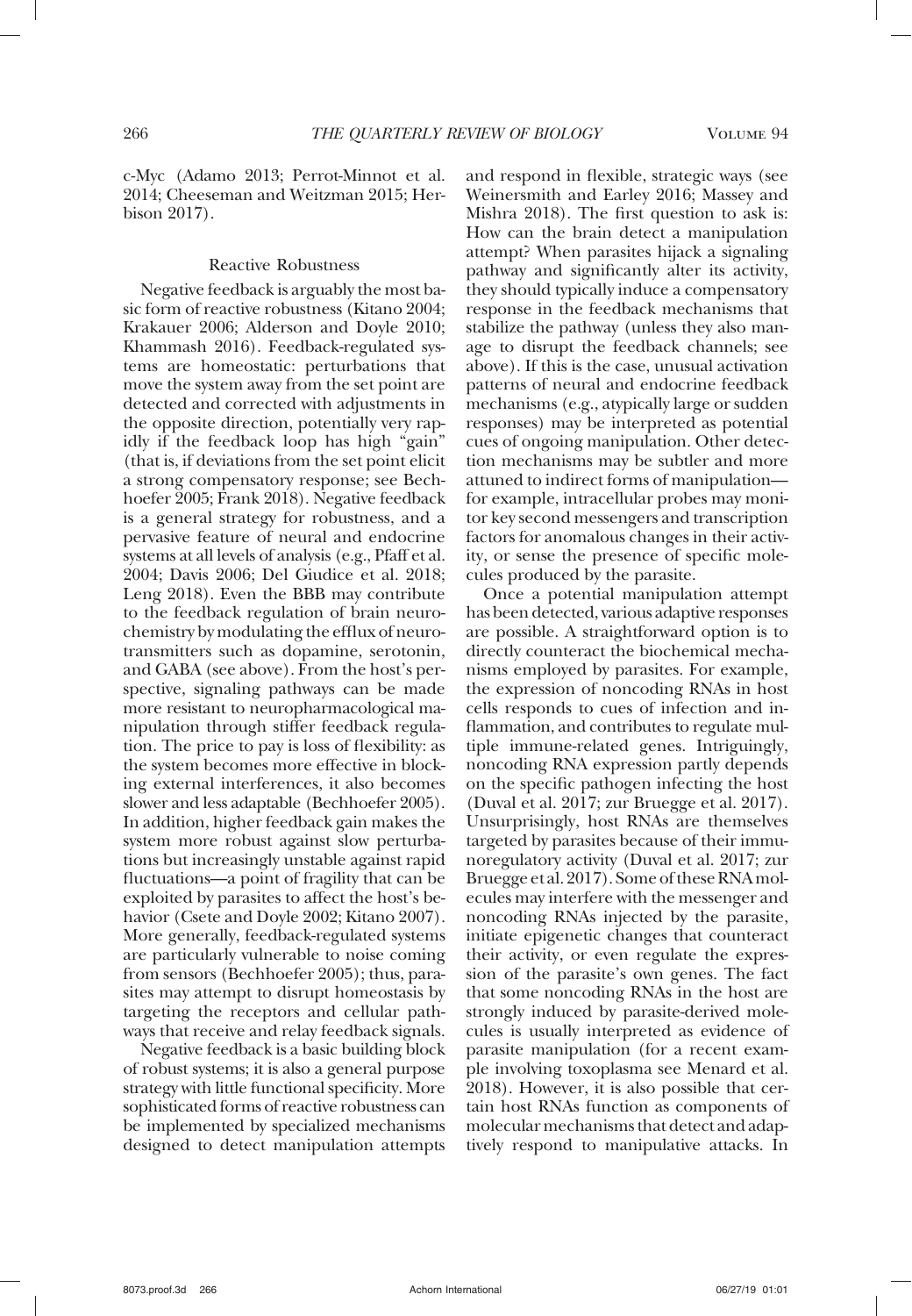mammals, a large fraction of noncoding RNA is specifically expressed in brain cells, and our understanding of its many functions is still very patchy (Briggs et al. 2015). Some brain-expressed RNAs may contribute to reactive robustness against behavior-altering parasites, as either "sensors" or interference mechanisms.

On a more macroscopic level, the host may adjust the parameters of feedback mechanisms (e.g., increase feedback gain, lower the set point) to constrain the response of signaling pathways that might have been hijacked, thus dampening the effects of the parasite's manipulative effort. If signals are carried by partially redundant pathways, the brain may respond by silencing or attenuating the suspicious pathway—effectively switching its internal communications to safer and plausibly intact channels. These countermeasures do not need to be centrally coordinated and may be implemented via self-organizing processes (e.g., signaling pathways may automatically readjust or temporarily "shut off" if their activity patterns become consistent with a hijacking attempt). Such active countermeasures would have costs and undesirable side effects; in particular, any defensive shift toward tighter regulation and lower redundancy of signals can be expected to compromise the flexibility of the organism's behavior. Moreover, manipulation detection mechanisms are costly and can themselves become targets of parasite attacks, thus introducing new points of fragility into the system.

The brain's reactive robustness may contribute to explain why, at least in some instances, it has proven difficult to reproduce the behaviors induced by parasites by simply altering the level of key signaling molecules. Some apparently "paradoxical" effects—e.g., increasingdopaminemakes ratsmore fearful rather than less—are consistent with the existence of compensatory mechanisms that get triggered by sudden, anomalous changes in brain biochemistry. What I am suggesting is that those mechanisms may be more than general purpose homeostatic devices (e.g., Adamo 2013); instead, some of their features may be specifically designed to detect and respond to parasite intrusions (for a similar argument see Weinersmith and Earley 2016).

#### Proactive Robustness

By definition, reactive mechanisms wait for evidence that a manipulation attempt may be taking place. The logic of proactive robustness is to anticipate the parasite and deploy countermeasures even beforemanipulation occurs. Proactive processes may operate on different time scales. In the short term, the brain may use nonspecific cues of immune activity (e.g., inflammatory cytokines) as a warning sign that a parasite is invading the body, and respond with preventive measures to make manipulation more difficult. Information about the activity of the immune system reaches the brain through multiple routes: both cytokines and leukocytes can cross the BBB, and inflammatory signals are relayed by the vagus nerve and other afferent neural pathways (Quan and Banks 2007; Capuron and Miller 2011). It is well established that inflammation modulates brain neurochemistry; specifically, inflammatory signals induce substantial changes in the activity of major signaling pathways, including the synthesis and metabolism of serotonin and dopamine (e.g., Capuron and Miller 2011; Baganz and Blakely 2013). On the standard view, these neurobiological responses bring about sickness behavior—lethargy, loss of appetite, sleepiness, and so on (McCusker and Kelley 2013). It is also possible that one of their functions is to prevent manipulation, for instance, by tightening the feedback regulation of key pathways or reducing the activity of vulnerable mechanisms. Intriguingly, even some aspects of sickness behavior might be interpreted as proactive countermeasures: to give just one example, lethargy may thwart behavioral manipulations designed to transport the parasite to a different habitat. The activation of decoy receptors and the expression of noncoding RNAs can also be used as warning cues of impending manipulation attempts. In some cases, these mechanisms can be so specific that they permit accurate recognition of the invading parasite, allowing the host to deploy a tailored response.

On a longer time scale, recurrent infections by the same parasite over evolutionary time may lead organisms to preemptively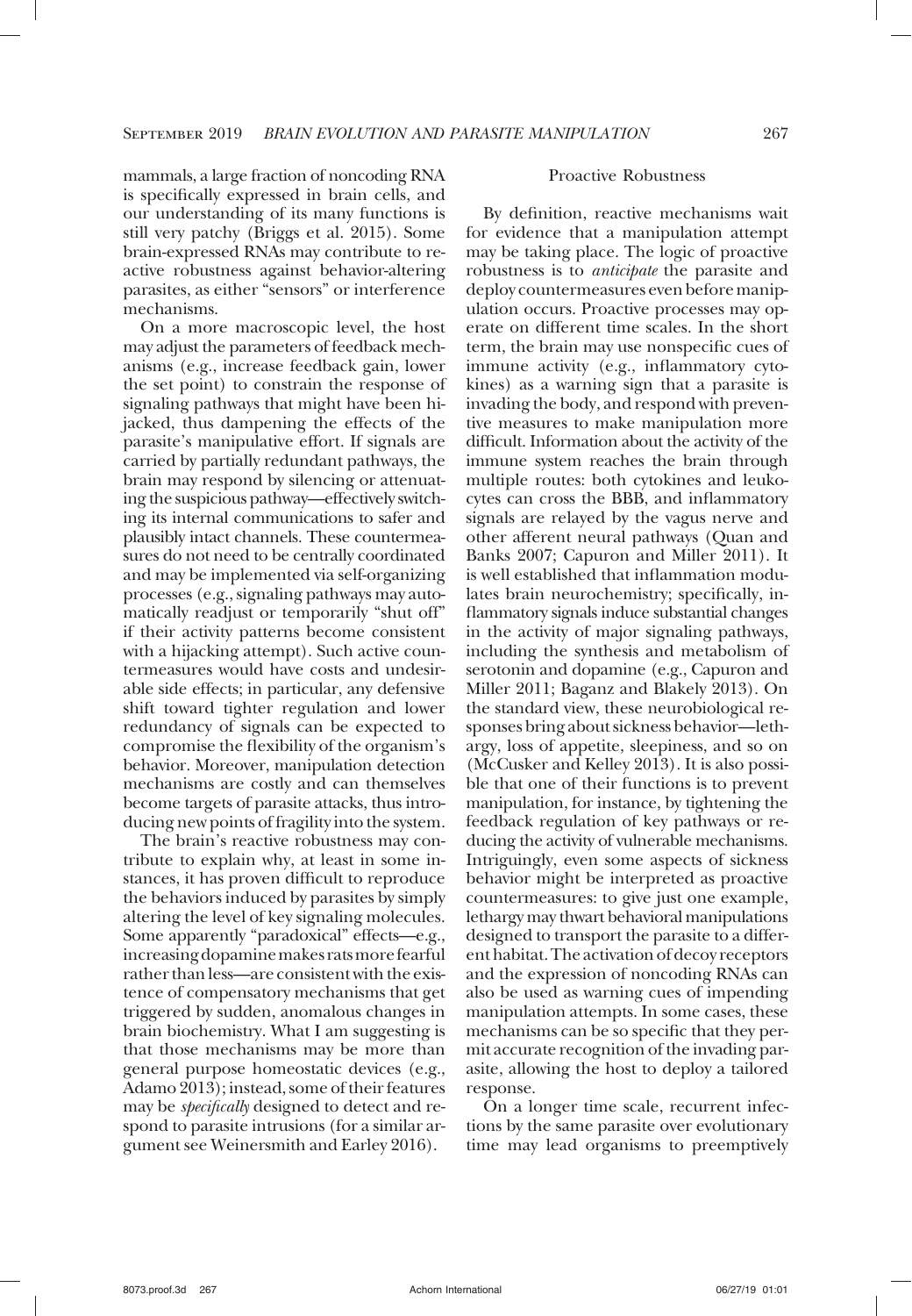compensate for the manipulative effects of that parasite. To illustrate, consider a hypothetical animal targeted by a serotoninincreasing parasite. If infection is so common and predictable that it can be treated as an expected feature of the environment, the host may evolve lower levels of serotonin as a proactive countermeasure (in turn, this would select for stronger manipulation by the parasite, setting the stage for reciprocal escalation). A downside of preemptive strategies is evolved dependence (de Mazancourt et al. 2005): if brain physiology and behavior are designed to function optimally when the parasite is present, the absence of the parasite will lead to inappropriate or fitness-reducing behaviors (Weinersmith and Earley 2016; see also Johnson and Foster 2018). When a parasite is common but the frequency and intensity of infection varies across generations, the host species should not evolve fixed physiological adjustments, but plastic responses triggered by cues of infection. Weinersmith and Earley (2016) provide a detailed discussion of these and other scenarios.

# Constraints on the Evolution of Countermeasures

At various points in the preceding sections, I have noted that the evolution of manipulation strategies is constrained by their metabolic and computational costs (see Adamo 2013; Herbison 2017). In fact, I have argued that hosts may increase the costs of neural and hormonal signaling precisely as a strategy against parasite manipulation. I now look at the other side of the coin, and consider how the same factors constrain the evolution of effective countermeasures by the hosts. I then discuss the lack of documented examples of adaptive behavior manipulation in our own species.

#### metabolic and computational **CONSTRAINTS**

Most of the countermeasures examined in this paper require the host to invest in higher metabolic expenditures, additional neural machinery (which is costly to build and maintain), and/or more complex computations

(which are also energetically expensive; see Sterling and Laughlin 2015; Faisal and Neishabouri 2017). It follows that animals with smaller metabolic budgets should be more limited in their ability to evolve effective defenses against parasites. But energy availability is not the only factor in play. A small body size means that the maximum size of the brain is also severely limited; the problem is exacerbated in animals that fly or jump and thus need to minimize total body weight. In turn, miniaturized nervous systems face tremendous computational constraints (Niven and Ferris 2012). Smaller neurons generate more spontaneous noise, and cannot host enough mitochondria to sustain high firing frequencies. Smaller axons transmit information more slowly and less accurately; at the same time, error correction strategies are hard to implement because they require higher energetic expenditures and/or more complex neural circuits (Niven and Ferris 2012; Zylberberg et al. 2016; Faisal and Neishabouri 2017). Body temperature is another relevant factor. Somewhat counterintuitively, the noise introduced by random action potentials increases at lower temperatures; as a consequence, cold-blooded animals cannot afford to reduce the size of axons as much as warm-blooded animals can (Faisal and Neishabouri 2017).

It follows that the brains of small, coldblooded animals must rely on relatively simple computations, and may not be able to afford sophisticated countermeasures to manipulation. For example, insect brains employ many computation-saving shortcuts for perception and decision-making, and use a small number of "command" neurons to control complex behavioral patterns (Sterling and Laughlin 2015). In contrast, animals with larger (and warmer) brains can evolve multiple layers of protection and considerable amounts of redundancy. This plausibly contributes to explain why the most striking instances of complex behavioral manipulation involve insects (e.g., ants), small crustaceans (e.g., gammarids), and mollusks (e.g., snails). The same considerations may explain why direct manipulation of neurotransmitter levels can have such divergent outcomes in different species. Injecting serotonin in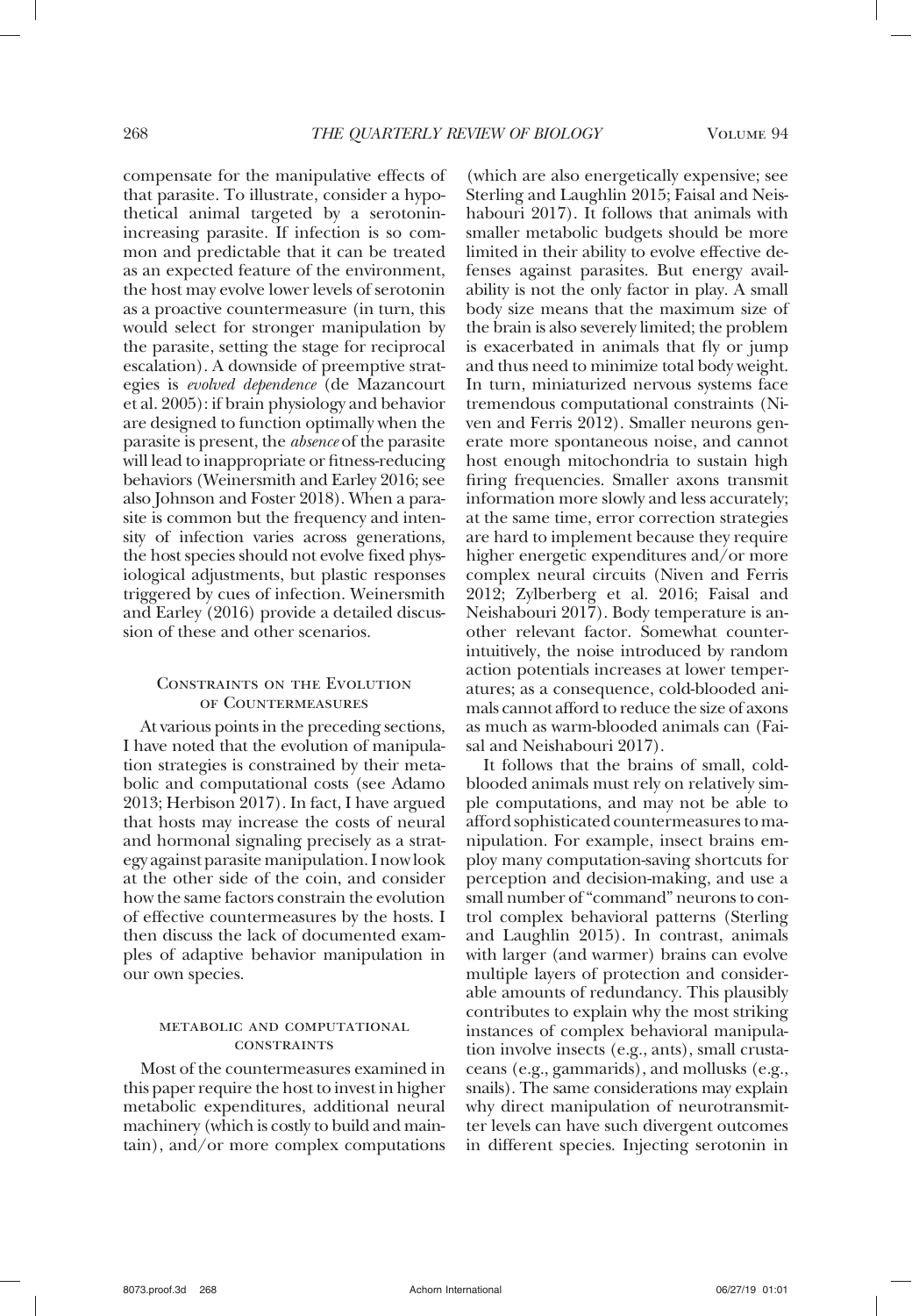gammarids successfully mimics the effects of helminth infection (for this and other examples see Perrot-Minnot and Cézilly 2013); but raising dopamine in rats fails to reproduce the symptoms of toxoplasma, and in fact seems to favor the opposite behaviors (see Adamo 2013).

Although parasites can evolve subtler and more indirect means of manipulation, their computational capabilities are ultimately limited by their size. As the size and complexity of the host's brain increase relative to the parasite, the disparity may become so extreme that the host is able to "outcompute" its adversary, making complex manipulations effectively impossible. The parasite may still be able to alter the host's behavior in nonspecific ways (e.g., sickness, brain damage), but is unable to induce the kind of coordinated pattern required for trophic transmission or bodyguard manipulation. Although this argument is admittedly speculative, it is consistent with the fact that complex behavioral manipulations have not been documented in larger, warm-blooded animals (see Lafferty and Kuris 2002).

#### other constraints

Besides energetic and computational resources, many other factors can constrain the evolution of host countermeasures. Generally speaking, selection for enhanced protection will not occur if infection is sufficiently rare (e.g., the parasite is uncommon), the cost of manipulation is sufficiently low (e.g., the host dies only after reproduction), and/or the cost of effective countermeasures is sufficiently high. In turn, the balance between costs and benefits depends on the specific outcomes of manipulation and the host's ecology and life history.

An interesting example in this regard is provided by eusocial species (including many species of ants, bees, and wasps), which are characterized by group living in colonies and reproductive division of labor. In eusocial species, nonreproductive individuals are relatively expendable, and there are strong selective pressures to protect other members of the colony from parasite infections (social immunity; see Meunier 2015). Mechanisms

of individual immunity only increase the survival of a single organism, and may be selected against if their cost detracts from investment in group-beneficial adaptations (Cotter and Kilner 2010). A similar tradeoff may exist in the evolution of countermeasures to manipulation. Consider a trophic parasite that is relatively rare, kills the infected individual through predation, but is notdirectly transmitted to othercolonymembers. In this case, the benefits of expensive countermeasures would mainly accrue to the individual, with relatively little impact on the colony. All else being equal, the scope for the evolution of countermeasures against the parasite should be more constrained if the host is eusocial (Hughes 2012). In principle, this hypothesis can be tested empirically by comparing patterns of manipulation and countermeasures among related species with different social systems. Even in noneusocial animals, the costs and benefits of individual defense may vary depending on the life history of a species and the sex and life stage of a particular individual (see Cotter and Kilner 2010).

#### behavioral manipulation in humans

With their large, complex, and energetically expensive brains, humans seem unlikely targets for adaptive behavioral manipulations. Moreover, our extended life history and prolonged investment in brain development (Kaplan et al. 2007) suggests that we should invest in mechanisms that protect our hard-won "neural capital" from deterioration and external attacks. Modern humans have few predators and very low predation rates, making trophic transmission an unworkable option. On the other hand, predation—for example, by felines such as leopards and tigers, raptors such as hawks and eagles, or reptiles such as snakes and crocodiles has been a significant pressure throughout primate evolution (Hart 2007). Indeed, there is evidence that our hominid ancestors were prey as much as predators; even present-day hunter-gatherers are not immune from the risk of being killed and eaten by snakes (e.g., pythons) and other large animals (see Hart and Sussman 2009; Headland and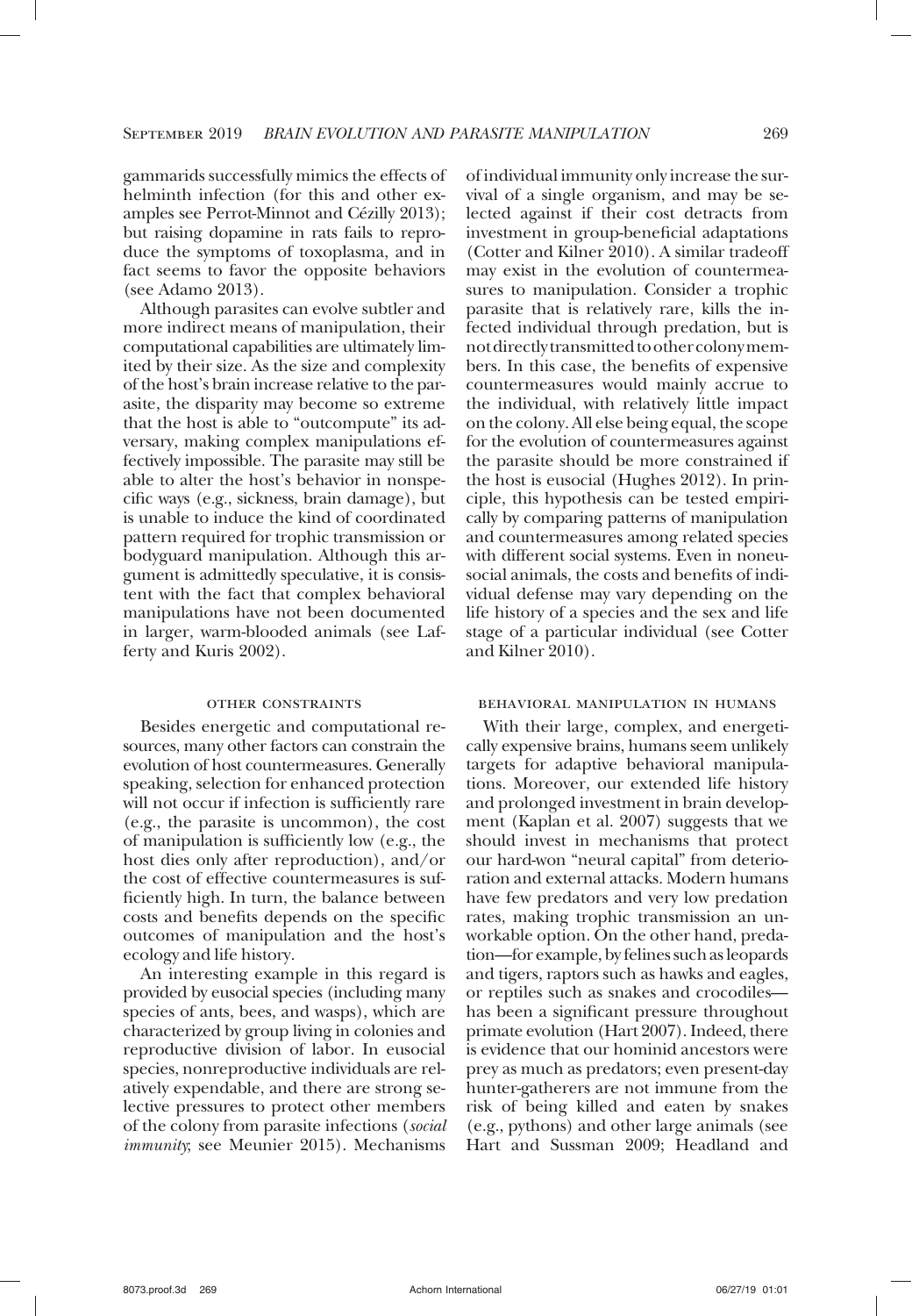Greene 2011). Although our long life span may diminish the potential benefits of trophic strategies (Lafferty and Kuris 2002), it is possible that our brains (and some of our present-day parasites) carry the traces of a past in which transmission through predation was a reality (Libersat et al. 2018). An intriguing study by Poirotte et al. (2016) suggested that toxoplasma-infected chimpanzees develop attraction to leopard urine; however, this finding is based on a very small sample and must be regarded as anecdotal until replicated.

Alternatively, we could be susceptible to manipulation as an incidental byproduct, if parasites adapted to trophic transmission in other animals happened to have similar effects on our brain mechanisms. In line with this scenario, some researchers have found evidence that toxoplasma infection in humans leads to permanent alterations in personality and behavior—for example, increased risk-taking, impulsivity, and extraversion; reduced cognitive concentration and novelty seeking; and higher suspiciousness in males, but lower suspiciousness in females (reviewed in Flegr 2013). Unfortunately, research on this topic tends to suffer from methodological limitations, including unconstrained multiple testing (with the possibility of cherry-picking) and inconsistent measures across studies (see Martinez et al. 2018). More recently, some large-sample studies have yielded interesting if somewhat scattered findings, namely increased risk of self-harm in women (Pedersen et al. 2012); higher scores on some aggression and impulsivity measures, with possible differences by sex (Cook et al. 2015); no effects on personality, but lower performance on some cognitive measures (Sugden et al. 2016); and higher levels of entrepreneurial behaviors (an indirect manifestation of risk-taking; Johnson et al. 2018). Taken at face value, these data are consistent with the idea that toxoplasma alters human neurobiology as a byproduct of manipulation in other species, causing subtle behavioral changes but no dramatic modifications of personality.

Even if humans are not a vehicle for trophic transmission, parasites may attempt to control behavior to facilitate direct transmission from an individual to another. In light of our intense sociality and flexible mating patterns, social and sexual behaviors are the most likely candidates for adaptive manipulation. Several authors have speculated that sexually transmitted pathogens may influence a person's sexual attractiveness and/or behavior so as to maximize their transmission, for example, by increasing sexual desire or inducing behaviors that favor promiscuous mating (Cochran et al. 2000; Nesse and Foxman 2011; Heil 2016; Miller and Fleischman 2016; Sarafin et al. 2018). This hypothesis is fascinating, but has yet to be tested empirically. As noted earlier, arguments for adaptive manipulation by gut microbes in our species (e.g., Alcock et al. 2014) are still largely speculative; if supported, they will indicate another plausible source of manipulative pressures. At present, the best-documented behavioral syndrome in humans is the one induced by the rabies virus. The symptoms of "furious rabies"—hydrophobia, extreme salivation, exaggerated reactivity to stimuli, agitation—are similar to those observed in other infected animals (Susilawathi et al. 2012). However, human-to-human transmission is exceedingly rare (Hanlon and Childs 2013), suggesting that the symptoms of rabies in our species are more likely to be nonadaptive byproducts. There are many other parasites that affect human behavior, including poliovirus (the agent of poliomyelitis) and the sleeping sickness protozoan T. brucei. However, so far there is no evidence that the behavioral effects of these pathogens represent adaptive manipulations (for a tentative argument about the possible parasite benefits of hypersomnia see Lundkvist et al. 2004).

In total, it is fair to conclude that—if one excludes simple symptoms such as coughing and scratching—there are no established examples of adaptive behavioral manipulation in humans. This can be partly explained by our (current) place in the food chain and long life span. Another possibility is that our brain is so large, complex, and secured by multiple layers of countermeasures that it exceeds the capabilities of parasites. The main piece of evidence against this hypothesis is the ability of the rabies virus to induce a co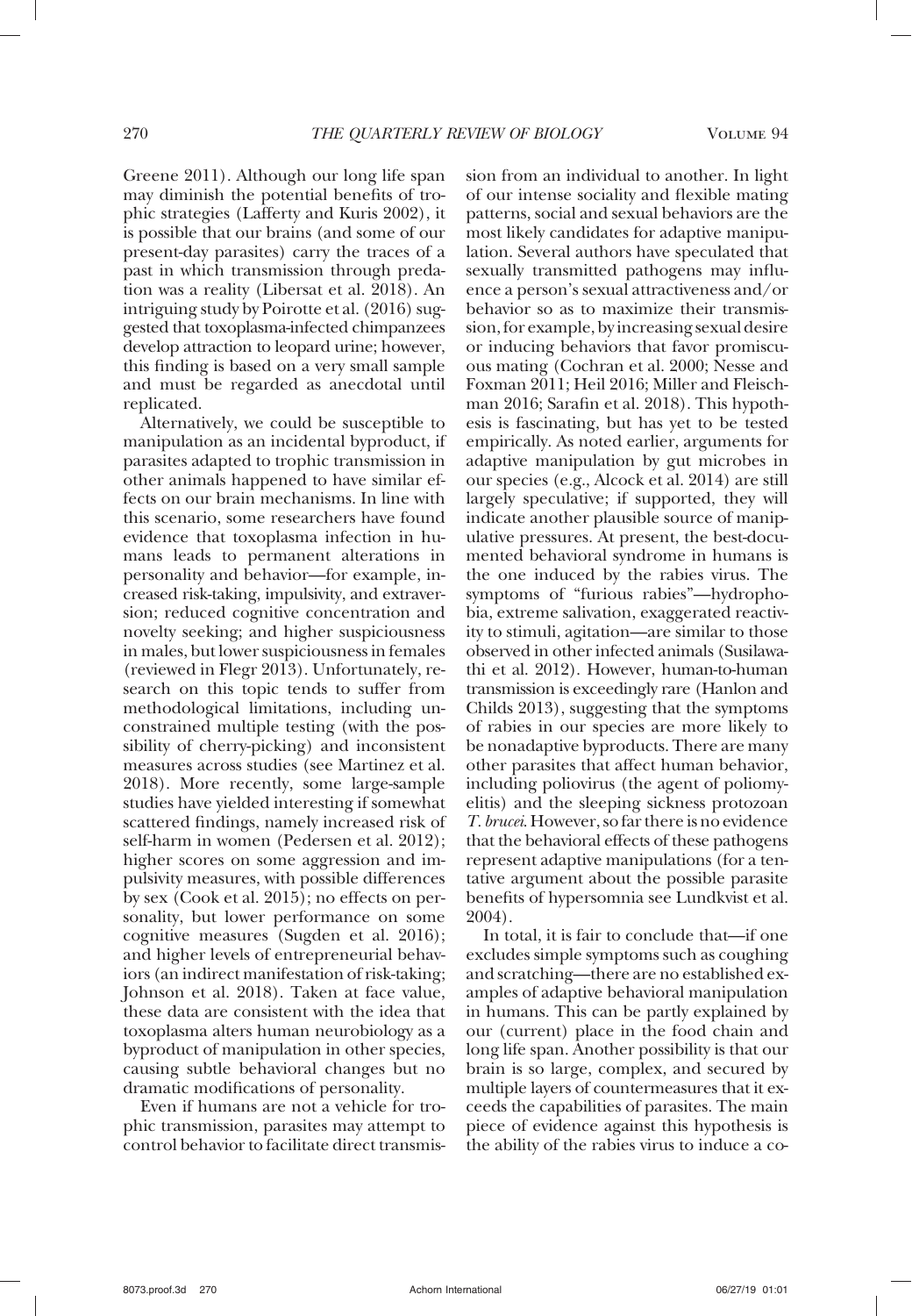ordinated (if nonadaptive) behavioral syndrome in infected people. Assuming that humans are not victims of behavior-altering parasites, does it mean that defenses against manipulation have become useless in our species? This is a complex question that will require a complex answer and much additional evidence. It is certainly possible that our brain and endocrine systems contain "frozen" countermeasures that evolved at a time when parasite manipulation was a strong selection pressure, became embedded in neural processes, and persist today even if they no longer serve their original function. In fact, some of those ancient mechanisms may have been recycled and modified to perform novel functions, as is the rule in brain evolution (Anderson 2010).

## Implications for Neuroscience and Psychopharmacology

implications for basic neuroscience

In the quest to reverse engineer the brain, neuroscientists confront some hard questions about the evolved design of neural systems. To what extent are brain mechanisms optimized for their tasks? Are they efficient and streamlined or wasteful and redundant? On one hand, there is mounting evidence that neural systems, from synapses and neurons to whole brain networks, are relentlessly optimized to process information with maximum energetic efficiency (e.g., Sterling and Laughlin 2015). On the other hand, there are important biological forces that work against selection for efficiency. Evolution is a wasteful process that "tinkers" with what is available at any given time, and can never escape the constraints of previous history; for all of its ability to produce effective and finely tuned adaptations, natural selection is also bound to leave behind a legacy of suboptimal solutions, design compromises, and inefficiencies (e.g., Marcus 2009). The fact that brains are exposed to accidents and malfunctions inevitably gives rise to tradeoffs between efficiency and robustness (see Del Giudice and Crespi 2018); less intuitively, sexual selection for behavioral traits from courtship displays such as bird songs to

manifestations of cognitive ability—often favors the evolution of wasteful, costly mechanisms rather than maximally efficient ones (Miller 2000; Kuijper et al. 2012). Sexual selection may also decrease the robustness of some traits, precisely to turn them into reliable indicators of health and genetic quality (see Geary 2015).

On this background, evolutionary conflicts between parasites and hosts are another potential source of inefficiency. In general, competitive interactions push the evolution of biological mechanisms away from simple optimization goals (Foster 2011), and may escalate into wasteful "arms races" in which organisms spend large amounts of resources just to keep ahead of the adversary (Summers et al. 2003). Other scholars have noted that host-parasite conflicts may select for enhanced robustness (Salathé and Soyer 2008; Foster 2011). In this paper, I have argued that robustnessmechanismsare only one type of countermeasure; other possible responses include defensive increases in complexity, escalating costs of signaling, toxic signaling molecules, and more. Each of these countermeasures has unique implications for understanding the evolution of brain function. For example, selection for defensive complexity tends to produce complex signals that are intricate and hard to decode—for parasites, but also for the neuroscientists who study them. The fact that the chemical codes employed by neurons and endocrine cells are exceedingly difficult to decipher may turn out to be a specific design feature, rather than just a reflection of their complex functions (Chastain et al. 2012).

Another intriguing possibility is that mechanisms that initially evolved as countermeasures may have been co-opted and exapted to serve other functions, unrelated to the original conflict (Foster 2011). For example, a defensive increase in signaling complexity (e.g., receptor duplication and divergence) may enhance the flexibility of neural signaling, and serve as a springboard for the evolution of novel behavioral patterns. A useful analogy is that of military research, which under the pressure of ongoing or potential war—generates a multitude of new technologies that are later adopted for everyday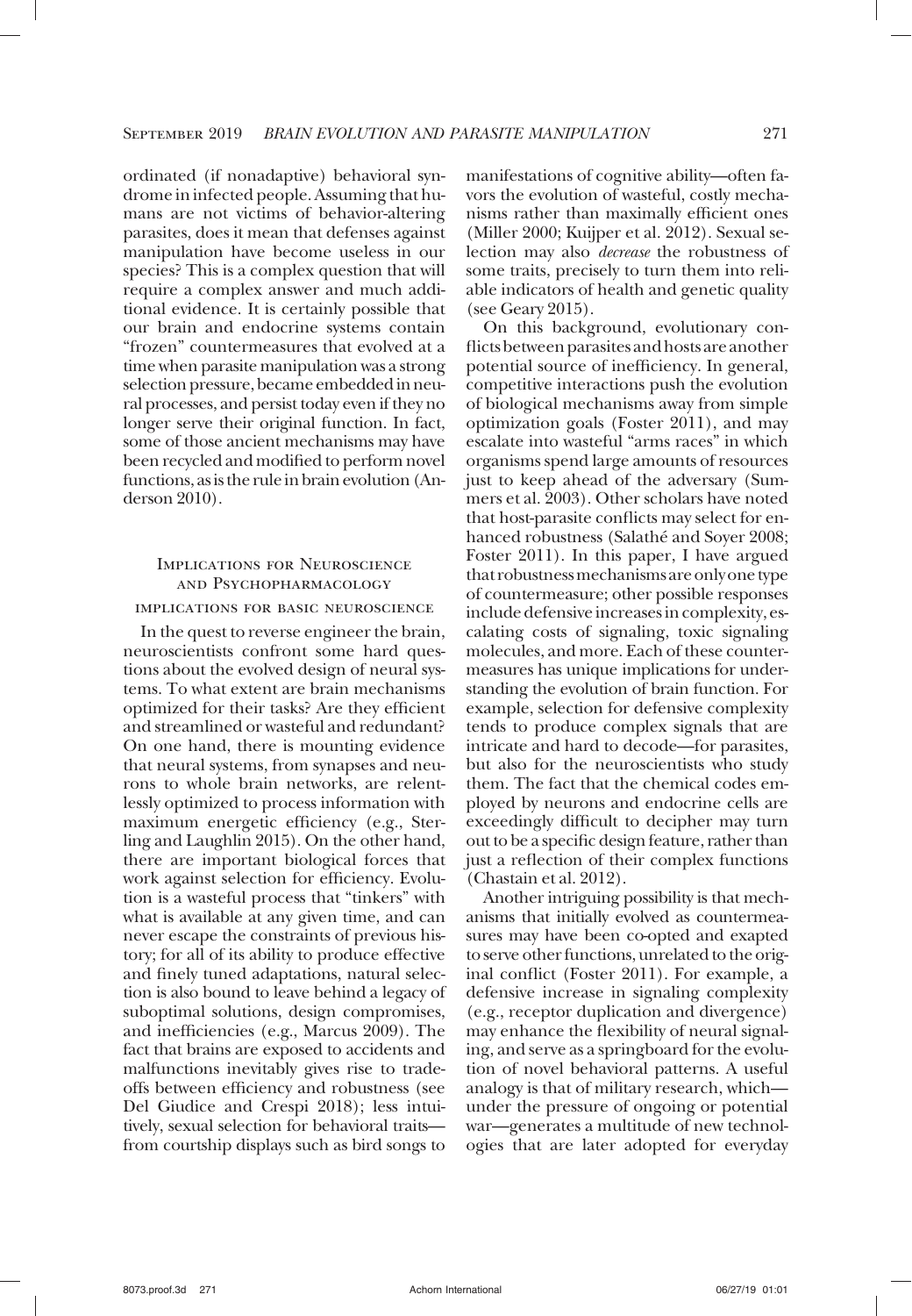use. The key point of the analogy is that the research and design costs of high-risk innovations are often prohibitive; the logic of conflict justifies large-scale investments that would be unsustainable in a peacetime economy. Likewise, conflict with parasites may fuel the evolution of complex or expensive adaptations that would not evolve otherwise, because their large "R&D costs" would exceed the initial fitness benefits for the host.

#### implications for psychopharmacology

Using psychoactive drugs to treat psychiatric symptoms is an attempt to alter behavior by pharmacological means. This is also what manipulative parasites do—even though, in the case of psychiatric treatment, the goal is to benefit the patient (Massey and Mishra 2018). If the human brain contains evolved countermeasures to manipulation, the implications for psychopharmacology could be profound. I now briefly discuss some of these implications, using depression as a running example.

A persistent obstacle in the development of psychoactive drugs is that stable behavioral changes are difficult to bring about in a reliable fashion. The acute effects of drugs of abuse such as heroin and cocaine are intense but short-lived, and wash out within hours; in contrast, psychiatric drugs like antidepressants must alleviate symptoms for months or years on end in order to be useful. Not only do antidepressants take weeks to start working, they also tend to induce tolerance in patients. The buildup of tolerance to antidepressants can be gradual, but about 10– 20% of patients experience a sudden, rapid loss of effectiveness (tachyphylaxis) during which symptoms reemerge quickly after the initial remission (Fornaro et al. 2019; Kinrys et al. 2019).

The mechanism responsible for tolerance to antidepressants (and most other drugs) are still poorly understood. Researchers have argued that continued administration of the drug may trigger compensatory mechanisms at the level of receptors and/or cellular transduction pathways; similar feedback processes could explain the delayed onset of the drug effects and their decline over time (see Fava and Offidani 2011; Fornaro et al. 2019). It is worth considering the possibility that at least some of these reactive mechanisms may be specifically designed to detect and respond to parasite intrusions. If so, standard pharmacological treatments may unwittingly mimic a parasite attack and trigger specialized defensive responses. Intriguingly, some undesirable "side effects" of the drugs (e.g., behavioral rigidity, loss of motivation) might be best understood as costly yet adaptive features that is, adaptive in the original context of parasite manipulation, but potentially detrimental in the evolutionarily novel context of psychiatric treatment.

A manipulation perspective may contribute to explain when and why drugs fail, but also help researchers devise more effective treatments. On point, Adamo (2013) contrasted the ways in which parasites and neuroscientists use biochemical manipulations to alter behavior in animals. She argued that parasites can teach two useful lessons to neuroscientists. The first is that parasites tend to attack multiple mechanisms at once instead of focusing on one specific pathway. This pattern is to be expected in light of countermeasures such as robustness and defensive complexity, and may explain why the behavioral changes induced by parasites are often remarkably stable, or even permanent. In the domain of psychopharmacology, one implication is that using multiple drugs to treat a single disorder—for example, depression—may enhance the reliability and longterm efficacy of the treatment. This approach is known as combination therapy when the drugs have similar functions but different mechanisms of action (e.g., two or more antidepressants) or *augmentation therapy* when the main drug (for example, an antidepressant) is supplemented with molecules that target different systems (e.g., antipsychotics, anxiolytics, or hormones such as testosterone). Combination/augmentation therapies for depression and other mood disorders have yielded promising results against treatment resistance and tachyphylaxis, but are still underresearched (Ionescu et al. 2015; Kinrys et al. 2019). There are also concerns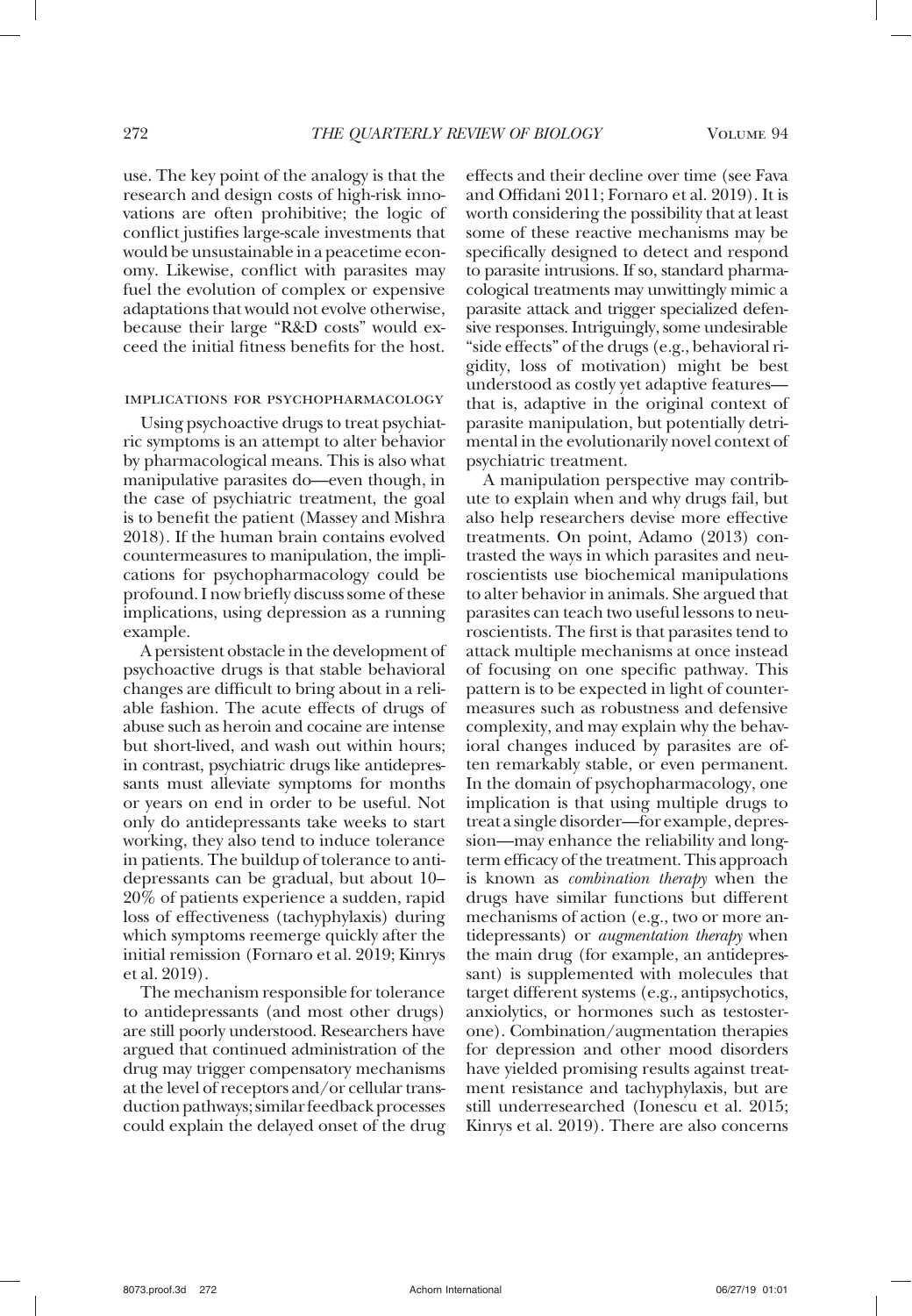about the cumulative effects of multiple drugs on the risk for other conditions (e.g., kidney disorders; Nestsiarovich et al. 2019). A manipulation perspective may help to understand more clearly why some combinations of molecules work better or worse than others, and offer insights into the best attack strategy. If core signaling pathways turn out to be strongly protected against hijacking, it might pay off to take indirect routes, sidestepping the obvious candidate mechanisms and focusing on the vulnerable nodes of the system (e.g., the knots of biochemical bow-tie structures).

The second lesson discussed by Adamo (2013) is that parasites often eschew signaling molecules and their receptors, and instead target genes and proteins that are not directly involved in signaling. One of the most common indirect strategies employed by parasites is to target the immune system. This is also a relatively novel, active research topic in the treatment of depression. The current therapeutic approach is straightforward: in light of the finding that at least some depression subtypes are associated with elevated inflammation biomarkers, anti-inflammatory drugs may be used to treat depressive symptoms. The results of clinical trials have been promising, but heterogeneous and still tentative in many respects (Köhler et al. 2014; Köhler-Forsberg and Benros 2018; Pfau et al. 2018). A closer look at the mechanisms employed by parasites to alter immune functioning is likely to suggest other, more sophisticated avenues for intervention.

Finally, the novel idea that pulsatile signaling may have evolved as a countermeasure is particularly intriguing in relation to pharmacological treatments. At present, most psychiatric drugs are used to bring about a sustained increase (or decrease) in the brain concentration of certain signaling molecules, for example, serotonin or dopamine. Unfortunately, this might be exactly the kind of simple manipulation that pulsatile signals are designed to thwart. Modern delivery technologies can be used to release drugs in pulses rather than continuously (Davoodi et al. 2018). Framing pulsatile signaling as a code to break may indicate new ways to

enhance the efficacy of drugs, by delivering them in strategically timed patterns.

Suggestions for Future Research

Rethinking behavior manipulation from the standpoint of the host's nervous system raises many fascinating questions and hypotheses, which at this point are necessarily speculative. Because the hypotheses I advance in this paper bear on a variety of disciplines and research areas—each with its own specialized tools and techniques—it is hard to offer general guidelines for testing them. Here I propose some heuristics and examples of how this perspective can be used to extend current thinking in the relevant disciplines. For example, major efforts are underway in molecular neurobiology and immunology to elucidate the roles of glycans, noncoding RNAs, cell adhesion molecules, and other mechanisms involved in parasite-host conflicts. The set of possible interpretations of findings in these areas could be expanded to include host countermeasures against manipulation. To illustrate, one might entertain the idea that noncoding RNAs whose expression is strongly induced by specific pathogens may be part of specialized detection and response mechanisms (see above). Serendipity will obviously play a major role in future discoveries, but this can only happen if researchers are aware that the question exists in the first place.

In other cases, some modeling and simulation work will be necessary before empirical tests can be designed and carried out. This is especially true of hypotheses about the origin of ancient, ubiquitous mechanisms such as pulsatile signaling, the use of antimicrobial compounds as neurotransmitters/ neuromodulators, or co-transmission and convergent signaling in the nervous system. These mechanisms are highly conserved across species, cannot be significantly altered by shortterm selection, and may not be amenable to experimental manipulations. Evolutionary models would help determine if they can benefit the host in the presence of parasites, delimit the conditions at which they do, and evaluate the strength of the resulting selec-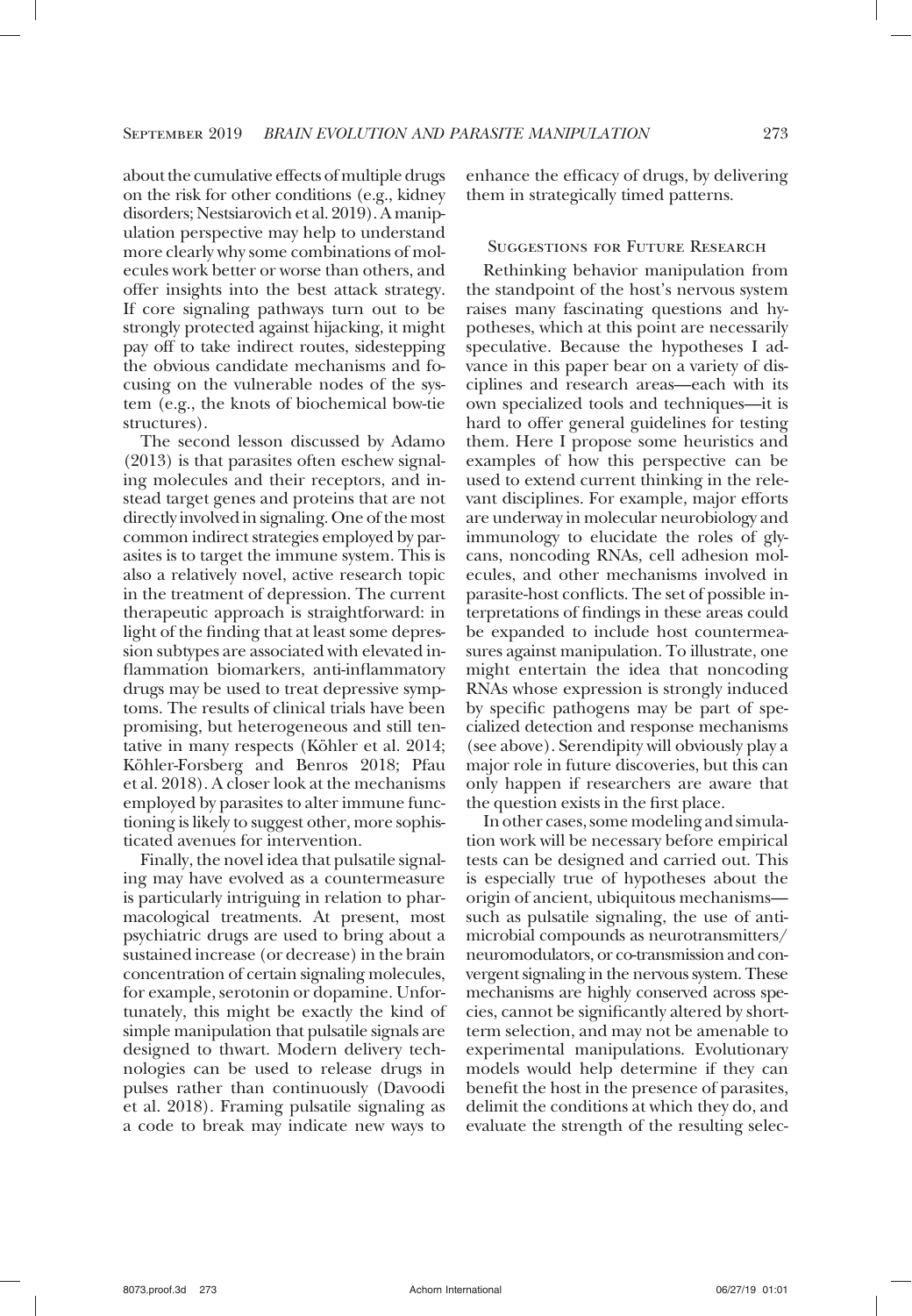tion pressures in the context of other potential advantages (e.g., metabolic efficiency, flexibility). Crucially, formal models may suggest unique predictions that are hard or impossible to derive from the verbal statement of a hypothesis. In the future, it should also become feasible to combine evolutionary models of fitness costs and benefits with detailed mechanistic models of parasite biochemistry (e.g., metabolic network models; see Imam et al. 2015; Zhang and Hua 2016). Present-day metabolic models—which are only available for a few model species, such as E. coli—incorporate information about hundreds or thousands of genes and intracellular reactions. Among other things, they can be used to predict the effects of antimicrobial substances on the metabolism and growth rate of bacteria (e.g., Li et al. 2016).

Naturally, comparative research is a crucial source of evidence to investigate the evolution of host countermeasures. Related species or populations may be targeted by different behavior-altering parasites with different strategies, experience infection at different rates, or face different sets of constraints (e.g., energy, temperature, size, life history). At least in some instances, it may be possible to map these ecological variables onto differences in the expression of hypothetical countermeasures. Examples include the biochemical parameters that affect the costs of neural or hormonal signaling (e.g., effective concentrations, receptor expression, clearance rates); CNS-expressed glycans and surface molecules when the parasite manipulates the host from within the brain; or the regulation of influx/efflux through the BBB, particularly when the parasite resides in the host's body and releases neuroactive substances in the circulation. Other useful comparisons could be made between host populations that coexist with the same parasite, but show different levels of susceptibility to manipulation—or, symmetrically, different strains of a parasite that vary in their ability to manipulate the same host species. If comparative molecular data are available for both the host and the parasite, it may be possible to reconstruct the coevolutionary process, and explore the temporal links between the evolution of putative host countermeasures

and that of parasite strategies and responses (Table 1). Also, patterns of molecular diversity can provide indirect cues to the existence of host-parasite conflicts and arms races (Summers et al. 2003; see also Massey and Mishra 2018).

"Natural experiments" in which a parasite is introduced or removed from the host's environment can be quite informative, although they are limited to the more rapidly evolvable aspects of host countermeasures. For example, I speculated that hosts may amplify genetic and/or developmental stochasticity to generate individualized signatures in their signaling pathways. This strategy should entail nontrivial costs for the host, and may be quickly reversed (via tighter canalization) as soon as it is no longer beneficial. As an analogy, there is evidence that birds rapidly lose variability in egg markings when they escape brood parasitism (Lahti 2005; see Spottiswoode and Busch 2019).

Finally, countermeasure hypotheses can be explored with a variety of experimental designs. Experimental evolution is an especially promising method in this regard. In a recent study, Hafer-Hahmann (2019) subjected the parasitic flatworm Schistocephalus solidus to selection for enhanced versus reduced manipulation strength, finding high heritability and a rapid response to selection. A similar approach could be applied to hosts with short generation times, either by directly selecting for/against resistance to manipulation or by introducing/removing the parasite from the host's environment. Other relevant designs include neurobiological studies in which the action of a parasite is mimicked to study the host's response, and brain lesion or gene knockout studies in which putative countermeasures are inactivated or impaired.

#### **CONCLUSION**

Throughout their long history, brains have been battlegrounds between hosts and parasites for the control of the host's behavior. The unrelenting pressure exerted by parasites must have shaped the evolution of nervous and endocrine systems at all levels, with important consequences even for animals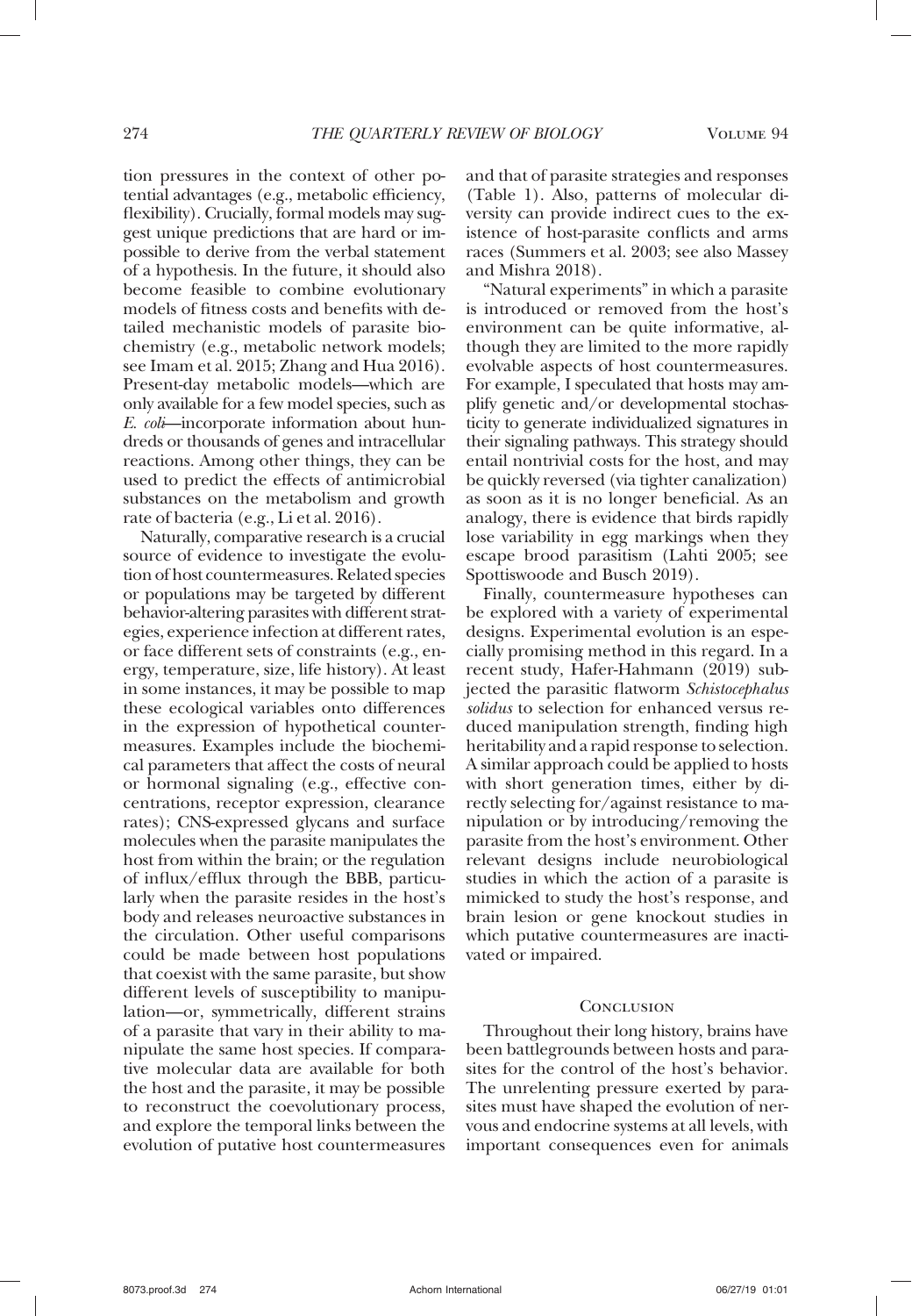that are not (or no longer) manipulation targets. If this is true, many aspects of neurobiology are destined to remain mysterious or poorly understood until parasites—the brain's invisible designers—are finally included in the picture. This is not a simple task, and one can anticipate that researchers will face plenty of false starts and dead ends. At the same time, there are good reasons for curiosity and excitement. The road ahead is barely visible, but one can already tell that it leads to strange and interesting places.

#### acknowledgments

My warmest thanks to Gregory Cochran, Steve Gangestad, Adam Safron, Peter Todd, and Kelly Weinersmith for sharing their expertise and offering thought-provoking feedback during the writing of this paper.

#### **REFERENCES**

- Abbott N. J. 1992. Comparative physiology of the bloodbrain barrier. Pages 371–396 in Physiology and Pharmacology of the Blood-Brain Barrier, edited by M. W. B. Bradbury. Berlin (Germany): Springer.
- Adamo S. A. 2002. Modulating the modulators: parasites, neuromodulators and host behavioral change. Brain, Behavior and Evolution 60:370–377.
- Adamo S. A. 2005. Parasitic suppression of feeding in the tobacco hornworm, Manduca sexta: parallels with feeding depression after an immune challenge. Archives of Insect Biochemistry and Physiology 60:185–197.
- Adamo S. A. 2012. The strings of the puppet master: how parasites change behavior. Pages 36–51 in Host Manipulation by Parasites, edited by D. P. Hughes, J. Brodeur, and F. Thomas. Oxford (United Kingdom): Oxford University Press.
- Adamo S. A. 2013. Parasites: evolution's neurobiologists. Journal of Experimental Biology 216:3–10.
- Adamo S. A. 2014. Parasitic aphrodisiacs: manipulation of the hosts' behavioral defenses by sexually transmitted parasites. Integrative and Comparative Biology 54:159–165.
- Adrian J., Bonsignore P., Hammer S., Frickey T., Hauck C. R. 2019. Adaptation to host-specific bacterial pathogens drives rapid evolution of a human innate immune receptor. Current Biology 29:616–630.
- Alcock J., Maley C. C., Aktipis C. A. 2014. Is eating behavior manipulated by the gastrointestinal microbiota? Evolutionary pressures and potential mechanisms. BioEssays 36:940–949.
- Alderson D. L., Doyle J. C. 2010. Contrasting views of complexity and their implications for network-centric infrastructures. IEEE Transactions on Systems, Man, and Cybernetics—Part A: Systems and Humans 40:839– 852.
- Anderson M. L. 2010. Neural reuse: a fundamental organizational principle of the brain. Behavioral and Brain Sciences 33:245–266.
- Anderson W. D., Makadia H. K., Vadigepalli R. 2016. Molecular variability elicits a tunable switch with discrete neuromodulatory response phenotypes. Journal of Computational Neuroscience 40:65–82.
- Augustyniak D., Nowak J., Lundy F. T. 2012. Direct and indirect antimicrobial activities of neuropeptides and their therapeutic potential. Current Protein and Peptide Science 13:723–738.
- Baganz N. L., Blakely R. D. 2013. A dialogue between the immune system and brain, spoken in the language of serotonin. ACS Chemical Neuroscience 4:48– 63.
- Banks W. A. 2012. Brain meets body: the blood-brain barrier as an endocrine interface. Endocrinology 153: 4111–4119.
- Bayer-Santos E., Marini M. M., da Silveira J. F. 2017. Non-coding RNAs in host-pathogen interactions: subversion of mammalian cell functions by protozoan parasites. Frontiers in Microbiology 8:474.
- Bechhoefer J. 2005. Feedback for physicists: a tutorial essay on control. Reviews of Modern Physics 77:783– 836.
- Berdoy M., Webster J. P., Macdonald D. W. 2000. Fatal attraction in rats infected with Toxoplasma gondii. Proceedings of the Royal Society B: Biological Sciences 267:1591–1594.
- Beverly M., Anbil S., Sengupta P. 2011. Degeneracy and neuromodulation among thermosensory neurons contribute to robust thermosensory behaviors in Caenorhabditis elegans. Journal of Neuroscience 31:11718–11727.
- Biron D. G., Marché L., Ponton F., Loxdale H. D., Galéotti N., Renault L., Joly C., Thomas F. 2005. Behavioural manipulation in a grasshopper harbouring hairworm: a proteomics approach. Proceedings of the Royal Society B: Biological Sciences 272:2117–2126.
- Biron D. G., Ponton F., Marché L., Galeotti N., Renault L., Demey-Thomas E., Poncet J., Brown S. P., Jouin P., Thomas F. 2006. "Suicide" of crickets harbouring hairworms: a proteomics investigation. Insect Molecular Biology 15:731–742.
- Brewer J., Collins K. M., Koelle M. R. 2018. Serotonin and neuropeptides are both released by the HSN command neuron to initiate C. elegans egg laying. bioRxiv:323857.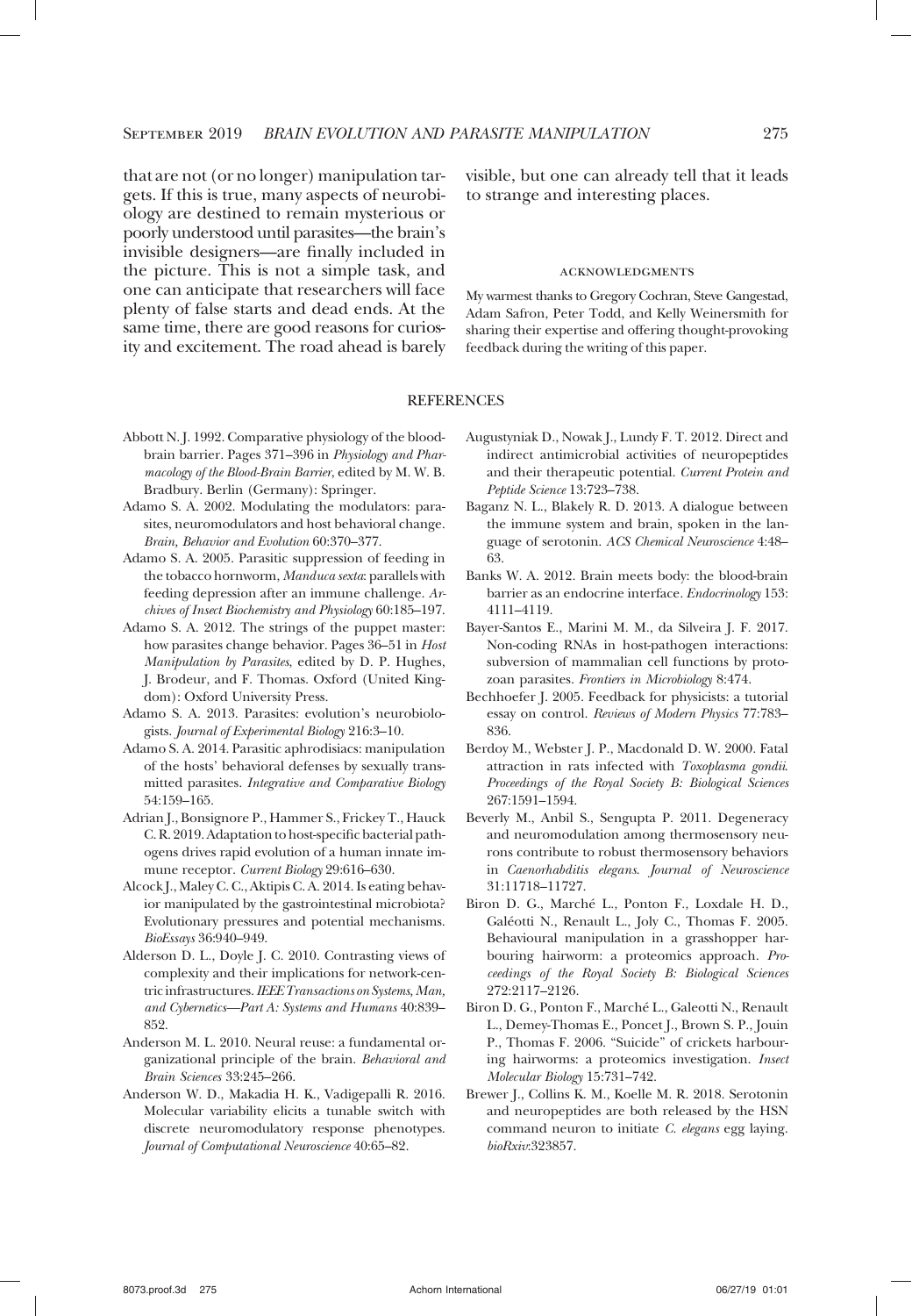- Briggs J. A., Wolvetang E. J., Mattick J. S., Rinn J. L., Barry G. 2015. Mechanisms of long non-coding RNAs in mammalian nervous system development, plasticity, disease, and evolution. Neuron 88:861–877.
- Brogden K. A., Guthmiller J. M., Salzet M., Zasloff M. 2005. The nervous system and innate immunity: the neuropeptide connection. Nature Immunology 6:558–564.
- Buck A. H., Coakley G., Simbari F., McSorley H. J., Quintana J. F., Le Bihan T., Kumar S., Abreu-Goodger C., Lear M., Harcus Y., Ceroni A., Babayan S. A., Blaxter M., Ivens A., Maizels R. M. 2014. Exosomes secreted by nematode parasites transfer small RNAs to mammalian cells and modulate innate immunity. Nature Communications 5:5488.
- Calabrese V., Mancuso C., Calvani M., Rizzarelli E., Butterfield D. A., Stella A. M. G. 2007. Nitric oxide in the central nervous system: neuroprotection versus neurotoxicity. Nature Reviews Neuroscience 8:766–775.
- Capuron L., Miller A. H. 2011. Immune system to brain signaling: neuropsychopharmacological implications. Pharmacology & Therapeutics 130:226–238.
- Castillo-Morales A., Monzón-Sandoval J., Urrutia A. O., Gutiérrez H. 2014. Increased brain size in mammals is associated with size variations in gene families with cell signalling, chemotaxis and immune-related functions. Proceedings of the Royal Society B: Biological Sciences 281:20132428.
- Cator L. J., George J., Blanford S., Murdock C. C., Baker T. C., Read A. F., Thomas M. B. 2013. "Manipulation" without the parasite: altered feeding behaviour of mosquitoes is not dependent on infection with malaria parasites. Proceedings of the Royal Society B: Biological Sciences 280:20130711.
- Chastain E., Antia R., Bergstrom C. T. 2012. Defensive complexity in antagonistic coevolution. arXiv: 1203.4601.
- Cheeseman K., Weitzman J. B. 2015. Host-parasite interactions: an intimate epigenetic relationship. Cellular Microbiology 17:1121–1132.
- Cochran G. M., Ewald P. W., Cochran K. D. 2000. Infectious causation of disease: an evolutionary perspective. Perspectives in Biology and Medicine 43:406– 448.
- Cook T. B., Brenner L. A., Cloninger C. R., Langenberg P., Igbide A., Giegling I., Hartmann A. M., Konte B., Friedl M., Brundin L., Groer M. W., Can A., Rujescu D., Postolache T. T. 2015. "Latent" infection with Toxoplasma gondii: association with trait aggression and impulsivity in healthy adults. Journal of Psychiatric Research 60:87–94.
- Core A., Runckel C., Ivers J., Quock C., Siapno T., DeNault S., Brown B., DeRisi J., Smith C. D., Hafernik J. 2012. A new threat to honey bees, the parasitic phorid fly Apocephalus borealis. PLOS ONE 7:e29639.
- Cotter S. C., Kilner R. M. 2010. Personal immunity versus social immunity. Behavioral Ecology 21:663–668.
- Crockford S. J. 2003. Thyroid rhythm phenotypes and hominid evolution: a new paradigm implicates pulsatile hormone secretion in speciation and adaptation changes. Comparative Biochemistry and Physiology Part A: Molecular and Integrative Physiology 135:105– 129.
- Cryan J. F., Dinan T. G. 2012. Mind-altering microorganisms: the impact of the gut microbiota on brain and behaviour. Nature Reviews Neuroscience 13:701– 712.
- Csete M., Doyle J. 2004. Bow ties, metabolism and disease. Trends in Biotechnology 22:446–450.
- Csete M. E., Doyle J. C. 2002. Reverse engineering of biological complexity. Science 295:1664–1669.
- Daneman R., Prat A. 2015. The blood-brain barrier. Cold Spring Harbor Perspectives in Biology 7:a020412.
- Davis G. W. 2006. Homeostatic control of neural activity: from phenomenology to molecular design. Annual Review of Neuroscience 29:307–323.
- Davoodi P., Lee L. Y., Xu Q., Sunil V., Sun Y., Soh S., Wang C.-H. 2018. Drug delivery systems for programmed and on-demand release. Advanced Drug Delivery Reviews 132:104–138.
- Debat V., David P. 2001. Mapping phenotypes: canalization, plasticity and developmental stability. Trends in Ecology and Evolution 16:555–561.
- de Jong-Brink M., Bergamin-Sassen M., Solis Soto M. 2001. Multiple strategies of schistosomes to meet their requirements in the intermediate snail host. Parasitology 123:129-141.
- Del Giudice M., Crespi B. J. 2018. Basic functional tradeoffs in cognition: an integrative framework. Cognition 179:56–70.
- Del Giudice M., Buck C. L., Chaby L. E., Gormally B. M., Taff C. C., Thawley C. J., Vitousek M. N., Wada H. 2018. What is stress? A systems perspective. Integrative and Comparative Biology 58:1019–1032.
- de Mazancourt C., Loreau M., Dieckmann U. 2005. Understanding mutualism when there is adaptation to the partner. Journal of Ecology 93:305–314.
- DeSalvo M. K., Hindle S. J., Rusan Z. M., Orng S., Eddison M., Halliwill K., Bainton R. J. 2014. The Drosophila surface glia transcriptome: evolutionary conserved blood-brain barrier processes. Frontiers in Neuroscience 8:346.
- Dheilly N. M., Poulin R., Thomas F. 2015. Biological warfare: microorganisms as drivers of host-parasite interactions. Infection, Genetics and Evolution 34:251– 259.
- Dianne L., Perrot-Minnot M.-J., Bauer A., Gaillard M., Léger E., Rigaud T. 2011. Protection first then facilitation: a manipulative parasite modulates the vulnerability to predation of its intermediate host according to its developmental stage. Evolution 65:2692–2698.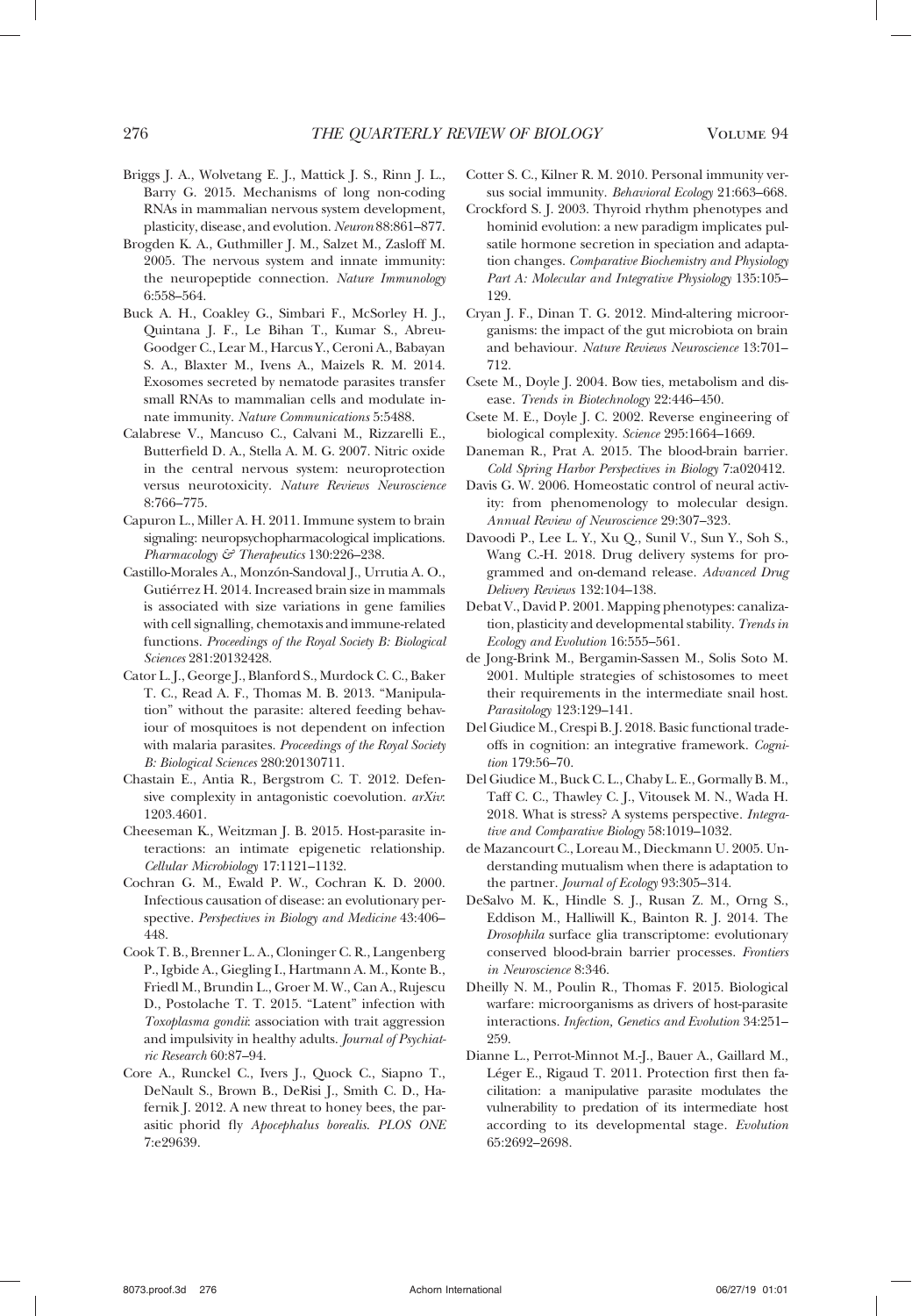- Duval M., Cossart P., Lebreton A. 2017. Mammalian microRNAs and long noncoding RNAs in the hostbacterial pathogen crosstalk. Seminars in Cell & Developmental Biology 65:11–19.
- Dworkin I. 2005. Canalization, cryptic variation, and developmental buffering: a critical examination and analytical perspective. Pages 131–158 in Variation: A Central Concept in Biology, edited by B. Hallgrímsson and B. K. Hall. Burlington (Massachusetts): Elsevier/Academic Press.
- El Karim I. A., Linden G. J., Orr D. F., Lundy F. T. 2008. Antimicrobial activity of neuropeptides against a range of micro-organisms from skin, oral, respiratory and gastrointestinal tract sites. Journal of Neuroimmunology 200:11–16.
- Eskow Jaunarajs K. L., Angoa-Perez M., Kuhn D. M., Bishop C. 2011. Potential mechanisms underlying anxiety and depression in Parkinson's disease: consequences of L-DOPA treatment. Neuroscience and Biobehavioral Reviews 35:556–564.
- Faghih R. T., Dahleh M. A., Brown E. N. 2015. An optimization formulation for characterization of pulsatile cortisol secretion. Frontiers in Neuroscience 9:228.
- Faisal A. A., Neishabouri A. 2017. Fundamental constraints on the evolution of neurons. Pages 153–172 in The Wiley Handbook of Evolutionary Neuroscience, edited by S. V. Shepherd. Chichester (United Kingdom): Wiley.
- Fang F. C. 2004. Antimicrobial reactive oxygen and nitrogen species: concepts and controversies. Nature Reviews Microbiology 2:820–832.
- Fava G. A., Offidani E. 2011. The mechanisms of tolerance in antidepressant action. Progress in Neuro-Psychopharmacology and Biological Psychiatry 35:1593–1602.
- Fellous S., Salvaudon L. 2009. How can your parasites become your allies? Trends in Parasitology 25:62–66.
- Feustel S. M., Meissner M., Liesenfeld O. 2012. Toxoplasma gondii and the blood-brain barrier. Virulence 3:182–192.
- Fischer A. G., Jocham G., Ullsperger M. 2015. Dual serotonergic signals: a key to understanding paradoxical effects? Trends in Cognitive Sciences 19:21–26.
- Flack J. C., Hammerstein P., Krakauer D. C. 2012. Robustness in biological and social systems. Pages 129– 150 in Evolution and the Mechanisms of Decision Making, edited by P. Hammerstein and J. R. Stevens. Cambridge (Massachusetts): MIT Press.
- Flegr J. 2013. Influence of latent Toxoplasma infection on human personality, physiology and morphology: pros and cons of the Toxoplasma-human model in studying the manipulation hypothesis. Journal of Experimental Biology 216:127–133.
- Fornaro M., Anastasia A., Novello S., Fusco A., Pariano R., De Berardis D., Solmi M., Veronese N., Stubbs B., Vieta E., Berk M., de Bartolomeis A., Carvalho A. F.

2019. The emergence of loss of efficacy during antidepressant drug treatment for major depressive disorder: an integrative review of evidence, mechanisms, and clinical implications. Pharmacological Research 139:494–502.

- Foster K. R. 2011. The sociobiology of molecular systems. Nature Reviews Genetics 12:193–203.
- Forsythe P., Kunze W., Bienenstock J. 2016. Moody microbes or fecal phrenology: what do we know about the microbiota-gut-brain axis? BMC Medicine 14:58.
- Frank S. A. 2018. Control Theory Tutorial: Basic Concepts Illustrated by Software Examples. Cham (Swizterland): Springer.
- Fredericksen M. A., Zhang Y., Hazen M. L., Loreto R. G., Mangold C. A., Chen D. Z., Hughes D. P. 2017. Three-dimensional visualization and a deep-learning model reveal complex fungal parasite networks in behaviorally manipulated ants. Proceedings of the National Academy of Sciences of the United States of America 114:12590–12595.
- Gagneux P., Aebi M., Varki A. 2017. Evolution of glycan diversity. Pages 253–264 in Essentials of Glycobiology, Third Edition, edited by A. Varki, R. D. Cummings, J. D. Esko, P. Stanley, G. W. Hart, M. Aebi, A. G. Darvill, T. Kinoshita, N. H. Packer, J. H. Prestegard, R. L. Schnaar, and P. H. Seeberger. Cold Spring Harbor (New York): Cold Spring Harbor Laboratory Press.
- Garthwaite J. 2008. Concepts of neural nitric oxidemediated transmission. European Journal of Neuroscience 27:2783–2802.
- Gaskell E. A., Smith J. E., Pinney J. W., Westhead D. R., McConkey G. A. 2009. A unique dual activity amino acid hydroxylase in Toxoplasma gondii. PLOS ONE 4:e4801.
- Geary D. C. 2015. Evolution of Vulnerability: Implications for Sex Differences in Health and Development. Amsterdam (The Netherlands): Elsevier/Academic Press.
- Gonzaga M. O., Kloss T. G., Sobczak J. F. 2017. Host behavioural manipulation of spiders by ichneumonid wasps. Pages 417–437 in Behaviour and Ecology of Spiders, edited by C. Viera and M. O. Gonzaga. Cham (Switerland): Springer.
- Gopko M., Mikheev V. N., Taskinen J. 2017. Positive density-dependent growth supports costs sharing hypothesis and population density sensing in a manipulative parasite. Parasitology 144:1511–1518.
- Grab D. J., Kennedy P. G. E. 2008. Traversal of human and animal trypanosomes across the blood-brain barrier. Journal of NeuroVirology 14:344–351.
- Grüter C., Jongepier E., Foitzik S. 2018. Insect societies fight back: the evolution of defensive traits against social parasites. Philosophical Transactions of the Royal Society B: Biological Sciences 373:20170200.
- Guix F. X., Uribesalgo I., Coma M., Muñoz F. J. 2005. The physiology and pathophysiology of nitric oxide in the brain. Progress in Neurobiology 76:126–152.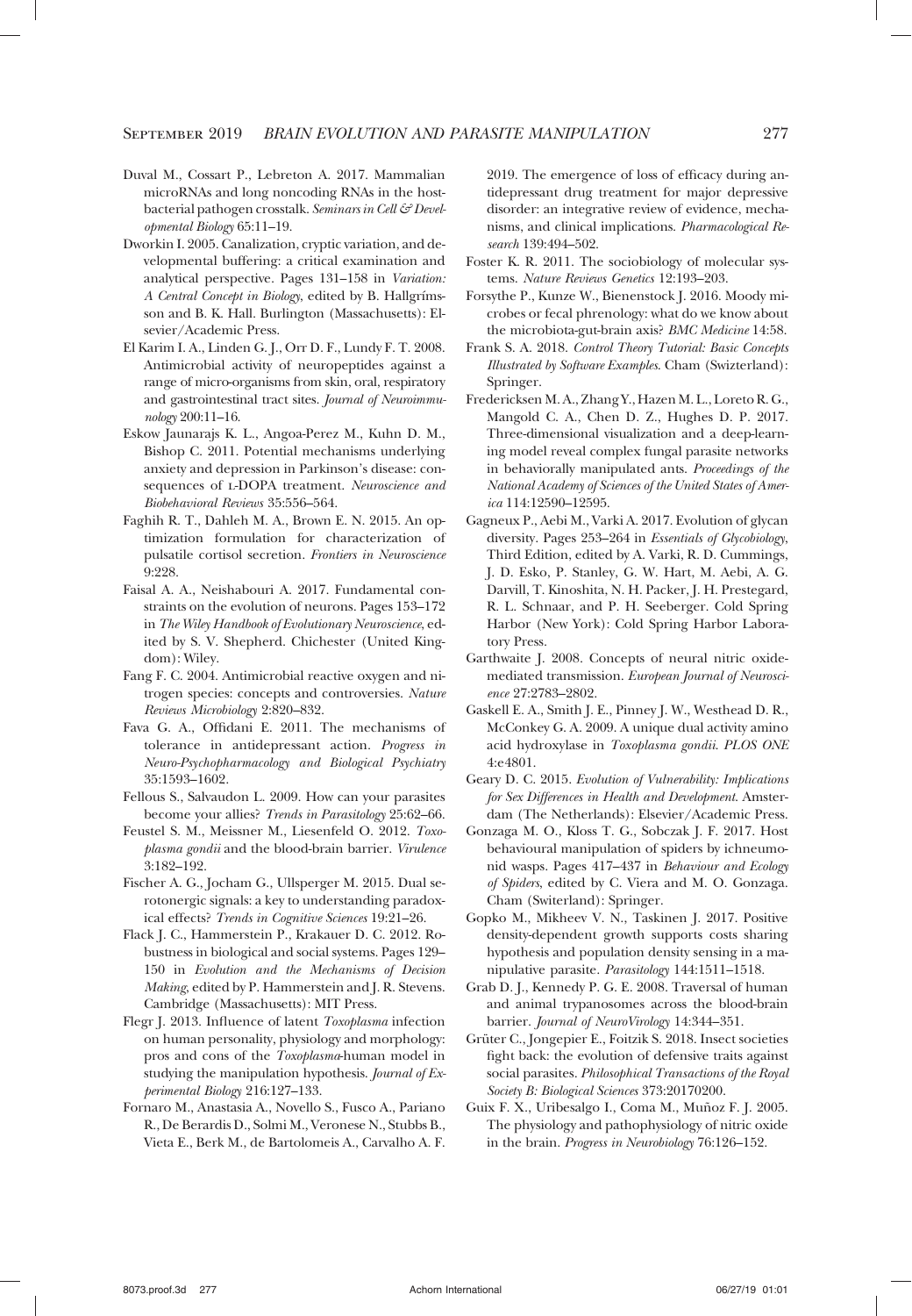- Gusarov I., Shatalin K., Starodubtseva M., Nudler E. 2009. Endogenous nitric oxide protects bacteria against a wide spectrum of antibiotics. Science 325: 1380–1384.
- Gutiérrez R. 2009. Ex uno plures: out of one, many. Pages 15–22 in Co-Existence and Co-Release of Classical Neurotransmitters: Ex uno plures, edited by R. Gutiérrez. New York: Springer.
- Hafer-Hahmann N. 2019. Experimental evolution of parasitic host manipulation. Proceedings of the Royal Society B: Biological Sciences 286:20182413.
- Hanlon C. A., Childs J. E. 2013. Epidemiology. Pages 61– 121 in Rabies: Scientific Basis of the Disease and Its Management, Third Edition, edited by A. C. Jackson. Amsterdam (The Netherlands): Elsevier/Academic Press.
- Hart D. 2007. Predation on primates: a biogeographical analysis. Pages 27–59 in Primate Anti-Predator Strategies, edited by S. Gursky and K. A. I. Nekaris. New York: Springer.
- Hart D., Sussman R. W. 2009. Man the Hunted: Primates, Predators, and Human Evolution. Boulder (Colorado): Westview Press.
- Headland T. N., Greene H. W. 2011. Hunter-gatherers and other primates as prey, predators, and competitors of snakes. Proceedings of the National Academy of Sciences of the United States of America 108:E1470–E1474.
- Heil M. 2016. Host manipulation by parasites: cases, patterns, and remaining doubts. Frontiers in Ecology and Evolution 4:80.
- Helluy S. 2013. Parasite-induced alterations of sensorimotor pathways in gammarids: collateral damage of neuroinflammation? Journal of Experimental Biology 216:67–77.
- Hemachudha T., Ugolini G., Wacharapluesadee S., SungkaratW., Shuangshoti S., Laothamatas J. 2013.Human rabies: neuropathogenesis, diagnosis, and management. The Lancet Neurology 12:498–513.
- Herbison R. E. H. 2017. Lessons in mind control: trends in research on the molecular mechanisms behind parasite-host behavioral manipulation. Frontiers in Ecology and Evolution 5:102.
- Hiesinger P. R., Hassan B. A. 2018. The evolution of variability and robustness in neural development. Trends in Neurosciences 41:577–586.
- Hindle S. J., Bainton R. J. 2014. Barrier mechanisms in the Drosophila blood-brain barrier. Frontiers in Neuroscience 8:414.
- Hindle S. J., Munji R. N., Dolghih E., Gaskins G., Orng S., Ishimoto H., Soung A., DeSalvo M., Kitamoto T., Keiser M. J., Jacobson M. P., Daneman R., Bainton R. J. 2017. Evolutionarily conserved roles for bloodbrain barrier xenobiotic transporters in endogenous steroid partitioning and behavior. Cell Reports 21:1304–1316.
- Hökfelt T. 2009. Coexistence of neuromessenger molecules—a perspective. Pages 1–14 in Co-Existence and

Co-Release of Classical Neurotransmitters: Ex uno plures, edited by R. Gutiérrez. New York: Springer.

- Hooks K. B., Konsman J. P., O'Malley M. A. 2018. Microbiota-gut-brain research: a critical analysis. Behavioral and Brain Sciences https://doi.org/10.1017 /S0140525X18002133.
- Hoover K., Grove M., Gardner M., Hughes D. P., Mc-Neil J., Slavicek J. 2011. A gene for an extended phenotype. Science 333:1401.
- Hotta K., Motoi Y., Okutani A., Kaku Y., Noguchi A., Inoue S., Yamada A. 2007. Role of GPI-anchored NCAM-120 in rabies virus infection. Microbes and Infection 9:167–174.
- Hughes D. P. 2012. Parasites and the superorganism. Pages 140–154 in Host Manipulation by Parasites, edited by D. P. Hughes, J. Brodeur, and F. Thomas. Oxford (United Kingdom): Oxford University Press.
- Hughes D. P. 2014. On the origins of parasite-extended phenotypes. Integrative and Comparative Biology 54:210–217.
- Hughes D. P., Brodeur J., Thomas F. 2012. Host Manipulation by Parasites. Oxford (United Kingdom): Oxford University Press.
- Imam S., Schäuble S., Brooks A. N., Baliga N. S., Price N. D. 2015. Data-driven integration of genomescale regulatory and metabolic network models. Frontiers in Microbiology 6:409.
- Ingram W. M., Goodrich L. M., Robey E. A., Eisen M. B. 2013. Mice infected with low-virulence strains of Toxoplasma gondii lose their innate aversion to cat urine, even after extensive parasite clearance. PLOS ONE 8:e75246.
- IonescuD. F.,Rosenbaum J. F.,Alpert J.E. 2015. Pharmacological approaches to the challenge of treatmentresistant depression. Dialogues in Clinical Neuroscience 17:111–126.
- Iyer L. M., Aravind L., Coon S. L., Klein D. C., Koonin E. V. 2004. Evolution of cell-cell signaling in animals: did late horizontal gene transfer from bacteria have a role? Trends in Genetics 20:292–299.
- Jackson A. C. 2013. Rabies: Scientific Basis of the Disease and Its Management. Third Edition. Amsterdam (The Netherlands): Elsevier/Academic Press.
- Jahoor A.,Williams S., Rumbaugh K. 2010. Microbial signaling compounds as endocrine effectors. Pages 243– 268 in Microbial Endocrinology: Interkingdom Signaling in Infectious Disease and Health, edited by M. Lyte and P. P. E. Freestone. New York: Springer.
- Jékely G., Melzer S., Beets I., Kadow I. C. G., Koene J., Haddad S., Holden-Dye L. 2018. The long and the short of it—a perspective on peptidergic regulation of circuits and behaviour. Journal of Experimental Biology 221:jeb166710.
- Johnson K. V.-A., Foster K. R. 2018. Why does the microbiome affect behaviour? Nature Reviews Microbiology 16:647–655.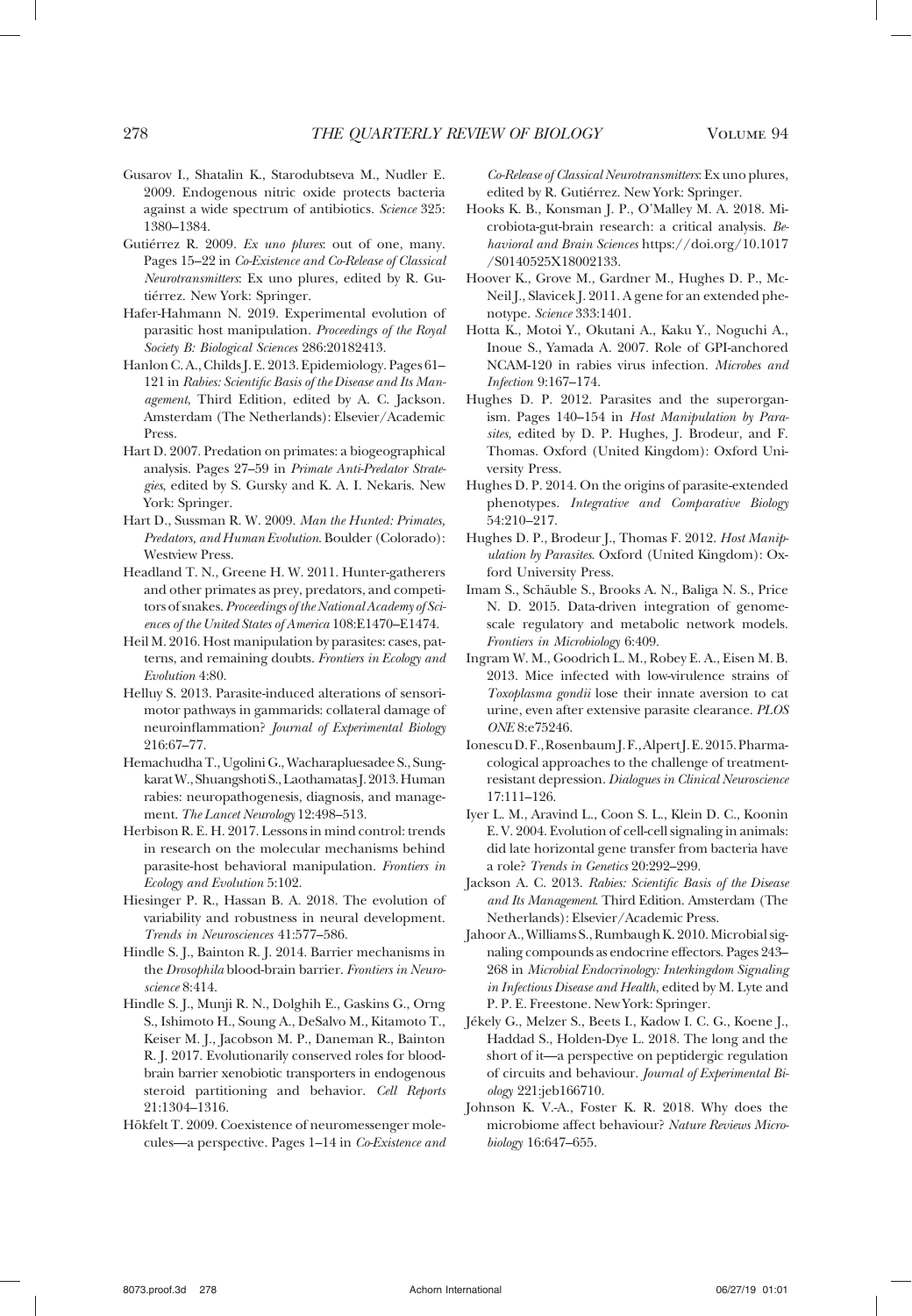- Johnson S. K., Fitza M. A., Lerner D. A., Calhoun D. M., Beldon M. A., Chan E. T., Johnson P. T. J. 2018. Risky business: linking Toxoplasma gondii infection and entrepreneurship behaviours across individuals and countries. Proceedings of the Royal Society B: Biological Sciences 285:20180822.
- Jones M. L., Ganopolsky J. G., Labbé A., Wahl C., Prakash S. 2010. Antimicrobial properties of nitric oxide and its application in antimicrobial formulations and medical devices. Applied Microbiology and Biotechnology 88:401–407.
- Kaplan H. S., Gangestad S. W., Gurven M., Lancaster J., Mueller T., Robson A. 2007. The evolution of diet, brain and life history among primates and humans. Pages 47–90 in Guts and Brains: An Integrative Approach to the Hominin Record, edited by W. Roebroeks. Leiden (The Netherlands): Leiden University Press.
- Katz P. S., Lillvis J. L. 2014. Reconciling the deep homology of neuromodulation with the evolution of behavior. Current Opinion in Neurobiology 29:39–47.
- Kaushik M., Knowles S. C. L., Webster J. P. 2014. What makes a feline fatal in Toxoplasma gondii's fatal feline attraction? Infected rats choose wild cats. Integrative and Comparative Biology 54:118–128.
- Kennedy P. G. E., Rodgers J. 2019. Clinical and neuropathogenetic aspects of human African trypanosomiasis. Frontiers in Immunology 10:39.
- Khammash M. 2016. An engineering viewpoint on biological robustness. BMC Biology 14:22.
- Kinrys G., Gold A. K., Pisano V. D., Freeman M. P., Papakostas G. I., Mischoulon D., Nierenberg A. A., Fava M. 2019. Tachyphylaxis in major depressive disorder: a review of the current state of research. Journal of Affective Disorders 245:488–497.
- Kitano H. 2004. Biological robustness. Nature Reviews Genetics 5:826–837.
- Kitano H. 2007. Towards a theory of biological robustness. Molecular Systems Biology 3:137.
- Kitano H., Oda K. 2006. Robustness trade-offs and hostmicrobial symbiosis in the immune system. Molecular Systems Biology 2:2006.0022.
- Köhler O., Benros M. E., Nordentoft M., Farkouh M. E., Iyengar R. L., Mors O., Krogh J. 2014. Effect of antiinflammatory treatment on depression, depressive symptoms, and adverse effects: a systematic review and meta-analysis of randomized clinical trials. JAMA Psychiatry 71:1381–1391.
- Köhler-Forsberg O., Benros M. E. 2018. Efficacy of antiinflammatory treatment in depression. Pages 525– 538 in Inflammation and Immunity in Depression: Basic Science and Clinical Applications, edited by B. T. Baune. London (United Kingdom): Elsevier/Academic Press.
- Krakauer D. C. 2006. Robustness in biological systems: a provisional taxonomy. Pages 183–205 in Complex Systems science in Biomedicine, edited by T. S. Deisboeck and J. Yasha Kresh. New York: Springer.
- Krakauer D. 2017. Cryptographic nature. Pages 157– 173 in Matter to Life: Information and Causality, edited by S. Imari Walker, P. C. W. Davies, and G. F. R. Ellis. Cambridge (United Kingdom): Cambridge University Press.
- Kuijper B., Pen I., Weissing F. J. 2012. A guide to sexual selection theory. Annual Review of Ecology, Evolution, and Systematics 43:287–311.
- Lafferty K. D. 1999. The evolution of trophic transmission. Parasitology Today 15:111-115.
- Lafferty K. D., Kuris A. M. 2002. Trophic strategies, animal diversity and body size. Trends in Ecology and Evolution 17:507–513.
- Lafferty K. D., Shaw J. C. 2013. Comparing mechanisms of host manipulation across host and parasite taxa. Journal of Experimental Biology 216:56–66.
- Lahti D. C. 2005. Evolution of bird eggs in the absence of cuckoo parasitism. Proceedings of the National Academy of Sciences of the United States of America 102:18057–18062.
- Langmore N. E., Spottiswoode C. N. 2012. Visual trickery in avian brood parasites. Pages 95–115 in Host Manipulation by Parasites, edited by D. P. Hughes, J. Brodeur, and F. Thomas. Oxford (United Kingdom): Oxford University Press.
- Leng G. 2018. The Heart of the Brain: The Hypothalamus and Its Hormones. Cambridge (Massachusetts): MIT Press.
- Li X., Liu Y., Jia Q., LaMacchia V., O'Donoghue K., Huang Z. 2016. A systems biology approach to investigate the antimicrobial activity of oleuropein. Journal of Industrial Microbiology & Biotechnology 43:1705–1717.
- Libersat F., Gal R. 2014. Wasp voodoo rituals, venomcocktails, and the zombification of cockroach hosts. Integrative and Comparative Biology 54:129–142.
- Libersat F., Kaiser M., Emanuel S. 2018. Mind control: how parasites manipulate cognitive functions in their insect hosts. Frontiers in Psychology 9:572.
- Lightman S. L., Conway-Campbell B. L. 2010. The crucial role of pulsatile activity of the HPA axis for continuous dynamic equilibration. Nature Reviews Neuroscience 11:710–718.
- Linhares-Lacerda L., Morrot A. 2016. Role of small RNAs in trypanosomatid infections. Frontiers in Microbiology 7:367.
- Loreto R. G., Araújo J. P. M., Kepler R. M., Fleming K. R., Moreau C. S., Hughes D. P. 2018. Evidence for convergent evolution of host parasitic manipulation in response to environmental conditions. Evolution 72:2144–2155.
- Lundkvist G. B., Kristensson K., Bentivoglio M. 2004. Why trypanosomes cause sleeping sickness. Physiology 19:198–206.
- Marcus G. 2009. How does the mind work? Insights from biology. Topics in Cognitive Science 1:145–172.
- Martinez V. O., de Mendonça Lima F. W., de Carvalho C. F., Menezes-Filho J. A. 2018. Toxoplasma gondii in-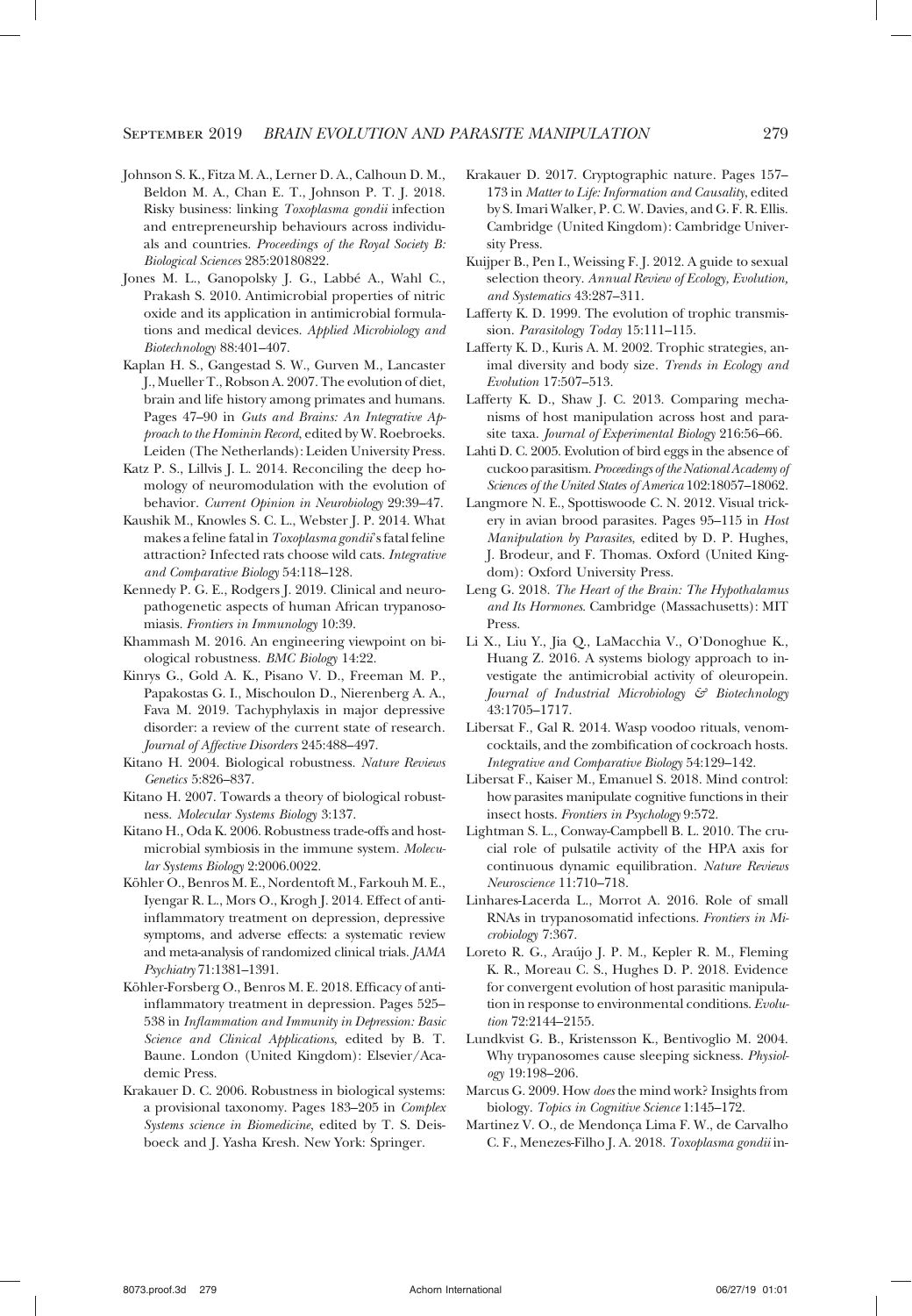fection and behavioral outcomes in humans: a systematic review. Parasitology Research 117:3059–3065. Masocha W., Kristensson K. 2012. Passage of parasites

across the blood-brain barrier. Virulence 3:202–212.

- Masocha W., Kristensson K. 2019. Human African trypanosomiasis: how do the parasites enter and cause dysfunctions of the nervous system in murine models? Brain Research Bulletin 145:18–29.
- Massey S. E., Mishra B. 2018. Origin of biomolecular games: deception and molecular evolution. Journal of the Royal Society Interface 15:20180429.
- Maure F., Daoust S. P., Brodeur J., Mitta G., Thomas F. 2013. Diversity and evolution of bodyguard manipulation. Journal of Experimental Biology 216:36–42.
- McAuliffe K. 2016. This is Your Brain on Parasites: How Tiny Creatures Manipulate Our Behavior and Shape Society. Boston (Massachusetts): Houghton Mifflin Harcourt.
- McCusker R. H., Kelley K. W. 2013. Immune-neural connections: how the immune system's response to infectious agents influences behavior. Journal of Experimental Biology 216:84–98.
- Mehlhorn H. 2015a. Host Manipulations by Parasites and Viruses. Cham (Switzerland): Springer.
- Mehlhorn H. 2015b. Parasites: an own world of cross reactions with their hosts. Pages 3–28 in Host Manipulations by Parasites and Viruses, edited by H. Mehlhorn. Cham (Switzerland): Springer.
- Menard K. L., Haskins B. E., Colombo A. P., Denkers E. Y. 2018. Toxoplasma gondii manipulates expression of host long noncoding RNA during intracellular infection. Scientific Reports 8:15017.
- Meunier J. 2015. Social immunity and the evolution of group living in insects. Philosophical Transactions of the Royal Society B: Biological Sciences 370:20140102.
- Miller G. F. 2000. Mental traits as fitness indicators: expanding evolutionary psychology's adaptationism. Annals of the New York Academy of Sciences 907:62–74.
- Miller G. F., Fleischman D. S. 2016. Do sexually transmitted pathogens manipulate human sexual behavior? Talk at the 28th Annual Meeting of the Human Behavior and Evolution Society, Vancouver, Canada.
- Mogk S., Boßelmann C. M., Mudogo C. N., Stein J., Wolburg H., Duszenko M. 2017. African trypanosomes and brain infection—the unsolved question. Biological Reviews 92:1675–1687.
- Moncada S., Bolaños J. P. 2006. Nitric oxide, cell bioenergetics and neurodegeneration. Journal of Neurochemistry 97:1676–1689.
- Moore J. 2013. An overview of parasite-induced behavioral alterations—and some lessons from bats. Journal of Experimental Biology 216:11–17.
- Naito-Matsui Y., Davies L. R. L., Takematsu H., Chou H.-H., Tangvoranuntakul P., Carlin A. F., Verhagen A., Heyser C. J., Yoo S.-W., Choudhury B., Paton J. C., Paton A. W., Varki N. M., Schnaar R. L., Varki A. 2017. Physiological exploration of the long-term evo-

lutionary selection against expression of N-glycolylneuraminic acid in the brain. Journal of Biological Chemistry 292:2557–2570.

- Nesse R. M., Foxman B. 2011. Evolutionary approaches to sexually transmitted infections. Annals of the New York Academy of Sciences 1230:1–3.
- Nestsiarovich A., Kerner B., Mazurie A. J., Cannon D. C., Hurwitz N. G., Zhu Y., Nelson S. J., Oprea T. I., Unruh M. L., Crisanti A. S., Tohen M., Perkins D. J., Lambert C. G. 2019. Comparison of 71 bipolar disorderpharmacotherapies forkidneydisorder risk: the potential hazards of polypharmacy. Journal of Affective Disorders 252:201–211.
- Neuman H., Debelius J. W., Knight R., Koren O. 2015. Microbial endocrinology: the interplay between the microbiota and the endocrine system. FEMS Microbiology Reviews 39:509–521.
- Niven J. E., Farris S. M. 2012. Miniaturization of nervous systems and neurons. Current Biology 22:R323–R329.
- Nusbaum M. P., Blitz D. M., Marder E. 2017. Functional consequences of neuropeptide and small-molecule co-transmission. Nature Reviews Neuroscience 18:389– 403.
- Ohtsuki S. 2004. New aspects of the blood-brain barrier transporters; its physiological roles in the central nervous system. Biological and Pharmaceutical Bulletin 27:1489–1496.
- Parker G. A., Ball M. A., Chubb J. C., Hammerschmidt K., Milinski M. 2009. When should a trophically transmitted parasite manipulate its host? Evolution 63:448–458.
- Patel B. A., Crane B. R. 2010. When it comes to antibiotics, bacteria show some NO-how. Journal of Molecular Cell Biology 2:234–236.
- Pedersen M. G., Mortensen P. B., Norgaard-Pedersen B., Postolache T. T. 2012. Toxoplasma gondii infection and self-directed violence in mothers. Archives of General Psychiatry 69:1123–1130.
- Perrot-Minnot M.-J., Cézilly F. 2013. Investigating candidate neuromodulatory systems underlying parasitic manipulation: concepts, limitations and prospects. Journal of Experimental Biology 216:134–141.
- Perrot-Minnot M.-J., Sanchez-Thirion K., Cézilly F. 2014. Multidimensionality in host manipulation mimicked by serotonin injection. Proceedings of the Royal Society B: Biological Sciences 281:20141915.
- Pfaff D. W., Phillips M. I., Rubin R. T. 2004. Principles of Hormone/Behavior Relations. Amsterdam (The Netherlands): Elsevier/Academic Press.
- Pfau M. L., Ménard C., Russo S. J. 2018. Inflammatory mediators in mood disorders: therapeutic opportunities. Annual Review of Pharmacology and Toxicology 58:411–428.
- Poirotte C., Kappeler P. M., Ngoubangoye B., Bourgeois S., Moussodji M., Charpentier M. J. E. 2016. Morbid attraction to leopard urine in Toxoplasma-infected chimpanzees. Current Biology 26:R98–R99.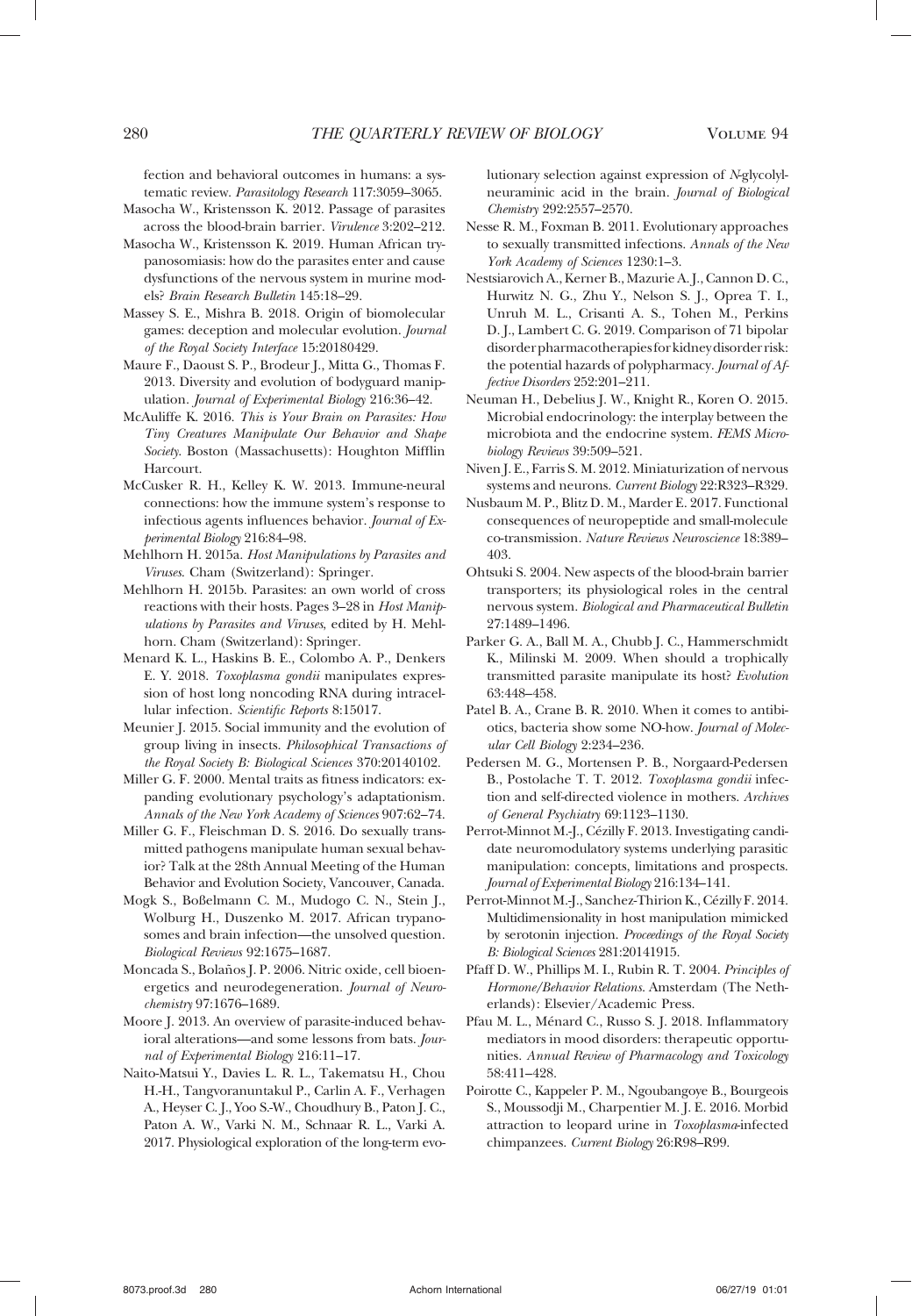- Poulin R. 2010. Parasite manipulation of host behavior: an update and frequently asked questions. Advances in the Study of Behavior 41:151–186.
- Poulin R., Maure F. 2015. Host manipulation by parasites: a look back before moving forward. Trends in Parasitology 31:563–570.
- Poulin R., Fredensborg B. L., Hansen E., Leung T. L. F. 2005. The true cost of host manipulation by parasites. Behavioural Processes 68:241–244.
- Quan N., Banks W. A. 2007. Brain-immune communication pathways. Brain, Behavior, and Immunity 21: 727–735.
- Read A., Braithwaite V. 2012. Afterword. Pages 195– 197 in Host Manipulation by Parasites, edited by D. P. Hughes, J. Brodeur, and F. Thomas. Oxford (United Kingdom): Oxford University Press.
- Rodgers J. 2010. Trypanosomiasis and the brain. Parasitology 137:1995–2006.
- Roitberg B. D. 2012. Parasites discover behavioral ecology: how to manage one's host in a complex world. Pages 54–70 in Host Manipulation by Parasites, edited by D. P. Hughes, J. Brodeur, and F. Thomas. Oxford (United Kingdom): Oxford University Press.
- Roshchina V. V. 2010. Evolutionary considerations of neurotransmitters in microbial, plant, and animal cells. Pages 17–52 in Microbial Endocrinology: Interkingdom Signaling in Infectious Disease and Health, edited by M. Lyte and P. P. E. Freestone. New York: Springer.
- Rumbaugh K. P. 2007. Convergence of hormones and autoinducers at the host/pathogen interface. Analytical and Bioanalytical Chemistry 387:425–435.
- Saili K. S., Zurlinden T. J., Schwab A. J., Silvin A., Baker N. C., Hunter E. S., III, Ginhoux F., Knudsen T. B. 2017. Blood-brain barrier development: systems modeling and predictive toxicology. Birth Defects Research 109:1680–1710.
- Salathé M., Soyer O. S. 2008. Parasites lead to evolution of robustness against gene loss in host signaling networks. Molecular Systems Biology 4:202.
- Sarafin R. E., Alcock J., Miller G. F. 2018. Who's really in charge here? Manipulation of human behavior by sexually transmitted organisms. Talk at the Fourth Annual Meeting of the International Society for Evolution, Medicine, and Public Health, Park City, Utah.
- Schnaar R. L., Gerardy-Schahn R., Hildebrandt H. 2014. Sialic acids in the brain: gangliosides and polysialic acid in nervous system development, stability, disease, and regeneration. Physiological Reviews 94:461–518.
- Selverston A. I. 2007. Evolution of visceral control in invertebrates. Pages 375–402 in Evolution of Nervous Systems: A Comprehensive Reference, edited by J. H. Kaas, G. F. Striedter, and J. L. R. Rubenstein. Amsterdam (The Netherlands): Academic Press.
- Sherwin E., Rea K., Dinan T. G., Cryan J. F. 2016. A gut (microbiome) feeling about the brain. Current Opinion in Gastroenterology 32:96–102.
- Simon M. 2018. Plight of the Living Dead: What the Animal Kingdom's Real-Life Zombies Reveal About Nature and Ourselves. New York: Penguin Books.
- Spottiswoode C. N., Busch R. 2019. Vive la difference! Self/non-self recognition and the evolution of signatures of identity in arms races with parasites. Philosophical Transactions of the Royal Society B: Biological Sciences 374:20180206.
- Springer S. A., Gagneux P. 2013. Glycan evolution in response to collaboration, conflict, and constraint. Journal of Biological Chemistry 288:6904–6911.
- Sterling P., Laughlin S. 2015. Principles of Neural Design. Cambridge (Massachusetts): MIT Press.
- Stevens M. P. 2010. Modulation of the interaction of enteric bacteria with intestinal mucosa by stress-related catecholamines. Pages 111–134 in Microbial Endocrinology: Interkingdom Signaling in Infectious Disease and Health, edited by M. Lyte and P. P. E. Freestone. New York: Springer.
- Stokes A. H., Hastings T. G., Vrana K. E. 1999. Cytotoxic and genotoxic potential of dopamine. Journal of Neuroscience Research 55:659–665.
- Sugden K., Moffitt T. E., Pinto L., Poulton R., Williams B. S., Caspi A. 2016. Is Toxoplasma gondii infection related to brain and behavior impairments in humans? Evidence from a population-representative birth cohort. PLOS ONE 11:e0148435.
- Summers K., McKeon S., Sellars J., Keusenkothen M., Morris J., Gloeckner D., Pressley C., Price B., Snow H. 2003. Parasitic exploitation as an engine of diversity. Biological Reviews 78:639–675.
- Susilawathi N. M., Darwinata A. E., Dwija I. B. N. P., Budayanti N. S., Wirasandhi G. A. K., Subrata K., Susilarini N. K., Sudewi R. A. A., Wignall F. S., Mahardika G. N. K. 2012. Epidemiological and clinical features of human rabies cases in Bali 2008– 2010. BMC Infectious Diseases 12:81.
- Thomas F., Rigaud T., Brodeur J. 2012. Evolutinary routes to host manipulation by parasites. Pages 16– 33 in Host Manipulation by Parasites, edited by D. P. Hughes, J. Brodeur, and F. Thomas. Oxford (United Kingdom): Oxford University Press.
- Thompson J. N. 2013. Relentless Evolution. Chicago (Illinois): University of Chicago Press.
- Tritsch N. X., Granger A. J., Sabatini B. L. 2016. Mechanisms and functions of GABA co-release. Nature Reviews Neuroscience 17:139–145.
- Trudeau L. E., Dal Bo G., Mendez J. A. 2009. Glutamate co-release by monoamine neurons. Pages 127–144 in Co-Existence and Co-Release of Classical Neurotransmitters: Ex uno plures, edited by R. Gutiérrez. New York: Springer.
- Van Alstyne K. L., Nelson A. V., Vyvyan J. R., Cancilla D. A. 2006. Dopamine functions as an antiherbi-